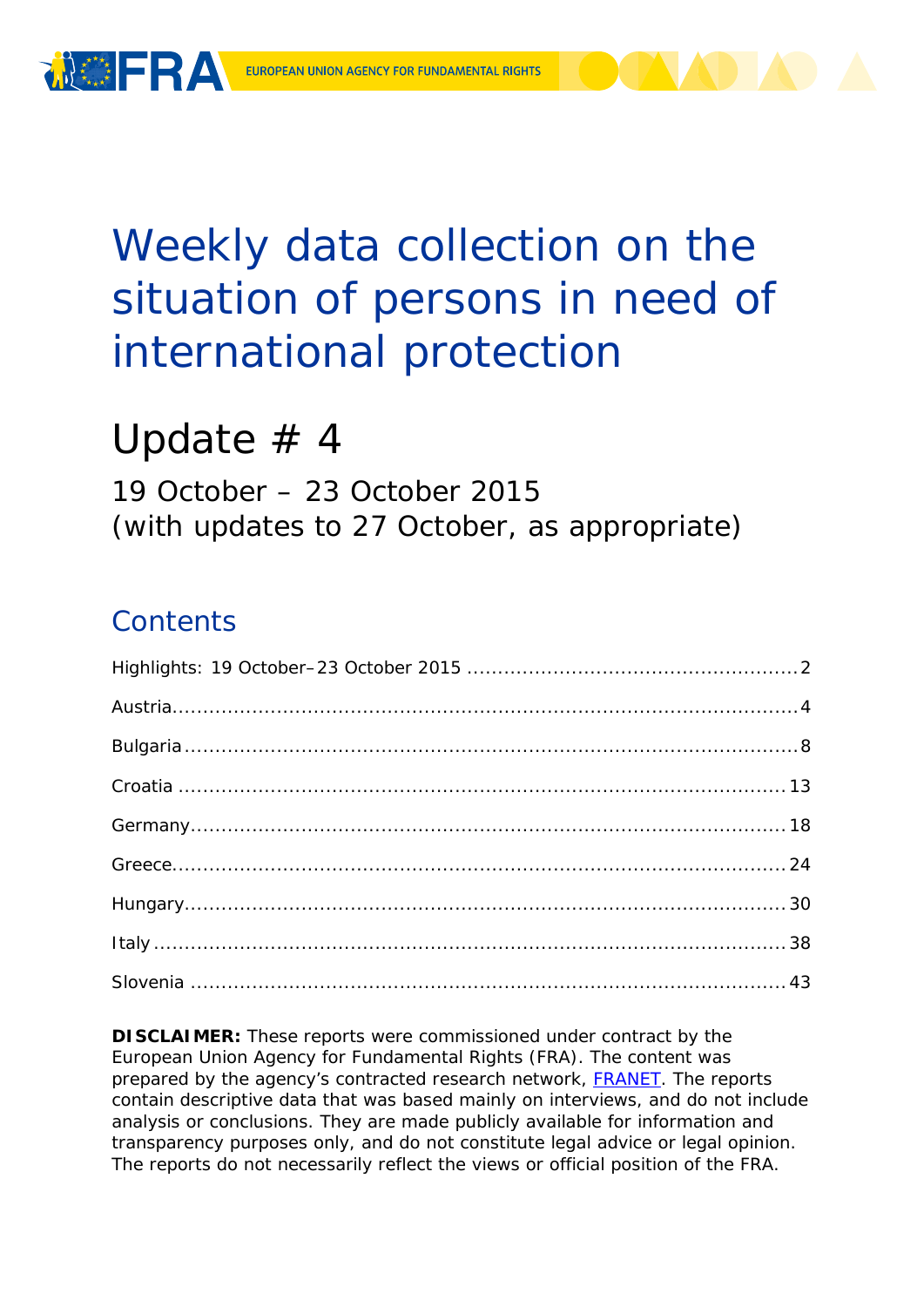# <span id="page-1-0"></span>Highlights: 19 October–23 October 2015

### New arrivals

- Arrivals through the Western Balkans continue to remain high. Over 60,000 people enter Croatia. Uncoordinated onward movements to Slovenia lead to people having to wait in the cold and expose them to other risks. They are mainly from Syria, Afghanistan and Iraq; 15% of them are children.
- Around 55,000 people arrive in Greece by sea; 6500 more than the previous reporting week. In Chios the number of daily arrivals almost doubled.
- At least five rescue operations take place in Italy, saving over 1500 lives, including many children. New arrivals originate mainly from Nigeria. In Greece, two major shipwrecks occur: over 70 people are rescued, 13 people die, including two children, and 20 go missing.
- Asylum seekers fear an imminent closure of the Greek border with FYROM.
- Problems in communication and coordination among concerned countries lead to incidents at borders. For example: due to misinformation, people ended up wading across the Sotla River at the Slovenian/Croatian border, while a bridge was 100 metres away. Very small children were among those who had to cross the river in freezing conditions.

### Initial registration and processing

- Family separations are a critical issue in Croatia.
- Very few apply for asylum in Greece, Croatia, Hungary and Slovenia. Around 70 asylum seekers (Eritreans and Syrians) are relocated from Italy to Sweden and Finland.
- For several weeks, around 400 people have been held in penal institutions and detention centres in Hungary waiting for their expulsion to be executed.
- NGOs raise the risk of expulsion of potential asylum seekers from the hotspot in Italy. NGOs challenge the lack of transparency in the procedure followed at the hotspot.

### Reception conditions

- Worsening weather conditions deteriorate the reception conditions on the Greek islands. Heavy rain in Samos destroyed all tents hosting new arrivals, in Lesvos more than 1,000 people were waiting outside the registration site of Moria without proper shelter, food and water in dire conditions. In Slovenia and Croatia, reception centres are overburdened.
- Provision of healthcare remains a challenge. For example, in Croatia there is a continuous lack of mobile medical teams in camps, with very limited access to healthcare at night.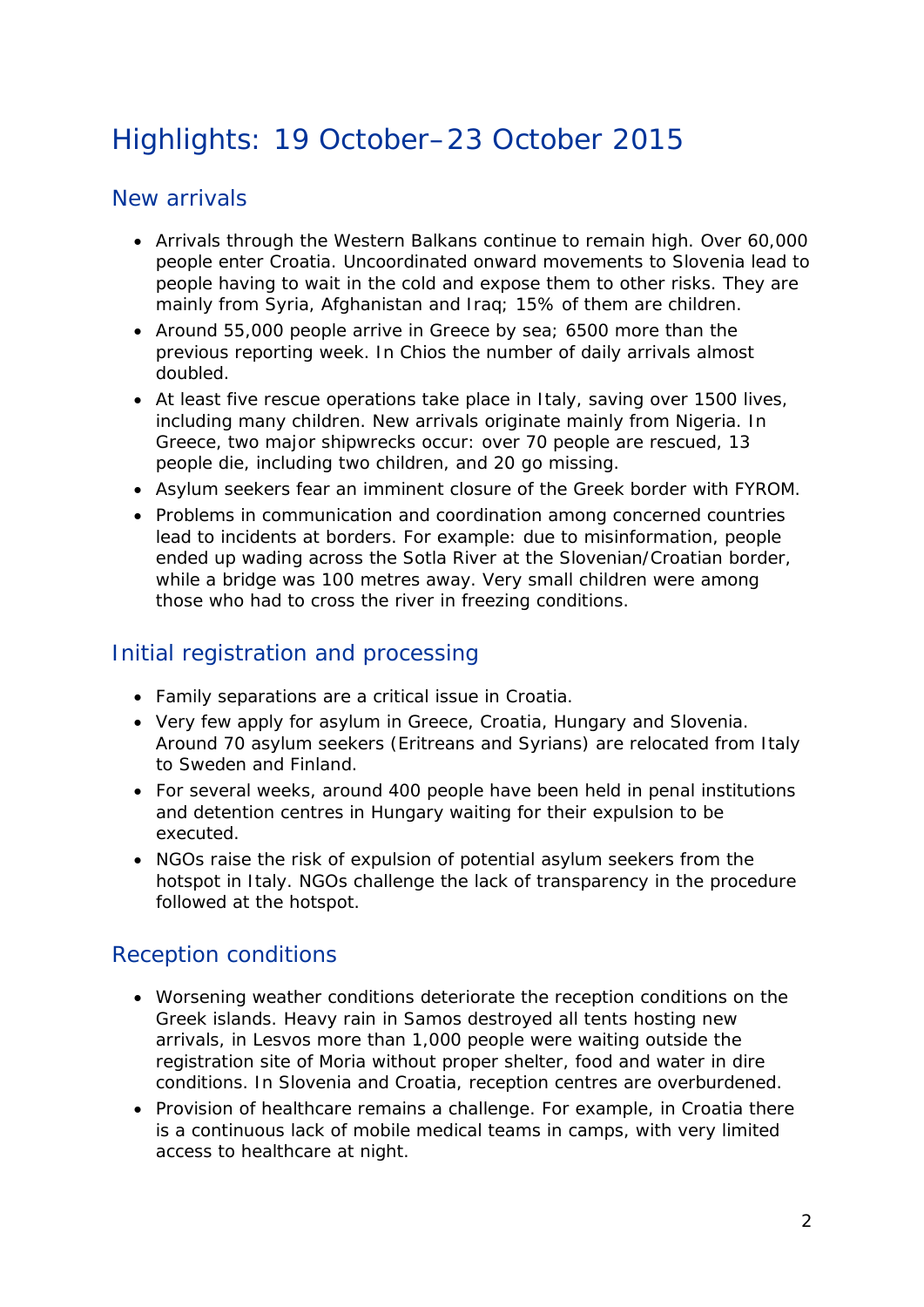- Healthcare is mostly needed for skin diseases, scabies, diarrhoea, flu, cold and respiratory infections. Asylum seekers often hesitate to ask for medical assistance, unless in severe need.
- A teenage boy from Syria was beaten by his roommates in Bulgaria. He was staying in a room with seven adults.

### Legal, social and policy response

- Slovenia will ask the Army to support the work undertaken by the police.
- In Hungary, 50 Slovakian police officers are assisting border patrols at the Hungarian/Serbian borders.
- In Germany, parts of the new legislation entered into force on 24 October 2015, one week earlier than expected. New measures are currently being discussed. Concerns have been raised as the new law will reduce the social benefits for asylum seekers.

### **Incidents**

• In Germany, between January and September 2015, more than 500 attacks on accommodation facilities have reportedly been registered by the Federal Criminal Police.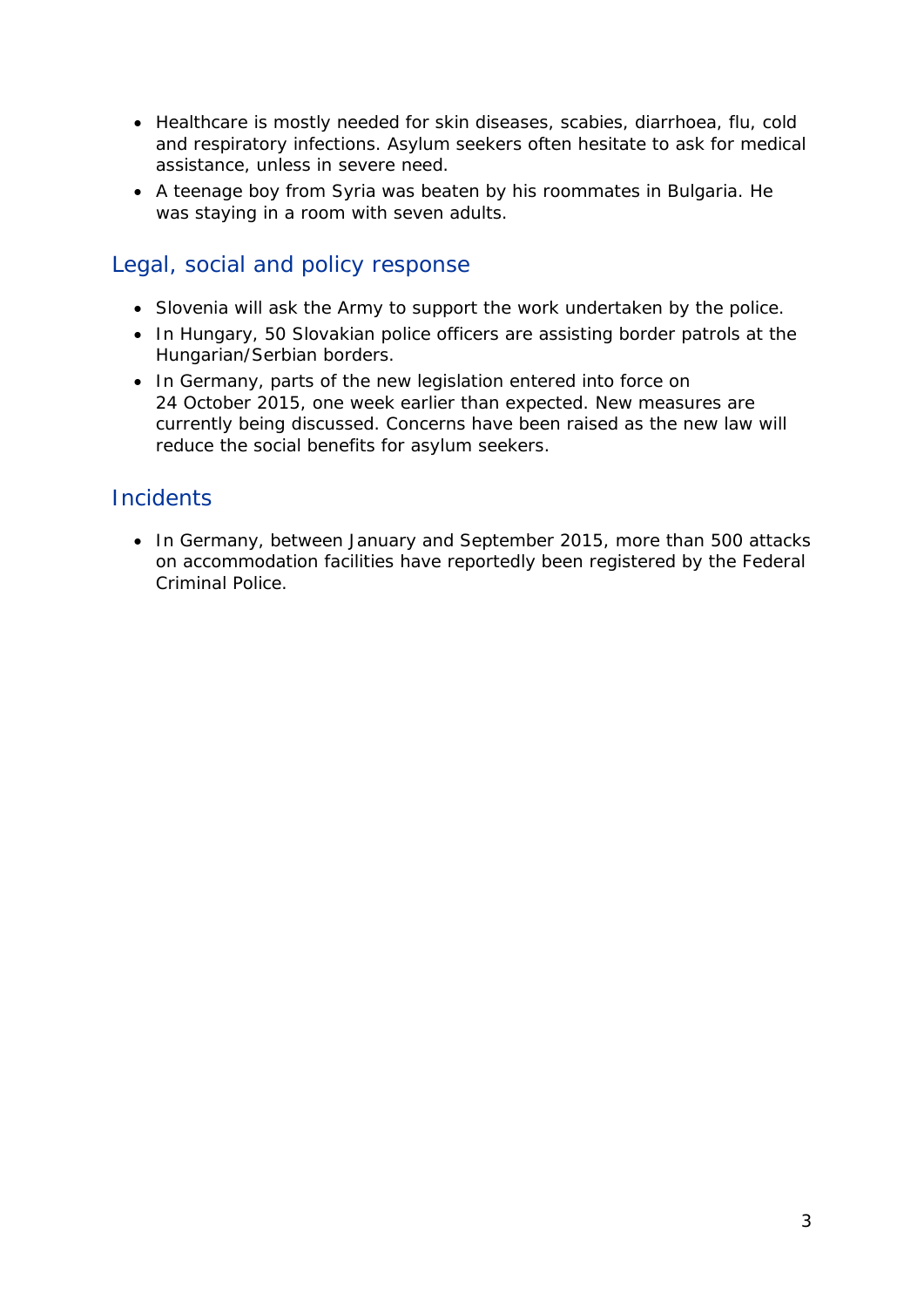# <span id="page-3-0"></span>Austria

### Stakeholders contacted

The interviews were conducted via phone and email with the following stakeholders:

- Caritas Austria (Caritas Österreich);
- Caritas Styria (Caritas Steiermark);
- Worker's Samaritian Federation (Arbeiter-Samariterbund);
- Anti-Discrimination Bureau Styria (Antidiskriminierungsstelle Steiermark);
- Red Cross Austria (Rotes Kreuz Österreich);
- Federal Ministry of the Interior, Department III/9 (Bundesministerium für Inneres, Abteilung III/9 Grundversorgung und Bundesbetreuung);
- Federal Agency for State Protection and Counter Terrorism (Bundesamt für Verfassungsschutz und Terrorismusbekämpfung, BVT).

### Overview of the situation in terms of size and patterns of new arrivals

#### **Numbers and patterns of new arrivals**

Arrivals in the south of Austria continue to be very high.<sup>[1](#page-3-1)</sup> On 23 October 2015, 6,500 people crossed the border with Austria and 7,500 were expected the next day. These figures were considered steady for the following days, with a tendency to a slight increase. $2$ 

The main point of arrival is Spielfeld in Styria. On 26 October 2015, around 10,000 people arrived in Spielfeld from Slovenia.[3](#page-3-3) On that day at 18:00 CET, 2,600 people were still waiting at the border, with further 3,200 people expected to arrive.<sup>[4](#page-3-4)</sup>

Bus transports to Germany continue.<sup>[5](#page-3-5)</sup> Additional trains have been made available to facilitate the transport within Austria.<sup>[6](#page-3-6)</sup>

UNHCR reported that "*smaller numbers of refugees and migrants are entering Austria from Hungary with no arrivals since 18 October. Instead, some 20,600 persons entered Austria from Slovenia. Austria has given indications that it is limiting the number of arrivals per day, due to the overcrowded reception centres. An average of about 450 asylum claims have been lodged in Austria per day*."[7](#page-3-7)

<sup>1</sup> Federal Ministry of the Interior, Department III/9*.* -

<span id="page-3-2"></span><span id="page-3-1"></span><sup>2</sup> Worker's Samaritian Federation.

<span id="page-3-3"></span><sup>3</sup> Red Cross Austria.

<span id="page-3-4"></span><sup>4</sup> Red Cross Austria.

<span id="page-3-5"></span><sup>5</sup> Caritas Styria*.*

<span id="page-3-6"></span><sup>&</sup>lt;sup>6</sup> Red Cross Austria.

<span id="page-3-7"></span>UNHCR Update #7 Europe's Refugee Emergency Response, 16 to 22 October 2015.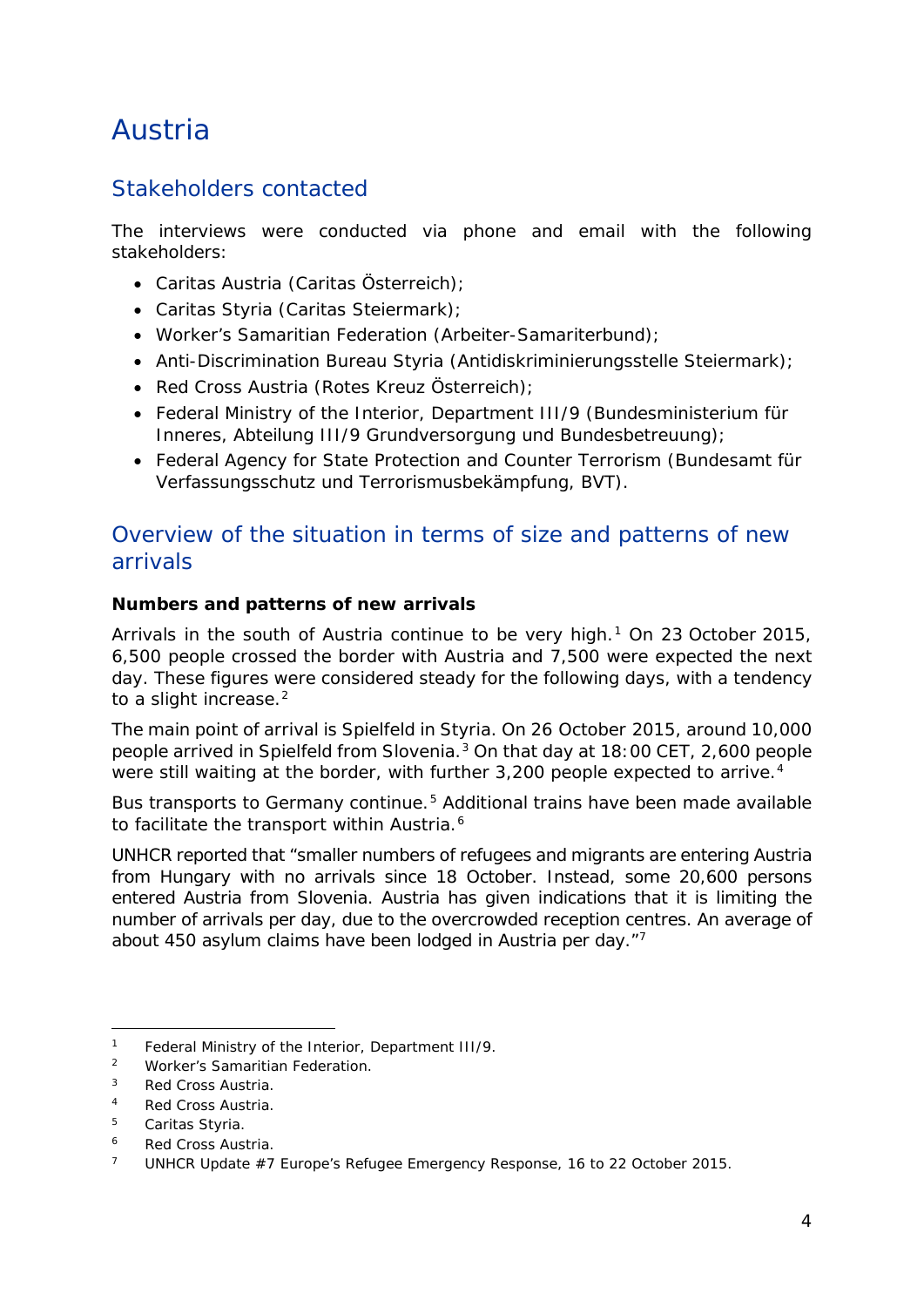<span id="page-4-1"></span>People arriving are mainly from Syria, Afghanistan and Iraq,<sup>[8](#page-4-0)</sup> as well as Pakistan.<sup>[9](#page-4-1)</sup>Many families are arriving in Austria. The majority of new arrivals, however, are still men.<sup>[10](#page-4-1)</sup>

#### **Asylum applications and registration**

From 19 October to 25 October 2015, nearly 2,500 asylum applications have been filed in Austria. Compared to the previous week, this is an increase of more than 100 asylum applications.<sup>[11](#page-4-2)</sup>

### Fundamental rights issue concerning initial registration and fingerprinting for Eurodac

Nothing new to report.

### Challenges and developments concerning reception conditions of new arrivals, also in relation to provision of healthcare

#### **Reception conditions and capacity**

The provision of shelter appropriate for the cold weather constitutes a challenge.<sup>[12](#page-4-3)</sup> The capacities in Spielfeld do not suffice in this respect<sup>[13](#page-4-1)</sup> and new shelters have to be found.<sup>[14](#page-4-1)</sup>

As some provinces do not comply with their duty to accommodate asylum seekers, the reception centres under federal competence are still over-charged. About 3,200 persons in reception centres under federal competence would have to be transferred to the competences of the provinces.<sup>[15](#page-4-4)</sup>

The huge number of persons arriving at once is a further challenge. There have been delays in timely provision of food.<sup>[16](#page-4-5)</sup> The number of busses available was insufficient at the beginning of the influx of new arrivals in Spielfeld.<sup>[17](#page-4-1)</sup>

#### **Child protection**

As of 27 October 2015, almost 2,300 unaccompanied children are taken care of in establishments of the Federal State.<sup>[18](#page-4-6)</sup>

-

<span id="page-4-0"></span><sup>8</sup> Caritas Styria*.*

<sup>9</sup> Red Cross Austria.

<sup>10</sup> Caritas Styria; Red Cross Austria.

<span id="page-4-2"></span><sup>11</sup> Website of the Federal Ministry of the Interior, available at: [www.bmi.gv.at/cms/bmi/\\_news/bmi.aspx?id=7154304249694A51416F553D&page=0&view=](http://www.bmi.gv.at/cms/bmi/_news/bmi.aspx?id=7154304249694A51416F553D&page=0&view=1) [1](http://www.bmi.gv.at/cms/bmi/_news/bmi.aspx?id=7154304249694A51416F553D&page=0&view=1)

<span id="page-4-3"></span><sup>12</sup> Federal Ministry of the Interior, Department III/9*.*

<sup>13</sup> Red Cross Austria; Caritas Styria*.*

<sup>14</sup> Caritas Styria*.*

<span id="page-4-4"></span><sup>15</sup> Federal Ministry of the Interior, Department III/9*.*

<span id="page-4-5"></span><sup>16</sup> Caritas Styria*.*

<sup>17</sup> Caritas Styria*.*

<span id="page-4-6"></span><sup>18</sup> Federal Ministry of the Interior, Department III/9*.*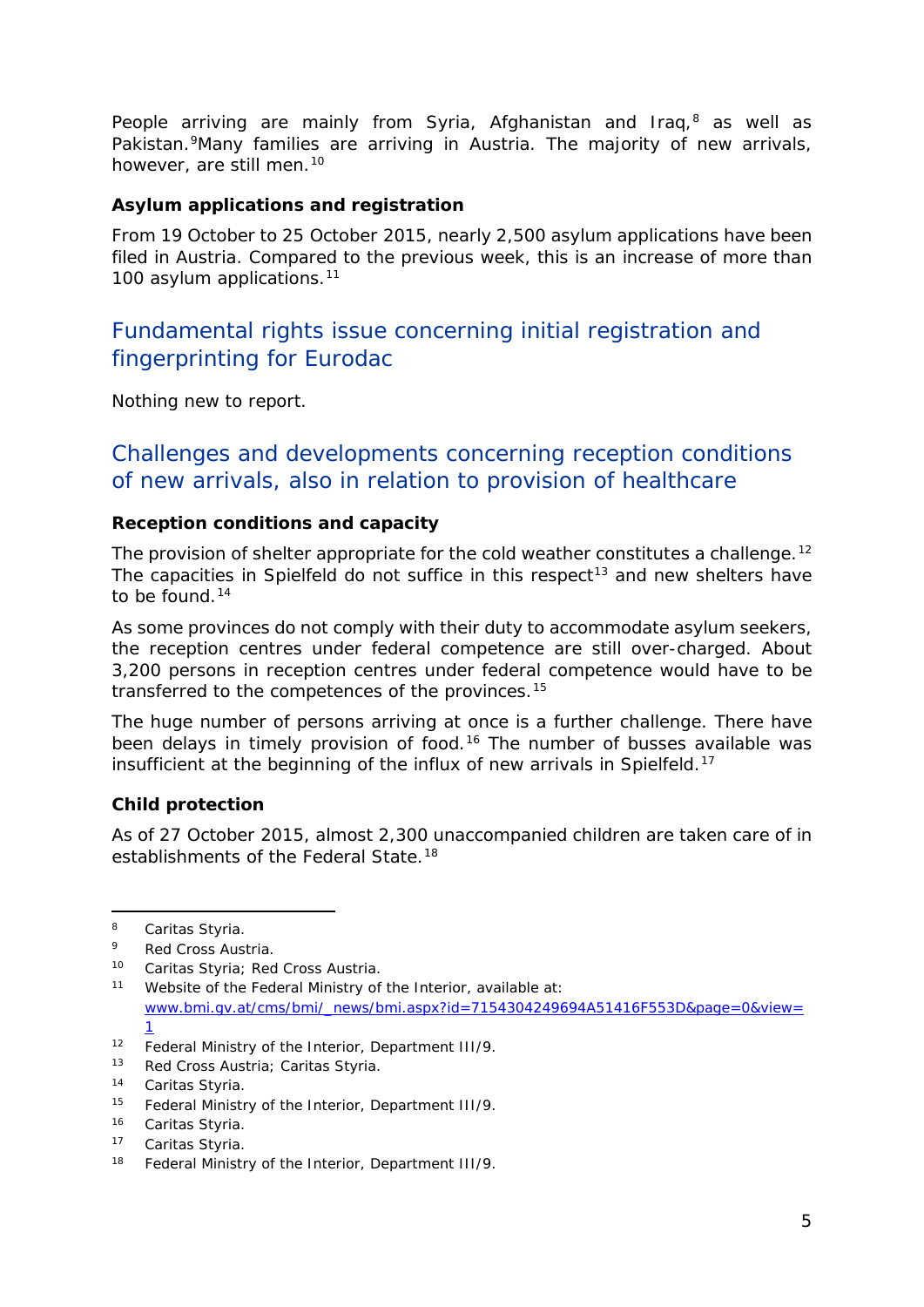#### <span id="page-5-1"></span>**Healthcare**

Due to the weather conditions people generally arrive in unhealthier conditions.<sup>[19](#page-5-0)</sup> The health status of the new arrivals is worse (flu and bad cold infections) compared to the last two / three weeks.<sup>[20](#page-5-1)</sup>

Initial health checks for asylum seekers remain a challenge for the authorities, slowing down their reallocation to the provinces. Asylum seekers are still not taken over by the provinces without a health check.<sup>[21](#page-5-2)</sup>

In Spielfeld, the Red Cross is able to handle the situation of new arrivals well. Many doctors and paramedics are working on site. Some people have been transferred to the local hospital.<sup>[22](#page-5-3)</sup>

#### **Other challenges**

During the weekend of the reporting period, many people (exact numbers could not be provided) continued their journey from Spielfeld by foot.<sup>[23](#page-5-4)</sup> On 23 October 2015, about 100 to 150 taxis were present in Spielfeld, each taking up to four new arrivals to Germany.<sup>[24](#page-5-1)</sup> Generally, taxis drivers from Styria are allowed to offer their service as long as they do not cross the borders. However, there have been taxi drivers from other provinces of Austria picking up new arrivals, which is unlawful. A representative of the Chamber of Commerce criticised the lump sums claimed by taxi drivers from other provinces.<sup>[25](#page-5-1)</sup>

### Social response to the situation – including rallies, voluntary work (such as humanitarian assistance, private persons hosting asylum seekers) and similar actions

#### **Rallies and incidents**

The reaction against refugees and asylum seekers has particularly increased in Styria. During the month of October, the Anti-Discrimination Bureau Styria noted an increase of 27 % of xenophobic statements and attacks, in particular hate crimes.[26](#page-5-5)

Several demonstrations were held across Austria. On 24 October 2015, 20 persons of the *Identitäre Bewegung Österreichs (IPÖ)* held an unannounced meeting at the reception centre in Spielfeld. They ignited fireworks and were holding a banner saying "*No way. You will not make Europe your home.*" The meeting was then dissolved.<sup>[27](#page-5-6)</sup> On 26 October 2015, the Austrian National Day, the traditional swearing-in ceremony of new recruits of the Austrian Armed Forces

<span id="page-5-0"></span><sup>19</sup> Caritas Austria*.*  $19$ 

<sup>20</sup> Red Cross Austria; Worker's Samaritian Federation.

<span id="page-5-2"></span><sup>21</sup> Caritas Austria*.*

<span id="page-5-3"></span><sup>22</sup> Caritas Styria*.*

<span id="page-5-4"></span><sup>23</sup> Red Cross Austria.

<sup>24</sup> Worker's Samaritian Federation.

<sup>25</sup> ORF, *Flüchtlinge: Anzeigen wegen illegaler Taxifahrten*, 24 October 2015, available at: [http://steiermark.orf.at/news/stories/2738502/.](http://steiermark.orf.at/news/stories/2738502/)

<span id="page-5-5"></span><sup>26</sup> Anti-Discrimination Bureau Styria*.*

<span id="page-5-6"></span><sup>27</sup> Federal Agency for State Protection and Counter Terrorism*.*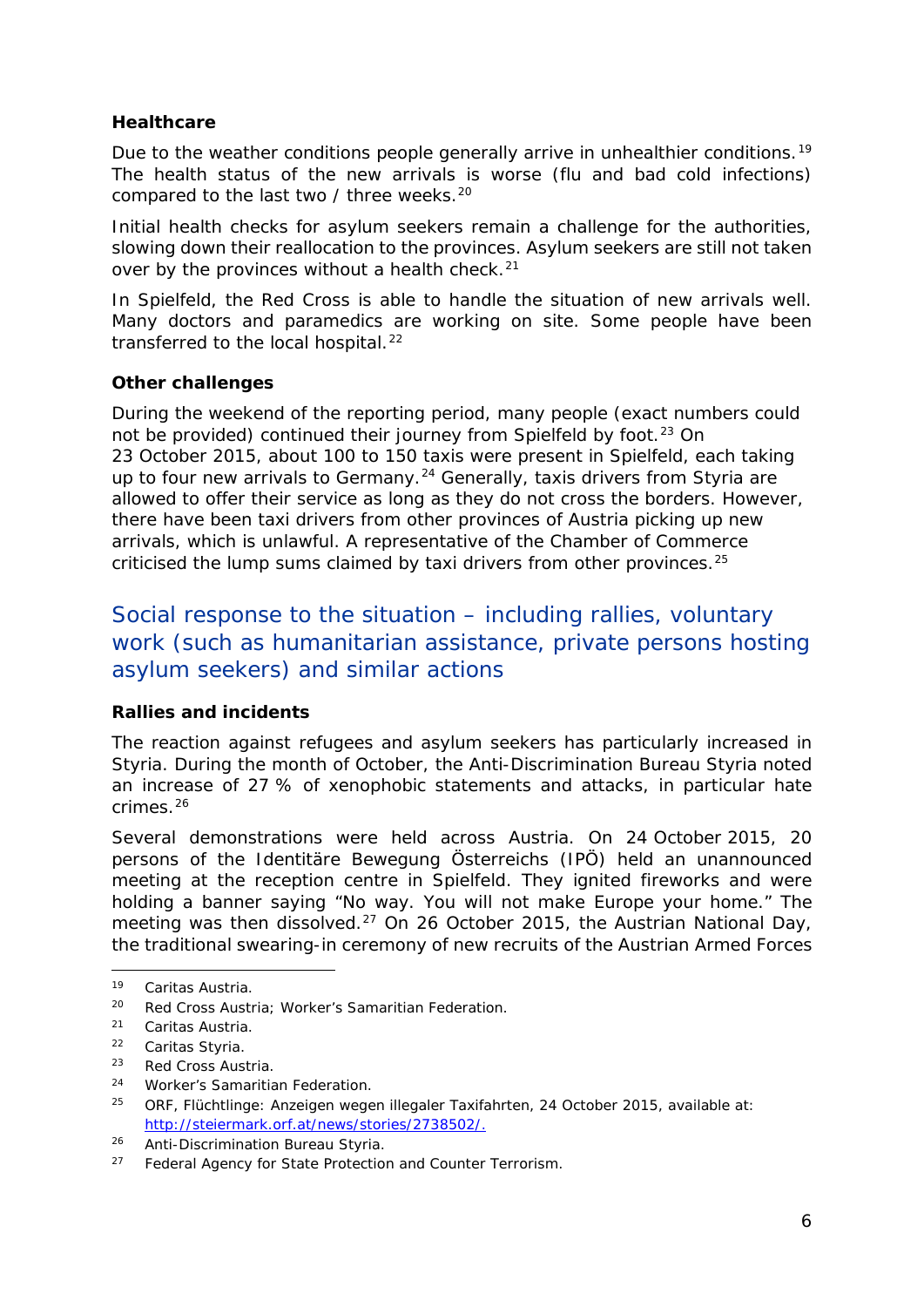<span id="page-6-6"></span>was held at the Heldenplatz in Vienna. The *Identitäre Bewegung Österreichs (IPÖ)* planned a flash mob, but was hindered by three citizens. An affray was prevented by the police.[28](#page-6-1) On 26 October 2015, 100 persons coming from local municipalities held an unannounced meeting about 200 metres close to the border on the road (B67) leading to the border in Spielfeld. They were protesting against the Austrian refugee policy and were waving Austrian and Styrian flags. The meeting ended after about 90 minutes.[29](#page-6-2)

Some negative reactions were observed in relation to the new legislation that will allow the Federal Government to establish accommodation facilities in the municipalities (*Durchgriffsrecht*). Whilst mayors continue offering cooperation to the Ministry of the Interior, many citizens complained about the new legislation.<sup>[30](#page-6-3)</sup>

An incident occurred on 25 October 2015: unknown people sabotaged the cut-off of the water system in an accommodation for refugees in Rainsberg (Carinthia).<sup>[31](#page-6-4)</sup>

#### **Voluntary initiatives**

There is still solidarity towards new arrivals, but the overall atmosphere is no longer as positive as before *("Die Stimmung ist nicht mehr so lustig")*.<sup>[32](#page-6-5)</sup> The volunteers as well as the full-time staff working in the field are increasingly exhausted.<sup>[33](#page-6-6)</sup> Caritas Austria received fewer offers for help from volunteers during the reporting period.

Legal and policy responses, including any changes to the law

<span id="page-6-0"></span>Nothing new to report.

<sup>28</sup> Federal Agency for State Protection and Counter Terrorism*.* -

<span id="page-6-2"></span><span id="page-6-1"></span><sup>29</sup> Federal Agency for State Protection and Counter Terrorism*.*

<span id="page-6-3"></span><sup>30</sup> Federal Ministry of the Interior, Department III/9.

<span id="page-6-4"></span><sup>31</sup> Federal Agency for State Protection and Counter Terrorism*.*

<span id="page-6-5"></span><sup>32</sup> Caritas Styria*.*

<sup>33</sup> Worker's Samaritian Federation.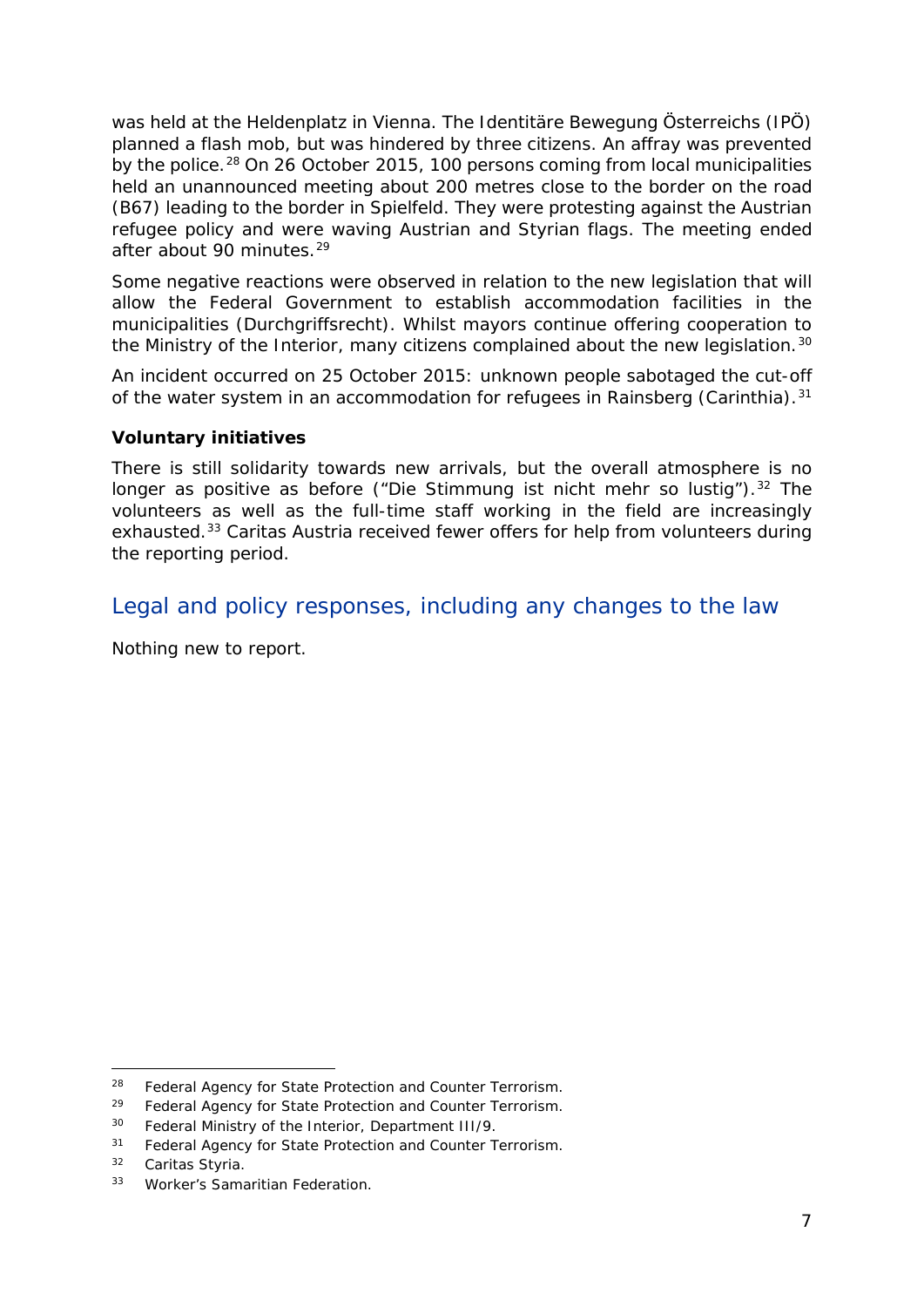# Bulgaria

### Stakeholders contacted

The interviews were conducted via phone and email with the following stakeholders:

- Ministry of the Interior, Directorate General Border Police (MoI DGBP) (*Министерство на вътрешните работи, Главна дирекция "Гранична полиция"*, МВР – ГДГП);
- Ministry of the Interior, Directorate General Criminal Police (MoI DGCP) (*Министерство на вътрешните работи, Главна дирекция "Криминална полиция"*, МВР – ГДКП);
- Special Home for Temporary Placement of Foreigners Lyubimets (SHTPF Lyubimets) (*Специален дом за временно настаняване на чужденци – Любимец*, СДВНЧ – Любимец);
- State Agency for Refugees (SAR) (*Държавна агенция за бежанците*, ДАБ);
- Bulgarian Red Cross (BRC) (*Български червен кръст*, БЧК);
- Caritas Bulgaria (*Каритас България*);
- Bulgarian Lawyers for Human Rights (BLHR) (*Български адвокати за правата на човека*, БАПЧ).

### Overview of the situation in terms of size and patterns of new arrivals

#### **Numbers and patterns of new arrivals**

During the reporting period, the number of new arrivals decreased significantly. Less than 200 persons were apprehended, including around 30 children. In terms of nationality, the majority were from Syria, Iraq and Afghanistan. There were also four persons with unidentified nationality.<sup>[34](#page-7-0)</sup>

Nearly 500 arrivals were reported in Dimitrovgrad crossing into Serbia from Bulgaria. [35](#page-7-1)

NGOs observed that during the reporting week the number of single men coming from Afghanistan and Pakistan increased, while the number of families decreased.[36](#page-7-2)

#### **Asylum applications and registration**

The number of applicants for asylum also decreased during the reporting period. Around 700 persons applied for international protection, of which the majority were men and almost 200 were children. In terms of nationality, the majority were

<span id="page-7-0"></span><sup>34</sup> Ministry of the Interior, Directorate General Border Police. -

<span id="page-7-2"></span><span id="page-7-1"></span><sup>36</sup> Bulgarian Red Cross.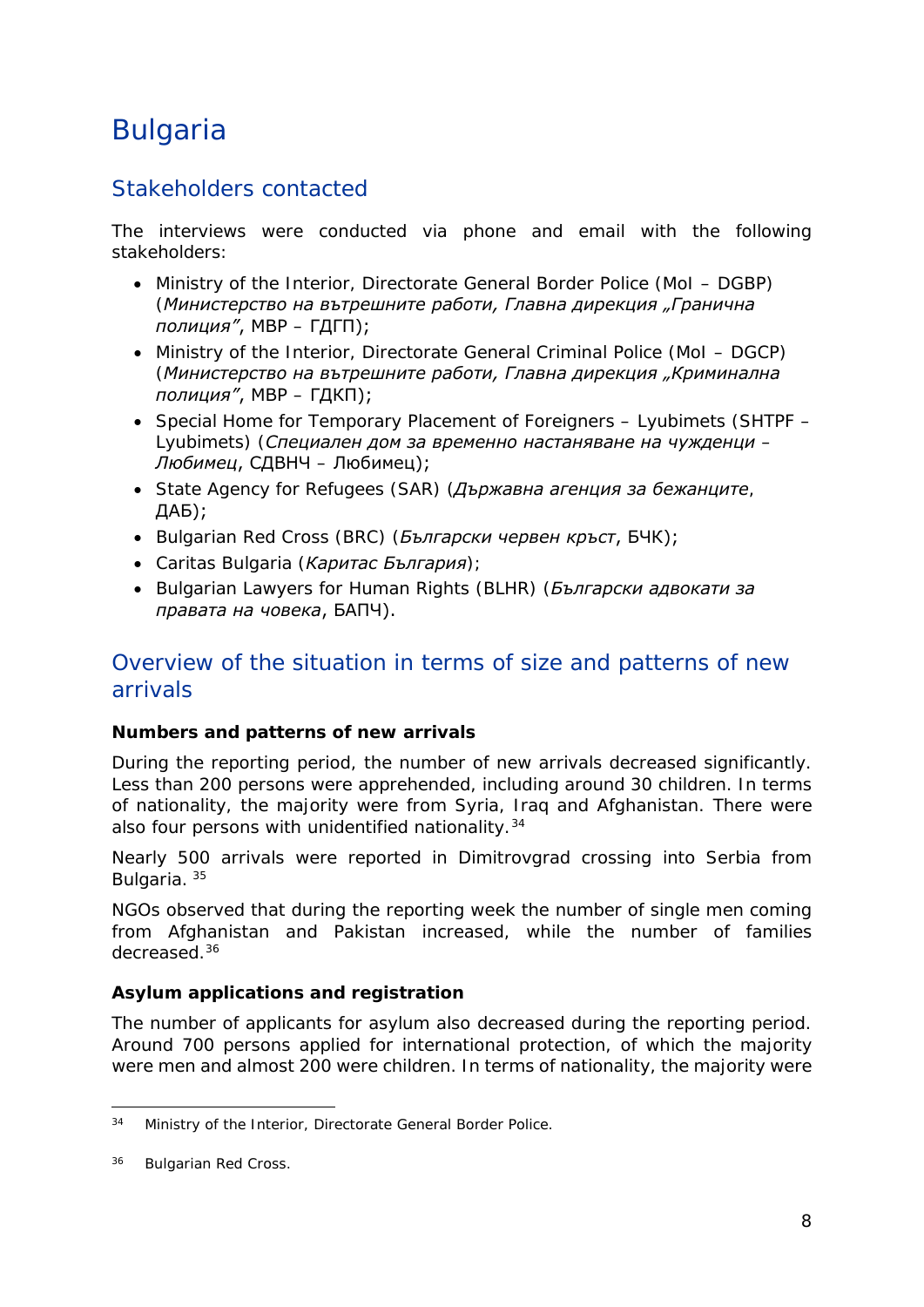from Iraq, Afghanistan and Syria. The other applicants were from Pakistan, Iran and Ukraine.<sup>[37](#page-8-0)</sup>

The cases of asylum seekers leaving the reception centres of the State Agency for Refugees before they are registered and fingerprinted continued. During the reporting week, 161 persons left the Ovcha Kupel reception centre in Sofia.<sup>[38](#page-8-1)</sup>

#### **Unaccompanied and separated children**

During the reporting week, the majority of newly arrived unaccompanied children were between 15 and 17 years old. They were accommodated predominantly in the Voenna rampa reception centre in Sofia. NGOs continued to insist that children should be accommodated separately from adults. Most of the children do not remain in the registration and reception centres because, similarly to adults, they leave the centres and, later, the country.<sup>[39](#page-8-2)</sup>

### Fundamental rights issue concerning initial registration and fingerprinting for Eurodac

Nothing new to report.

### Challenges and developments concerning reception conditions of new arrivals, also in relation to provision of healthcare.

#### **Reception conditions and capacity**

Overcrowding continues to be a major problem for the accommodation of new arrivals in the special homes for temporary accommodation of foreigners. In these special homes, new arrivals are accommodated before their transfer either to the reception and registration centres for asylum seekers or to their country of origin.

During the reporting week, in the Special Home for Temporary Placement of Foreigners in Lyubimets, 282 new persons were accommodated, 230 persons were released, and the overcrowding was [40](#page-8-3) % above the occupancy rate.<sup>40</sup>

In contrast, the capacity of the reception and registration centres of the State Agency for Refugees is underused. The Bulgarian Red Cross estimated that during the reporting week about 40 % of the capacity of these centres was occupied. The Ovcha Kupel reception centre in Sofia, which is the oldest one and offers better living conditions (for example, each room has а bathroom, while in other centres there is one shared bathroom on each floor), is without water and central heating at least since 23 October 2015. Asylum seekers complain about vermin, such as bedbugs and lice. However, due to its better conditions, the Ovcha Kupel centre is used for accommodating vulnerable asylum seekers, mostly persons with health problems.[41](#page-8-4)

j.

<span id="page-8-0"></span><sup>37</sup> State Agency for Refugees.

<span id="page-8-1"></span><sup>38</sup> State Agency for Refugees.

<span id="page-8-2"></span><sup>39</sup> Bulgarian Red Cross.

<span id="page-8-3"></span><sup>40</sup> Special Home for Temporary Placement of Foreigners – Lyubimets.

<span id="page-8-4"></span><sup>41</sup> Bulgarian Red Cross.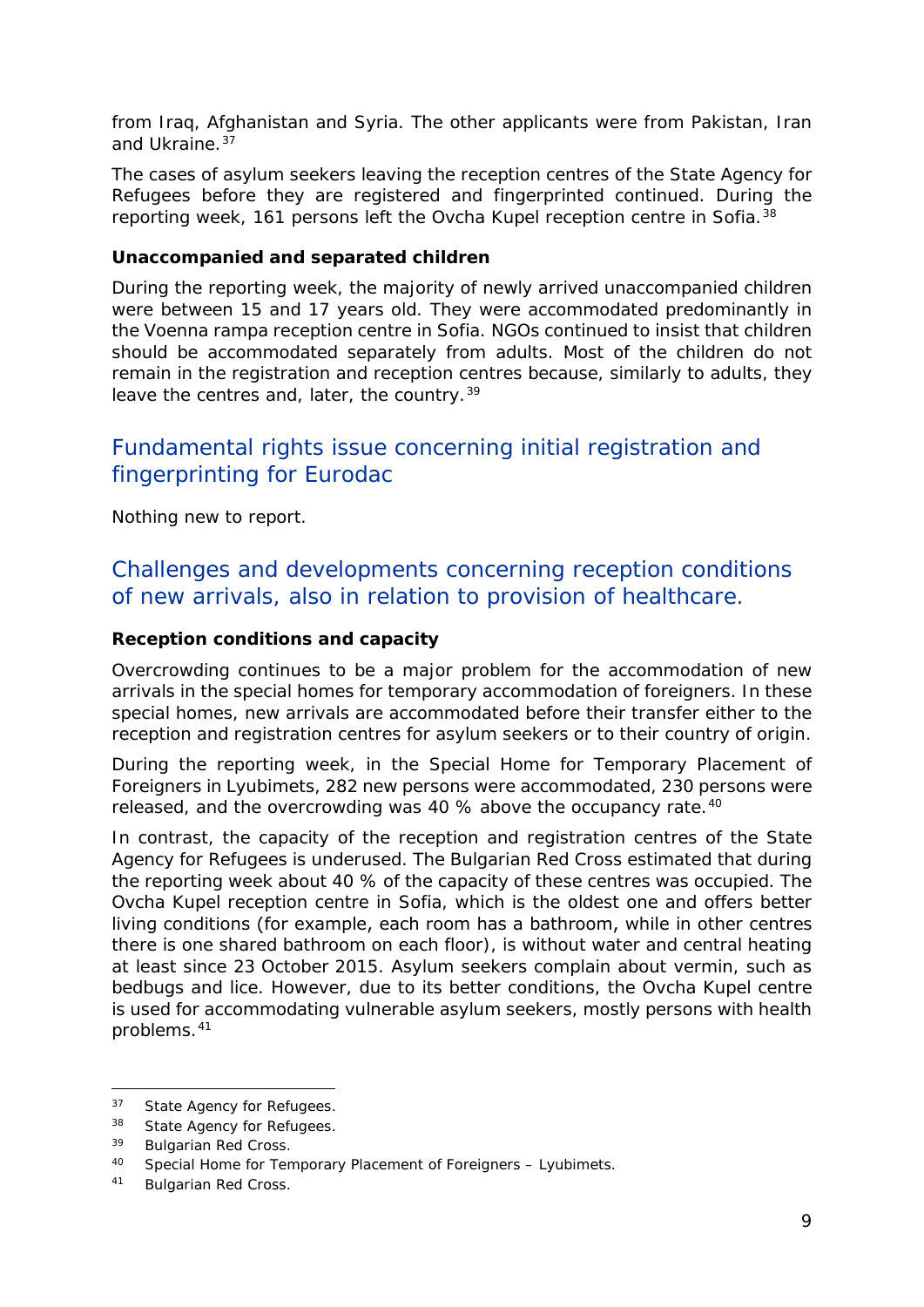There are new developments related to the previously reported case of turning the fourth floor of the registration and reception centre in Harmanli into a detention facility. NGOs reported that community leaders, who facilitated the communication between officials and asylum seekers in the centre, obtained permission to use a certain number of rooms at the fourth floor. Instead of using these rooms for free, these persons rented them to new arrivals at very high prices and also sold them food. NGOs notified the State Agency for Refugees, which opened an investigation

#### **Child protection**

Most of the newly arriving children are accommodated in the Voenna Rampa reception centre in Sofia. Caritas Bulgaria and the Bulgarian Red Cross continue to hold art and language classes for the children in Sofia. Volunteers are holding similar classes for the children in Harmanli.<sup>[42](#page-9-0)</sup>

The Bulgarian Red Cross received a complaint that a 13 year old boy was beaten by his roommates. The unaccompanied boy was accommodated in a room with seven adults in the Voenna Rampa reception centre in Sofia.<sup>[43](#page-9-1)</sup>

#### **Healthcare**

During the reporting week, there were no problems with the availability of medicines. The Bulgarian Red Cross and the Council of Refugee Women in Bulgaria (CRWB) (*Съветът на жените бежанки в България*, СЖББ) provide medications to asylum seekers who are in need of such.<sup>[44](#page-9-2)</sup>

During the reporting period, the number of reported serious respiratory infections was not high. In the majority of cases, healthcare was needed for skin diseases, predominantly scabies. However, asylum seekers in need of treatment often hesitate to ask for medical assistance and usually turn to the doctors in the centres only after their medical situation is severe.<sup>[45](#page-9-3)</sup>

One person with hypertonia was successfully treated by medical staff of one of the reception centres of the State Agency for Refugees.<sup>46</sup>

### Social response to the situation – including rallies, voluntary work (such as humanitarian assistance, private persons hosting asylum seekers) and similar actions

#### **Rallies and incidents**

There is no new official information in relation to the incident with the Afghan asylum seeker who was shot by a border police officer in the night of 15 to 16 October 2015. Representatives of the Bulgarian Helsinki Committee (BHC) (*Български хелзинкски комитет*, БХК) met with 20 people involved in this

<span id="page-9-0"></span>Bulgarian Red Cross.  $42$ 

<span id="page-9-1"></span><sup>43</sup> Bulgarian Red Cross.

<span id="page-9-2"></span><sup>44</sup> Bulgarian Red Cross.

<span id="page-9-3"></span><sup>45</sup> Bulgarian Red Cross.

<span id="page-9-4"></span><sup>46</sup> State Agency for Refugees.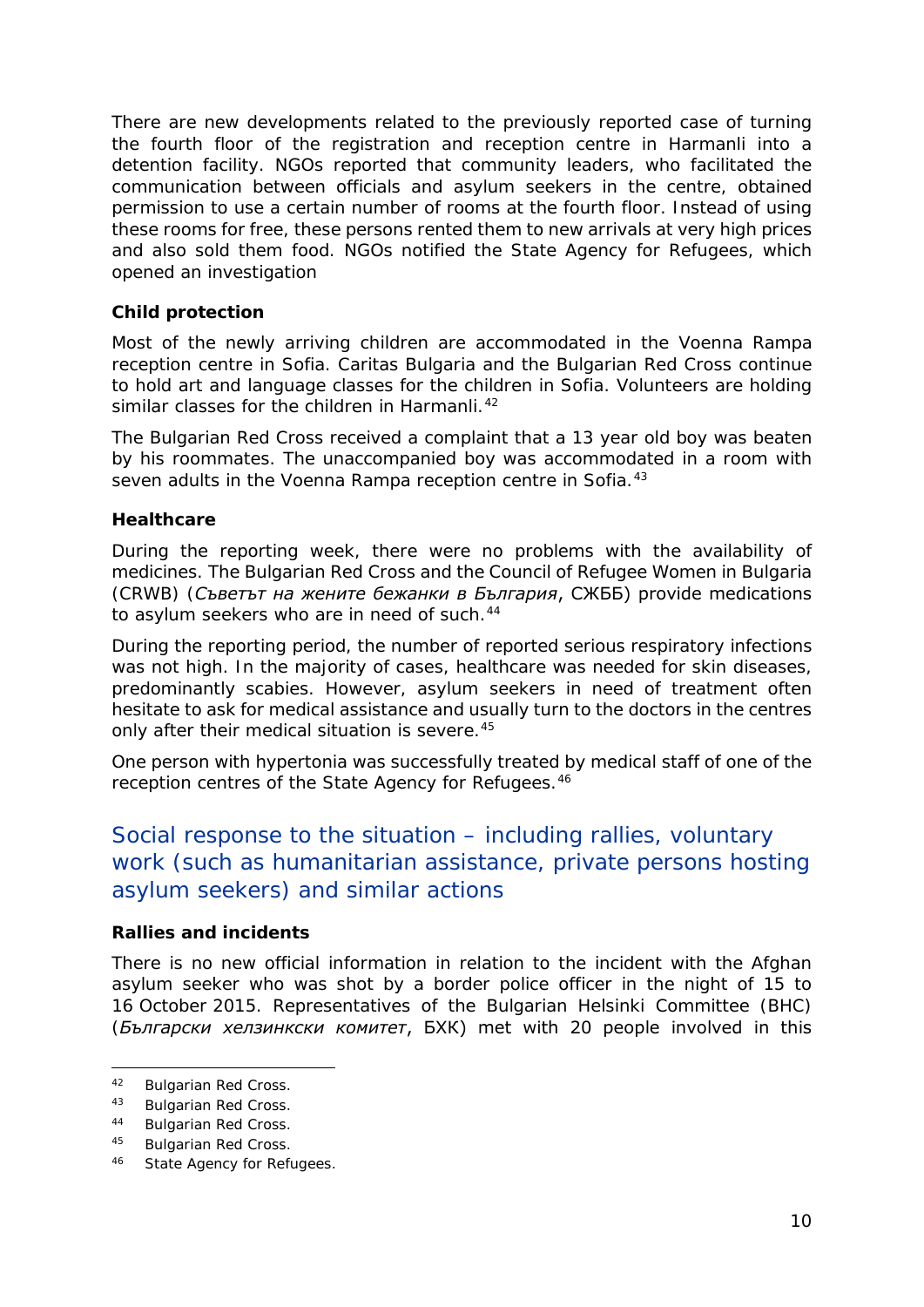incident, who identified the victim as a young man from Afghanistan. The asylum seekers told the Bulgarian Helsinki Committee that their group was met by four or five policemen, not three as was the official information. The group dissolved trying to run away and did not render any physical resistance against the police officers. Interviewed asylum seekers also argued that two of the police officers used their guns producing two shots each, while according to the official information only one shot was fired.<sup>[47](#page-10-0)</sup>

After the incident, on 20 October 2015, one of the Deputy Ministers of the Interior announced in a public statement that the financial resources of the Ministry of the Interior were not sufficient to maintain the integrated border protection system.<sup>[48](#page-10-1)</sup> The same system detected the entry of the group through the green border.

#### **NGO humanitarian activities**

Several companies contacted the Bulgarian Red Cross with offers to donate – Nestle Bulgaria donated cereals for the children, Maleeva Tennis Club (*Тенис клуб Малееви*) donated clothes for children, blankets, utensils and dishes collected in a campaign, etc. However, donations are often rejected because many asylum seekers leave the centres soon after their arrival and the donated items remain unused.[49](#page-10-2)

### Legal and policy responses, including any changes to the law

The Bulgarian Prime Minister is reported to have stated during a meeting in Brussels that Bulgaria, Serbia and Romania are ready to close their borders if Germany, Austria and other states do the same. He said that the three countries would not serve as buffer zones and be subjected to the "devastating pressure of refugee waves".[50](#page-10-3)

<span id="page-10-0"></span><sup>47</sup> Bulgarian Helsinki Committee, BHC found significant inconsistencies in the version of the Ministry of the Interior regarding the murder of the Afghan citizen (*БХК установи съществени несъответствия във версията на МВР относно убийството на афганистанския гражданин*), press release, 20 October 2015, available at: [www.bghelsinki.org/bg/novini/press/single/bhk](http://www.bghelsinki.org/bg/novini/press/single/bhk-ustanovi-sshestveni-nesotvetstviya-vv-versiyata-na-mvr-otnosno-ubijstvoto-na-afganistanskiya-grazhdanin/)[ustanovi-sshestveni-nesotvetstviya-vv-versiyata-na-mvr-otnosno-ubijstvoto-na](http://www.bghelsinki.org/bg/novini/press/single/bhk-ustanovi-sshestveni-nesotvetstviya-vv-versiyata-na-mvr-otnosno-ubijstvoto-na-afganistanskiya-grazhdanin/)[afganistanskiya-grazhdanin/.](http://www.bghelsinki.org/bg/novini/press/single/bhk-ustanovi-sshestveni-nesotvetstviya-vv-versiyata-na-mvr-otnosno-ubijstvoto-na-afganistanskiya-grazhdanin/) For the official information, see Ministry of the Interior, In the incident near Sredetz there were three police officers against 54 illegal immigrants (*Гл. комисар Георги Костов: При инцидента край Средец съотношението е било трима служители на МВР срещу 54 незаконни имигранти*), press release, 16 October 2015, available at: [https://press.mvr.bg/NEWS/news151016\\_05.htm.](https://press.mvr.bg/NEWS/news151016_05.htm) 47

<span id="page-10-1"></span><sup>48</sup> Capital weekly online, Ministry of the Interior lacks funds for maintaining the border control systems (*МВР няма средства да поддържа системите по границата*), 20 October 2015, available at: [www.capital.bg/politika\\_i\\_ikonomika/bulgaria/2015/10/20/2632354\\_mvr\\_niama\\_sredstva\\_da](http://www.capital.bg/politika_i_ikonomika/bulgaria/2015/10/20/2632354_mvr_niama_sredstva_da_poddurja_sistemite_po_granicata/) [\\_poddurja\\_sistemite\\_po\\_granicata/.](http://www.capital.bg/politika_i_ikonomika/bulgaria/2015/10/20/2632354_mvr_niama_sredstva_da_poddurja_sistemite_po_granicata/)

<span id="page-10-2"></span><sup>49</sup> Caritas Bulgaria.

<span id="page-10-3"></span><sup>&</sup>lt;sup>50</sup> Mediapool Online, Bulgaria, Serbia and Romania will not be a buffer zone for refugees (*България, Сърбия и Румъния няма да са буферна зона за бежанците*)*,* 24 October 2015, available at: [www.mediapool.bg/bulgaria-sarbiya-i-rumaniya-nyama-da-sa-buferna-zona-za](http://www.mediapool.bg/bulgaria-sarbiya-i-rumaniya-nyama-da-sa-buferna-zona-za-bezhantsite-news240907.html)[bezhantsite-news240907.html.](http://www.mediapool.bg/bulgaria-sarbiya-i-rumaniya-nyama-da-sa-buferna-zona-za-bezhantsite-news240907.html)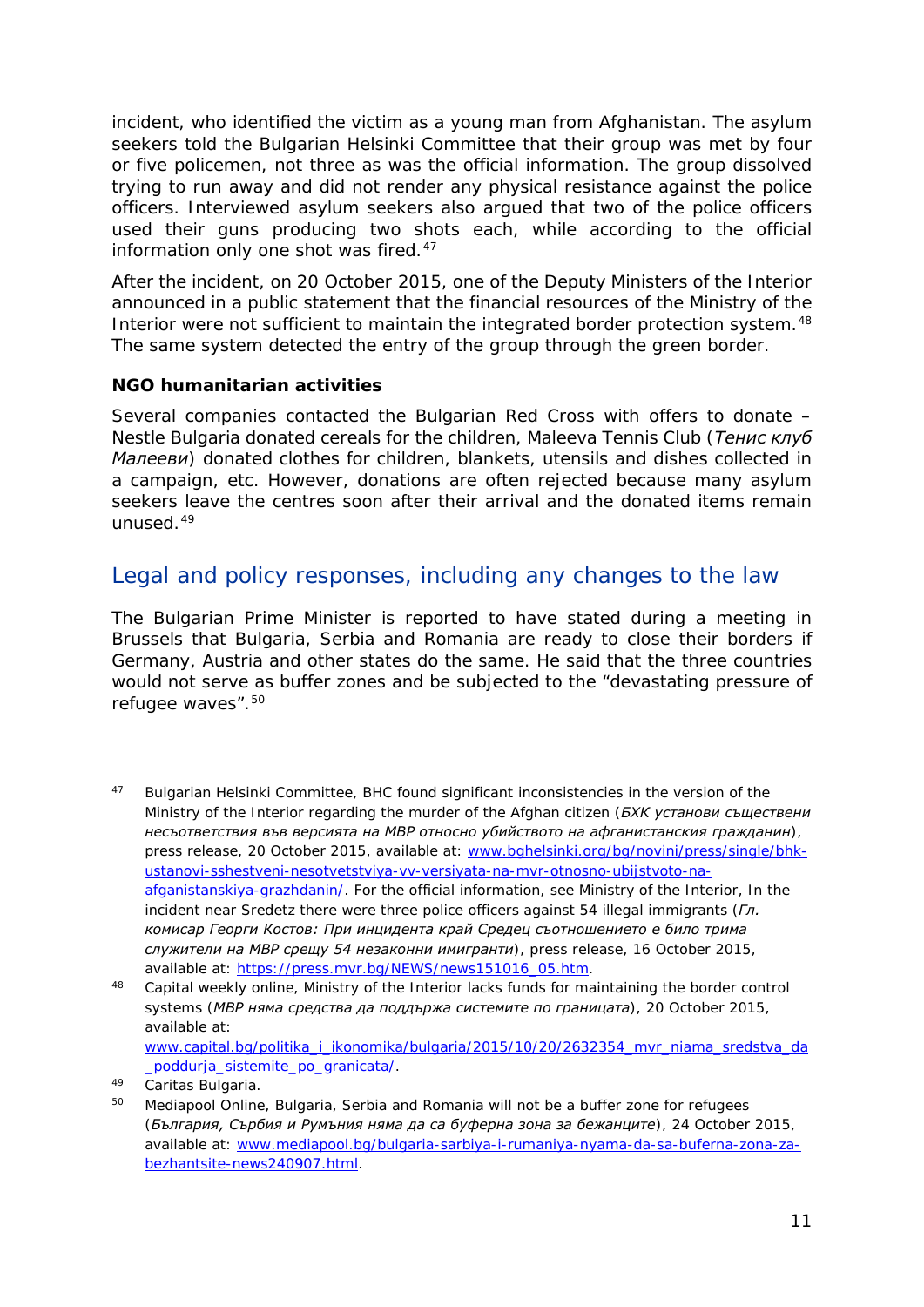### <span id="page-11-1"></span>**Incidents affecting persons in need of international protection as well as irregular migrants**

On 17 October 2015, a group of hunters was reported to have apprehended about 50 migrants near the Turkish border.<sup>[51](#page-11-0)</sup> According to the hunters, the people were presumably of Afghan origin. They were 20-30 years of age, but 'did not look like refugees'. The hunters detained the migrants and called the border police. In relation to this incident, the police have instructed hunters in border areas to be especially careful not to accidentally hit migrants.<sup>[52](#page-11-1)</sup>

<span id="page-11-0"></span><sup>51</sup> Vesti.bg Online, A hunting party caught 50 illegal migrants (*Ловна дружинка хвана 50 нелегални мигранти*)*,* 19 October 2015, available at: [www.vesti.bg/bulgaria/incidenti/lovna](http://www.vesti.bg/bulgaria/incidenti/lovna-druzhinka-hvana-50-nelegalni-migranti-6044049)[druzhinka-hvana-50-nelegalni-migranti-6044049.](http://www.vesti.bg/bulgaria/incidenti/lovna-druzhinka-hvana-50-nelegalni-migranti-6044049) -

<sup>52</sup> BgNes Online, Police instructs hunters to be careful not to hit migrants (*Полицията инструктира ловците да внимават да не уцелят имигранти*)*,* 22 October 2015, available at: [http://bgnes.com/bylgariia/obshchestvo/4380234/.](http://bgnes.com/bylgariia/obshchestvo/4380234/) For more information, see also Novinite.com Online, Bulgaria's border police instructs hunters on dealing with refugees, 22 October 2015, available at: [www.novinite.com/articles/171443/Bulgaria%27s+Border+Police+Instructs+Hunters+on+De](http://www.novinite.com/articles/171443/Bulgaria%27s+Border+Police+Instructs+Hunters+on+Dealing+with+Refugees) [aling+with+Refugees.](http://www.novinite.com/articles/171443/Bulgaria%27s+Border+Police+Instructs+Hunters+on+Dealing+with+Refugees)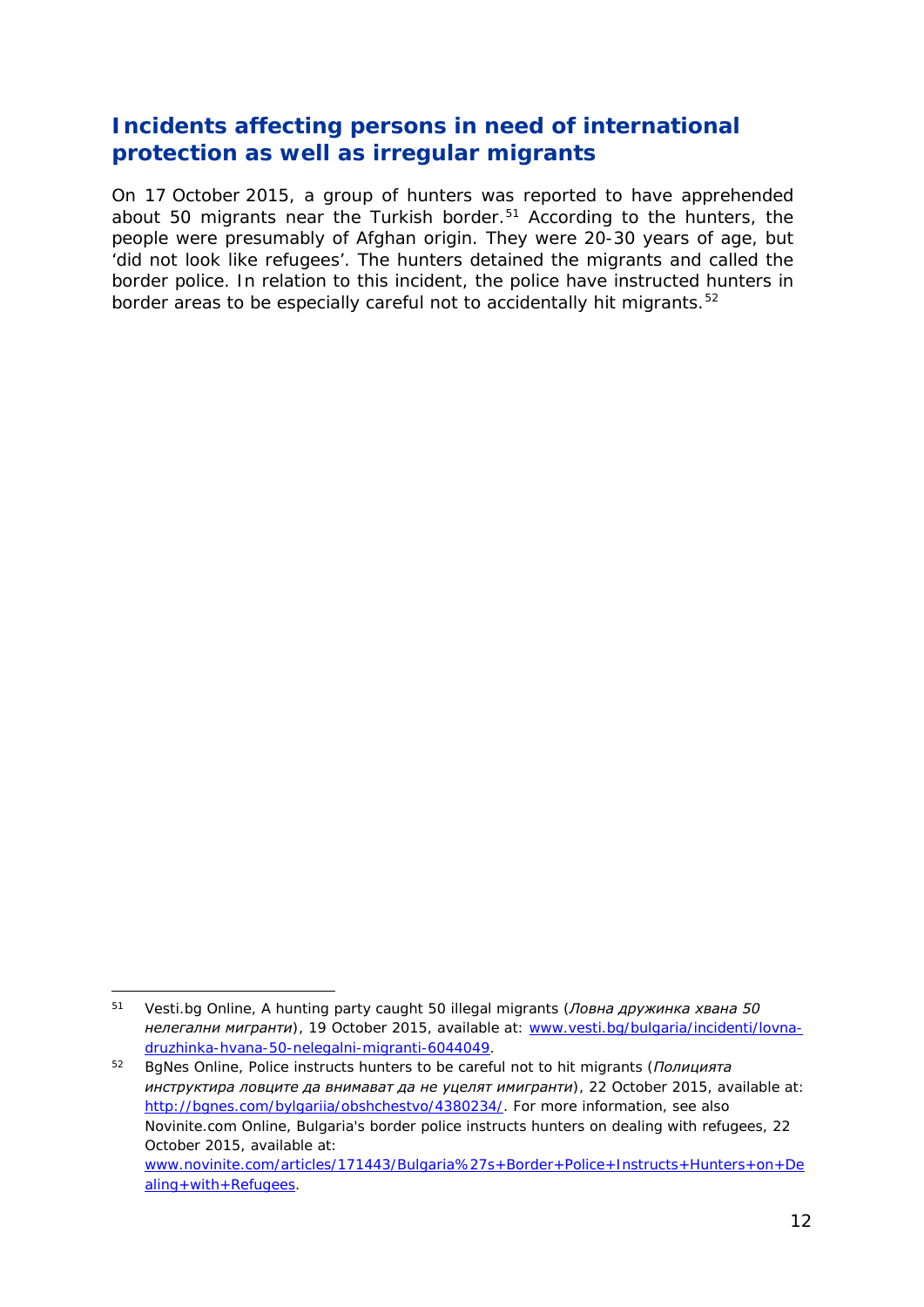# <span id="page-12-0"></span>**Croatia**

### Stakeholders contacted

The interviews were conducted via phone and email with the following stakeholders:

- Ministry of Interior, Department for illegal migration, (Ministarstvo unutarnjih poslova, Služba za nezakonite migracije, MUP);
- Ministry of the Social Policy and Youth, Minister's cabinet (Ministarstvo socijalne politike i mladih, Kabinet ministrice, MSPM);
- Ombudsman's Office, National Preventive Mechanism, (Ured Pučke pravobraniteljice, Nacionalni preventivni mehanizam);
- Ombudsperson for Children of the Republic of Croatia (Pravobraniteljica za djecu);
- Croatian Red Cross, (Hrvatski crveni križ, HCK);
- Welcome Initiative, (Inicijativa Dobrodošli).

### Overview of the situation in terms of size and patterns of new arrivals

#### **Numbers and patterns of new arrivals**

Since the beginning of the refugee crisis, around 260,000 people have entered Croatia. During the reporting period, almost 60,000 people crossed the border into Croatia.[53](#page-12-1) Asylum seekers are entering the country from the Serbian-Croatian border on a daily basis. The average number of new arrivals is 8411 per day.<sup>[54](#page-12-2)</sup> The majority are Syrian nationals 51%, followed by Afghan 29 % and Iraqi 14 % nationals. The remaining new arrivals in the reported period are of the following nationalities: Iran  $(3 \%)$ , Pakistan  $(2 \%)$  and others  $(1 \%)$ .<sup>[55](#page-12-3)</sup> Among new arrivals, 15 % are children.

The border sectors most affected are Bapska, where most new arrivals cross the border, and Tovarnik (both Croatian-Serbian border crossings).<sup>[56](#page-12-4)</sup>

#### **Asylum applications and registration**

Almost no new arrival has sought asylum in Croatia; only two people expressed the intention to apply for asylum in the reporting period.<sup>[57](#page-12-5)</sup>

#### **Criminal proceedings against irregular border crossing**

<span id="page-12-1"></span>Ministry of the Interior, Department for illegal migration.  $53<sup>1</sup>$ 

<span id="page-12-2"></span><sup>&</sup>lt;sup>54</sup> Ministry of the Interior, Daily reports on migration crisis, available at [www.mup.hr.](http://www.mup.hr/)

<span id="page-12-3"></span><sup>55</sup> Ministry of the Interior.

<span id="page-12-4"></span><sup>56</sup> Ministry of the Interior.

<span id="page-12-5"></span><sup>57</sup> Ministry of the Interior.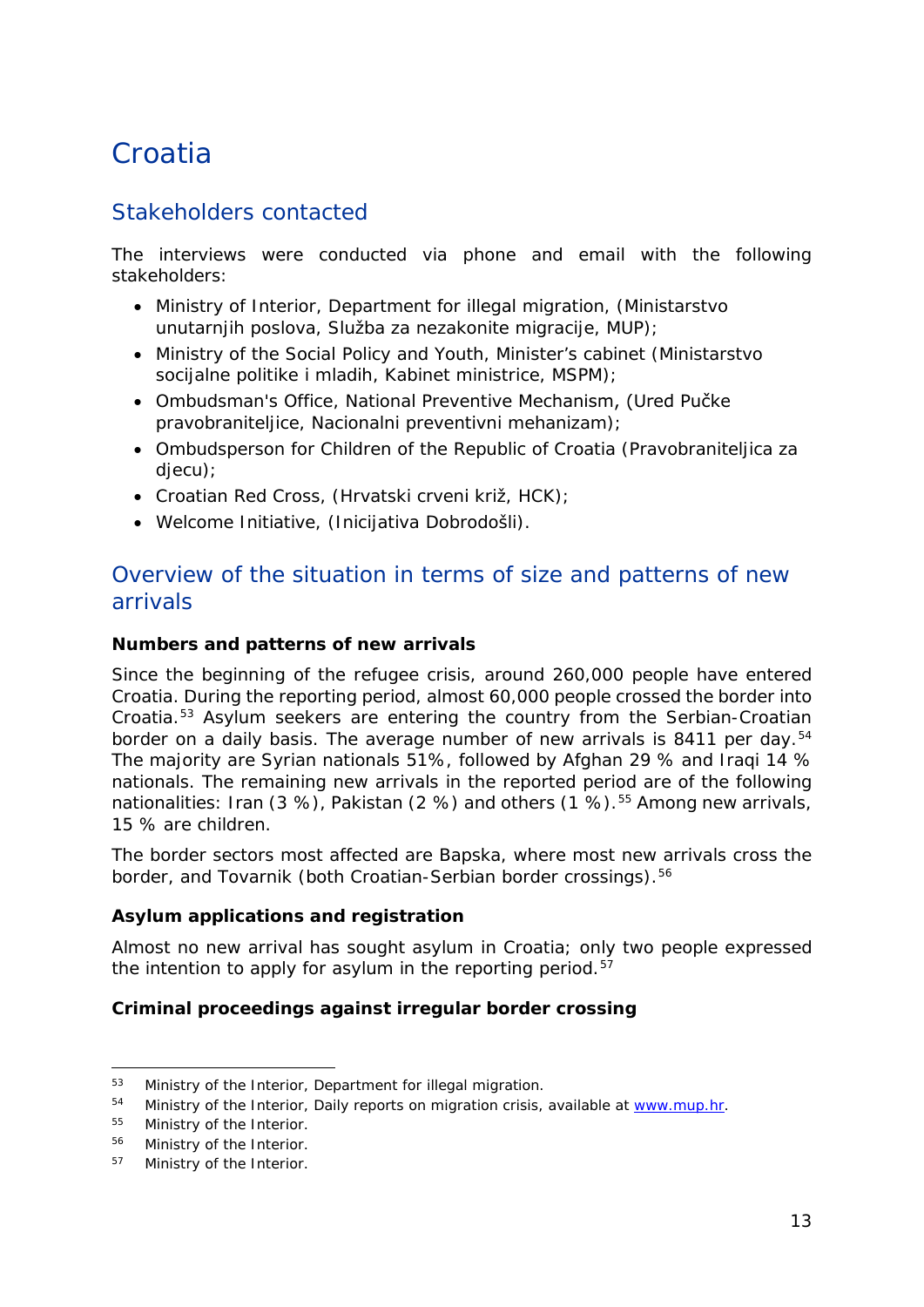<span id="page-13-3"></span>All new arrivals are treated as persons potentially in need of international protection and not punished if they cross the 'green border' in an irregular  $m$ anner.<sup>[58](#page-13-0)</sup>

#### **Returns**

There were no returns based on the third safe country rule.<sup>[59](#page-13-1)</sup>

### Fundamental rights issue concerning initial registration and fingerprinting for Eurodac

All new arrivals have been registered: officers of the Ministry of the Interior usually make a copy of the refugees' travel documents (if available) or take their first name, family name, age, nationality and a photo.<sup>[60](#page-13-2)</sup> Welcome Initiative volunteers periodically observed the registration process during the reporting week.<sup>[61](#page-13-3)</sup>

### Challenges and developments concerning reception conditions of new arrivals, also in relation to provision of healthcare.

#### **Reception conditions and capacity**

The key problems with the transport of new arrivals is the lack of communication and coordination among countries concerned to organise the flow of asylum seekers and refugees along the Balkan route. Information is lacking on reception capacities on route to accommodate refugees for more than 24 hours.<sup>[62](#page-13-4)</sup> This resulted in holding people at border crossings without appropriate protection from weather conditions and with insufficient amounts of food, water and basic health assistance during the period.<sup>[63](#page-13-3)</sup>

On 19 and 20 October 2015, people were no longer transported from Bapska at the Serbian border to the Opatovac camp<sup>[64](#page-13-5)</sup> due to the high number of new arrivals. New arrivals had to walk almost 15 km.<sup>[65](#page-13-3)</sup> A lot of them were completely wet because of the rain. Arrivals were then transported to the border with Slovenian border by trains directly to the border crossing Ključ Brdovečki or by buses.<sup>[66](#page-13-3)</sup>

On 19 October 2015, there were around 2,000 people in the Opatovac camp. The maximum time one spent at the Opatovac camp was 24 hours. Due to weather condition, raincoats were made available at the camp entrance, while the Croatian Red Cross tent had disposable thermal blankets. Water and food were also available. The lack of volunteers and the lack of dry and warm clothes is a constant problem. Certain tents had wooden pallets on the floor, but most of them only had

<sup>58</sup> Ministry of the Interior, Department of Illegal Migration. -

<span id="page-13-1"></span><span id="page-13-0"></span><sup>59</sup> Ministry of the Interior, Department of Illegal Migration.

<span id="page-13-2"></span><sup>60</sup> Ministry of the Interior.

<sup>61</sup> Welcome Initiative.

<span id="page-13-4"></span><sup>62</sup> Welcome Initiative.

<sup>63</sup> Welcome Initiative.

<span id="page-13-5"></span><sup>64</sup> Welcome Initiative.

<sup>65</sup> Welcome Initiative.

<sup>66</sup> Welcome Initiative.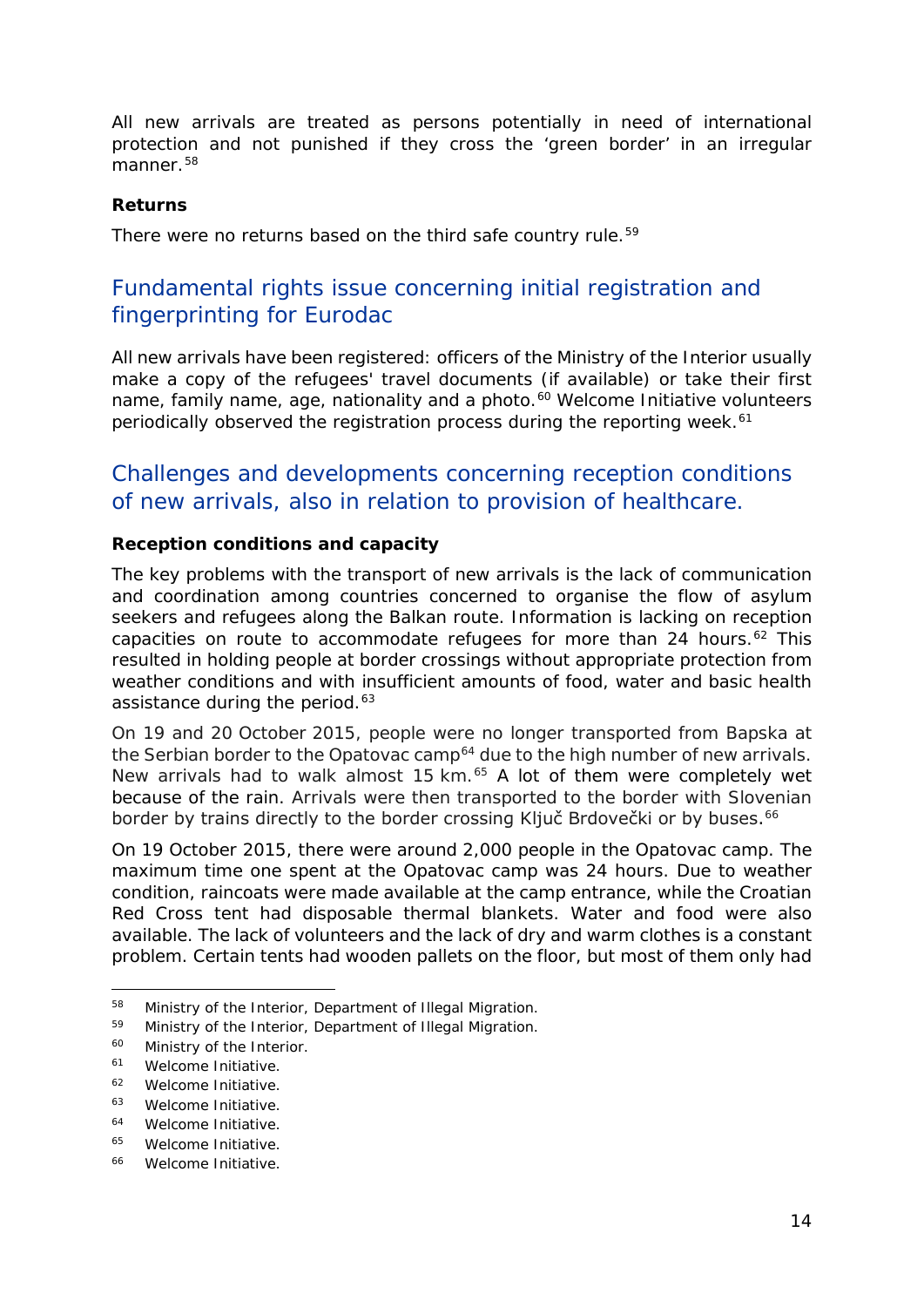<span id="page-14-6"></span>plastic coversheets and people had to sit on a damp floor all night. There were not enough volunteers during the night to help with identifying vulnerable groups and to bring them to the heated tents.<sup>[67](#page-14-0)</sup> A 25 days old baby was found by volunteers in a normal, non-heated tent.<sup>[68](#page-14-1)</sup>The interpretation service available in the camp was failing to meet the increasing need for interpreters in the reporting period.<sup>[69](#page-14-2)</sup>

Amnesty International reported: "*An Amnesty International research team on the scene interviewed multiple refugees who described how Croatian police had ushered around 1,800 people on a 12km trudge from Čakovec train station to the border crossing at Trnovec at around 2:30am, after Slovenian authorities had blocked the train from entering Slovenia. Hundreds of children including babies as young as a month old were among the group, who walked or were carried in the*  rain. They reached the border crossing around two hours later, only to find it *blocked by a fence and Slovenian police. Croatian police promptly erected a temporary fence behind the group, effectively trapping them between the two countries with no shelter or humanitarian assistance*."[70](#page-14-3)

Preparations for a new camp in Slavonski Brod were continuously in progress in the reporting period. It is expected that the camp will be moved from Opatovac to Slavonski Brod around 2 November. <sup>[71](#page-14-4)</sup>

#### **Child protection**

Family separation is a serious concern. Families were separated either at the Bapska border crossing whilst entering buses, or in the Opatovac camp following registration. In order to address this issue, UNHCR convened a meeting with stakeholders. The Croatian Red Cross alerted the Ministry of the Interior about the problem, which in turn agreed to give priority to the issue.

During that night from 22 to 23 October, 40 families were separated at Opatovac camp. People were not allowed to wait for their families at registration, at the same time there was no screening for vulnerable people. It seems that the Ministry of Interior gave the instruction not to prioritise anyone before entering into a specific sector in the Opatovac camp. Because of the failure to prioritise vulnerable groups, heated tents for children were not fully used. The UNICEF staff emphasised that there was an increased number of families.<sup>[72](#page-14-5)</sup> The Ministry of Social Policy and Youth reported many interventions for families that were temporarily separated either at the Bapska border crossing or in the Opatovac camp. All the families were reunited in accordance with the *Protocol on the treatment of children separated from their foreign national parents.[73](#page-14-6)*

<span id="page-14-0"></span><sup>67</sup> Ombudsman's Office, National Preventive Mechanism. -

<span id="page-14-1"></span><sup>68</sup> Welcome Initiative.

<span id="page-14-2"></span><sup>69</sup> Welcome Initiative; Ombudsman's Office, National Preventive Mechanism.

<span id="page-14-3"></span><sup>&</sup>lt;sup>70</sup> Amnesty International, Media Advisory, Hundreds of refugees and asylum seekers stranded in dire conditions overnight on Croatia/Slovenia border, 19 October 2015.

<span id="page-14-4"></span><sup>71</sup> Welcome Initiative.

<span id="page-14-5"></span><sup>72</sup> Welcome Initiative.

<sup>73</sup> Ministry of Social Policy and Youth.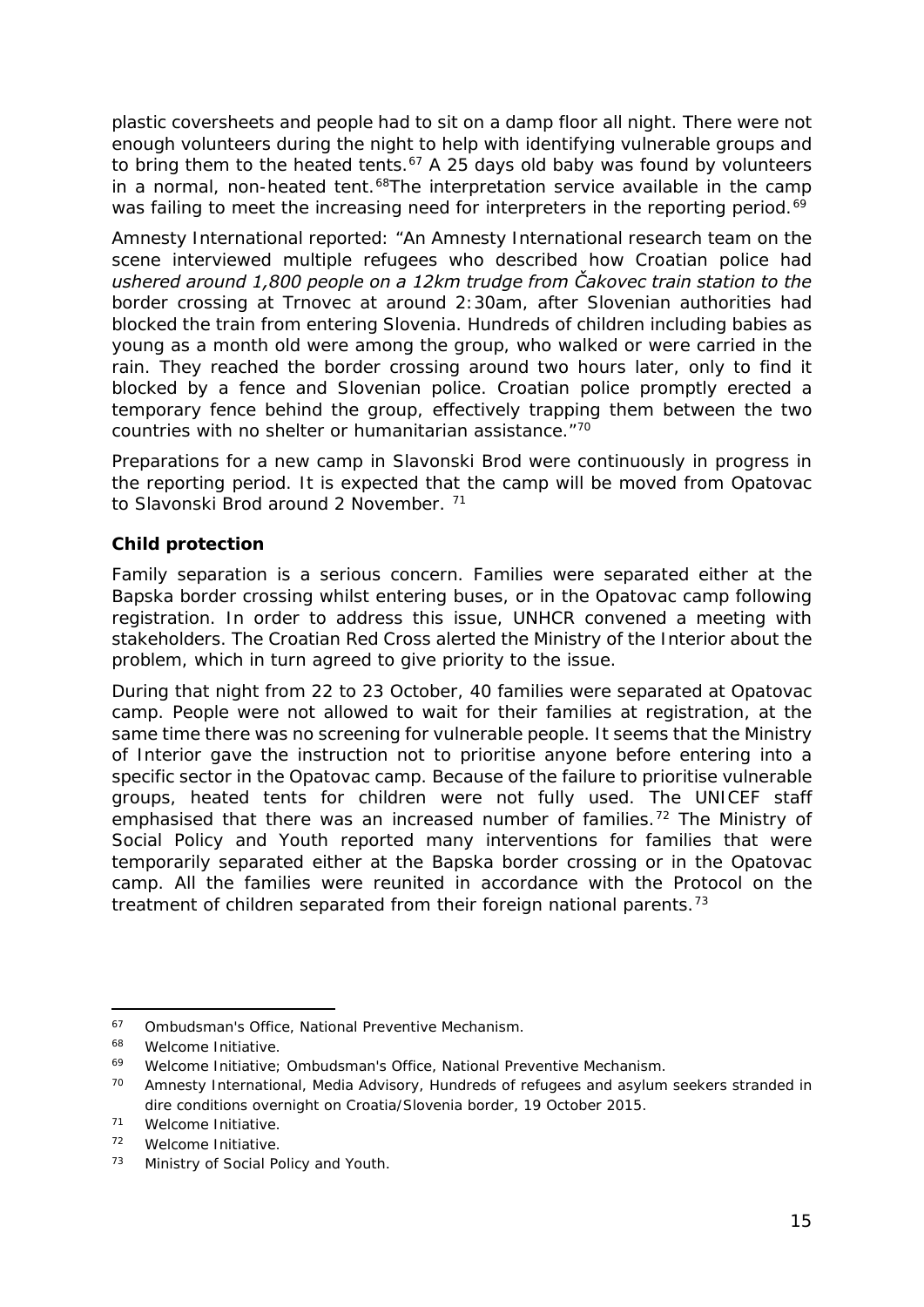<span id="page-15-4"></span>During the reporting week, the Ministry of Social Policy and Youth dealt with several cases of children in which the *Protocol on the treatment of children*  separated from their foreign national parents was applied.<sup>[74](#page-15-0)</sup>

#### **Healthcare**

On site healthcare was provided by the Ministry of Health emergency teams and the MAGNA Children at Risk paediatricians. There was a continuous lack of mobile medical teams in the camp. There was no organised access to medical tents. People with medical difficulties could only access medical teams if escorted by volunteers.[75](#page-15-1) During the night there was only one volunteer per a thousand people.

At the Bapska border crossing, many people had to wait outside to enter Croatia, many of them with different stages of hypothermia. One person was reanimated by the Croatian Red Cross volunteers.<sup>[76](#page-15-2)</sup>

Hypothermia was a major concern, causing several health problems, particularly among children (vomiting, diarrhoea, flues, etc.).<sup>[77](#page-15-3)</sup> NGOs shared this concern with the Ministry of Health. Respiratory medical problems also continue to be an issue.[78](#page-15-4)

There were about 500 emergency medical interventions, out of which around 70 people were referred to further treatment. Four to five emergency medical teams were present on site on a daily basis.  $79$  There were 1,433 family medical team interventions in total, of which about 40 people were referred to further treatment. Around 80 people were treated in hospitals. Two people were released after immediate treatment. From 16 September until 26 October at 06:00 CET, the Ministry of Health provided 13,600 interventions. [80](#page-15-4)

#### **Immigration detention**

The Ministry of Interior has not reported a single instance of immigration detention.<sup>[81](#page-15-6)</sup>

<span id="page-15-0"></span>Ministry of Social Policy and Youth. 74

<span id="page-15-1"></span><sup>75</sup> Ombudsman's Office, National Preventive Mechanism.

<sup>76</sup> Ombudsman's Office, National Preventive Mechanism.

<span id="page-15-3"></span><span id="page-15-2"></span><sup>77</sup> Welcome Initiative.

<sup>78</sup> Welcome Initiative.

<span id="page-15-5"></span><sup>79</sup> Ministry of Health of RoC daily reports stretching from 06:00 until 06:00 CET the following day.

<sup>80</sup> Available at: [www.zdravlje.hr/novosti/migrantska\\_kriza/broj\\_pruzenih\\_zdravstvenih\\_usluga.](http://www.zdravlje.hr/novosti/migrantska_kriza/broj_pruzenih_zdravstvenih_usluga)<br>81 Ministry of Interior Denartment for illegal migration

<span id="page-15-6"></span>Ministry of Interior, Department for illegal migration.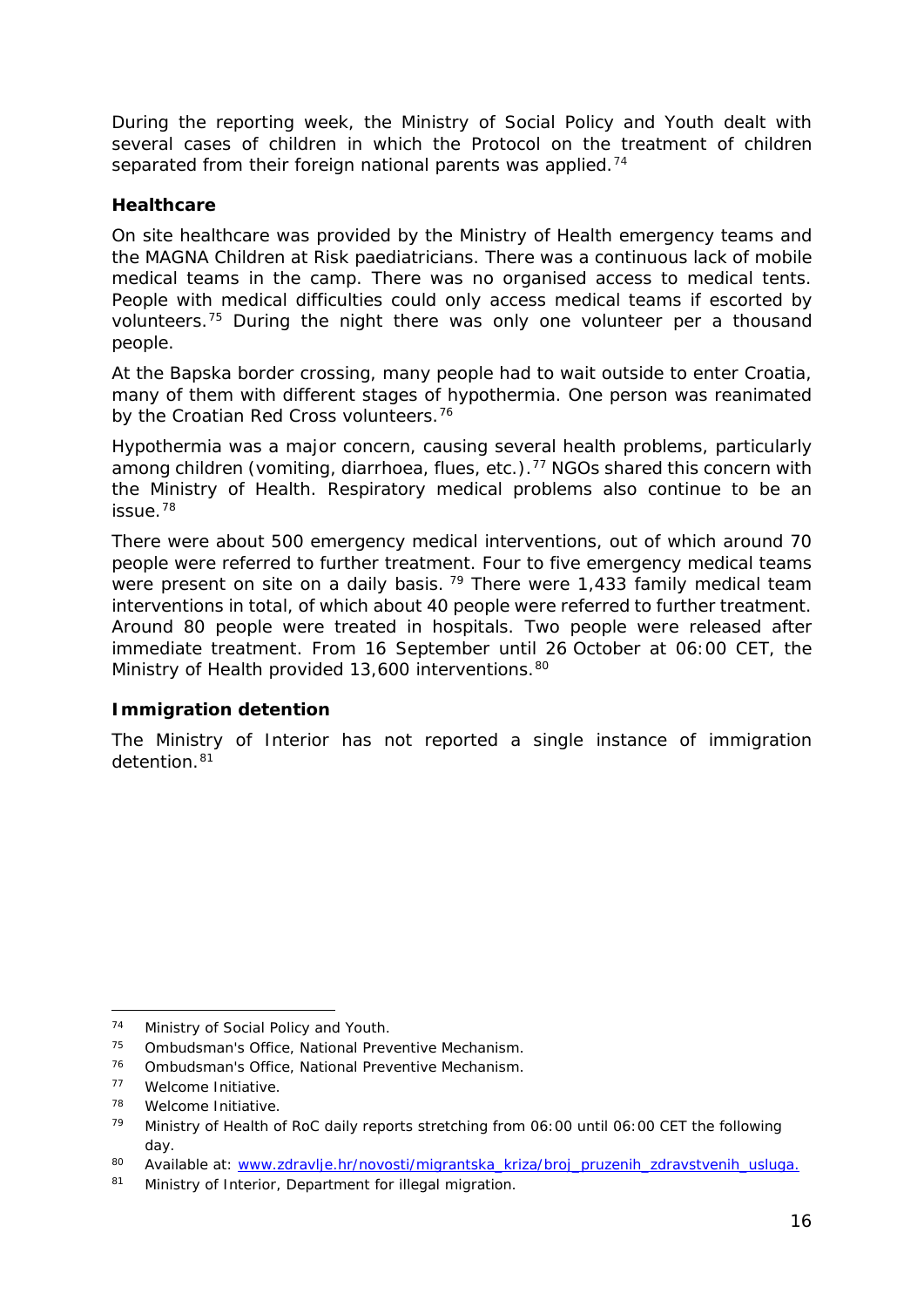<span id="page-16-1"></span>Social response to the situation – including rallies, voluntary work (such as humanitarian assistance, private persons hosting asylum seekers) and similar actions

#### **Rallies and incidents**

There is no record of organised rallies or other types of public protest against refugees. $82$  The general public opinion and media support the humanitarian approach and the Government's efforts that refugees get proper assistance upon arrival. There are no reports or proceedings initiated on of any kind of racist or xenophobic incidents.[83](#page-16-1)

#### **NGO humanitarian activities**

On 25 October 2015, an NGO called Intereuropean Human Aid based in Germany organised a dissemination of lunch packages at the train station in Tovarnik, as the Croatian Red Cross did not have enough volunteers for the task on that day.<sup>[84](#page-16-2)</sup>

#### **Voluntary initiatives**

On 24 October 2015, the so-called "Czech team", made up of self-organised volunteers, organised a "relief station" at the Serbian side of the border crossing Bapska – Brkasovo with distribution points and a tea kitchen. There were 600 to 700 people at the border at any given moment during that day. With the permission of the Croatian and the Serbian authorities, the 'Czech team' organised a system enabling 50 to 60 people to smoothly cross the border and enter buses. This system reduced overcrowding at the border.<sup>[85](#page-16-3)</sup>

### Legal and policy responses, including any changes to the law

Nothing new to report.

<span id="page-16-0"></span><sup>82</sup> Ministry of Interior, Department of Illegal Migration; Ombudsman's Office, National Preventive Mechanism. j.

<sup>83</sup> Ministry of Interior, Department of Illegal Migration.

<span id="page-16-2"></span><sup>84</sup> Welcome Initiative.

<span id="page-16-3"></span><sup>85</sup> Welcome Initiative.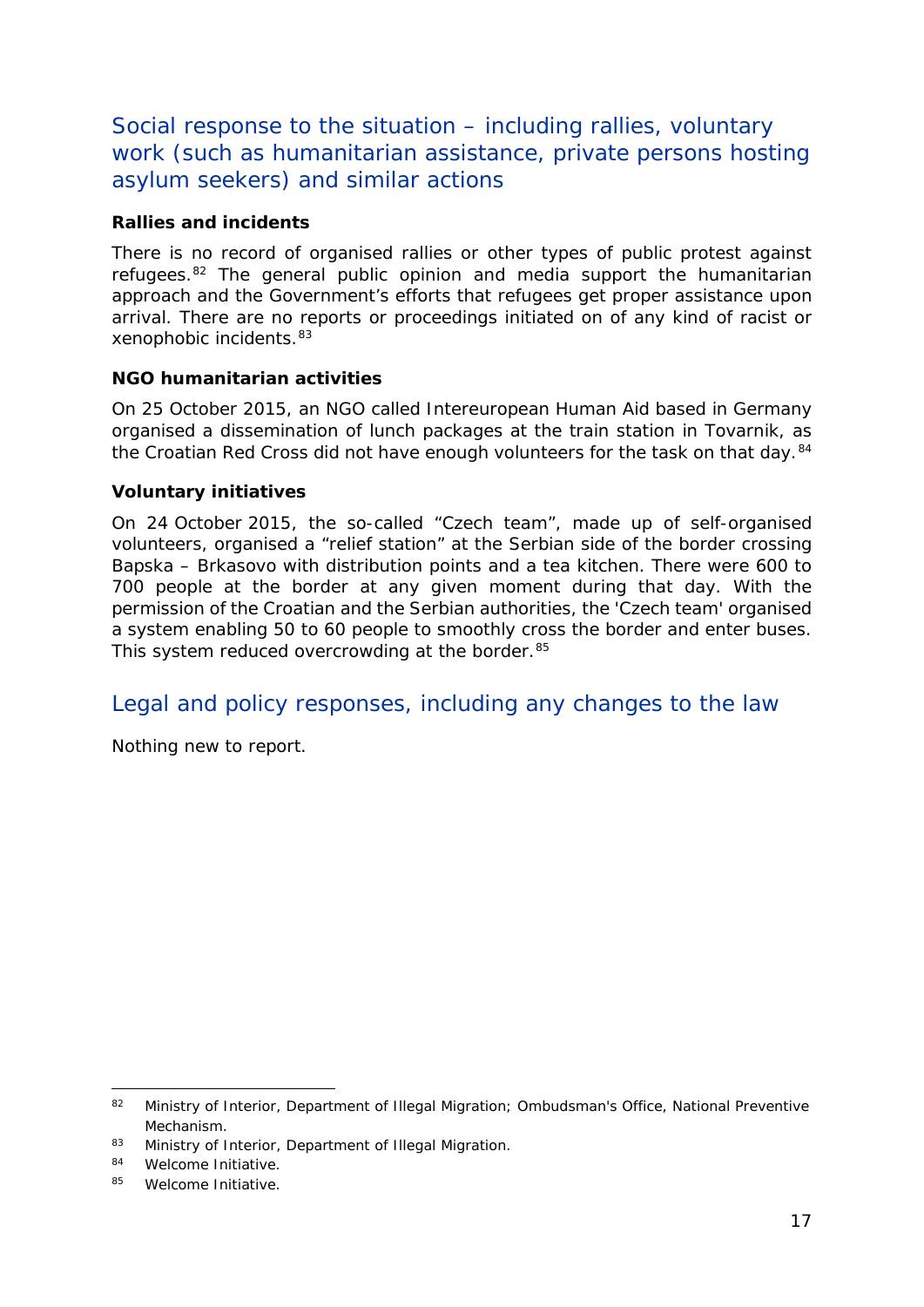# <span id="page-17-0"></span>**Germany**

### Stakeholders contacted

The interviews were conducted by phone with the following stakeholders: [86](#page-17-1)

- Caritas Germany (Caritas Deutschland e. V.);
- Bavarian Refugee Council (Flüchtlingsrat Bayern);
- Refugee Council Schleswig Holstein;
- "Der Paritätische"- Federation of Welfare Associations (Paritätischer Wohlfahrtsverband);
- Federal Working Group of Psychosocial Centres for Refugees and Survivors of Torture (Bundesweite Arbeitsgemeinschaft der psychosozialen Zentren für Flüchtlinge und Folteropfer, BAFF);
- Federal Chamber of Psychotherapists (Bundespsychotherapeutenkammer, BPtK).

In addition, media reports were used to fill in gaps as authorities could not be interviewed.

### Overview of the situation in terms of size and patterns of new arrivals

#### **Numbers and patterns of new arrivals**

On 24 October 2015, around 6,000 persons in need of international protection crossed the border to Bavaria. In the days before, around 3,000 to 3,500 persons arrived every day. $87$  The most affected border sectors are in the surrounding of Passau and Freilassing in Bavaria.

#### **Asylum applications and registration**

The Federal Police is reintroducing the registration of persons in need of international protection directly at the border. On 27 October 2015, 83 rejected asylum seekers were deported to Kosovo under accelerated deportation procedures.[88](#page-17-3)

#### **Returns**

Nobody was rejected directly at the border.

<span id="page-17-1"></span>The following text does not make reference to individual interviews. 86

<span id="page-17-2"></span><sup>87</sup> Süddeutsche Zeitung, *Wir tun alles, damit niemand in der Kälte, im Regen nächtigen* muss, 26 October 2015, available at: [www.sueddeutsche.de/bayern/fluechtlinge-an-der-grenze-wir-tun](http://www.sueddeutsche.de/bayern/fluechtlinge-an-der-grenze-wir-tun-alles-damit-niemand-in-der-kaelte-im-regen-naechtigen-muss-1.2708433)[alles-damit-niemand-in-der-kaelte-im-regen-naechtigen-muss-1.2708433.](http://www.sueddeutsche.de/bayern/fluechtlinge-an-der-grenze-wir-tun-alles-damit-niemand-in-der-kaelte-im-regen-naechtigen-muss-1.2708433)

<span id="page-17-3"></span><sup>88</sup> Euronews, *Europe toughnes its stance in bid to slow migration surge,* 27 October 2015, available at: [www.euronews.com/2015/10/27/europe-toughens-its-stance-in-bid-to-slow](http://www.euronews.com/2015/10/27/europe-toughens-its-stance-in-bid-to-slow-migration-surge/)[migration-surge/.](http://www.euronews.com/2015/10/27/europe-toughens-its-stance-in-bid-to-slow-migration-surge/)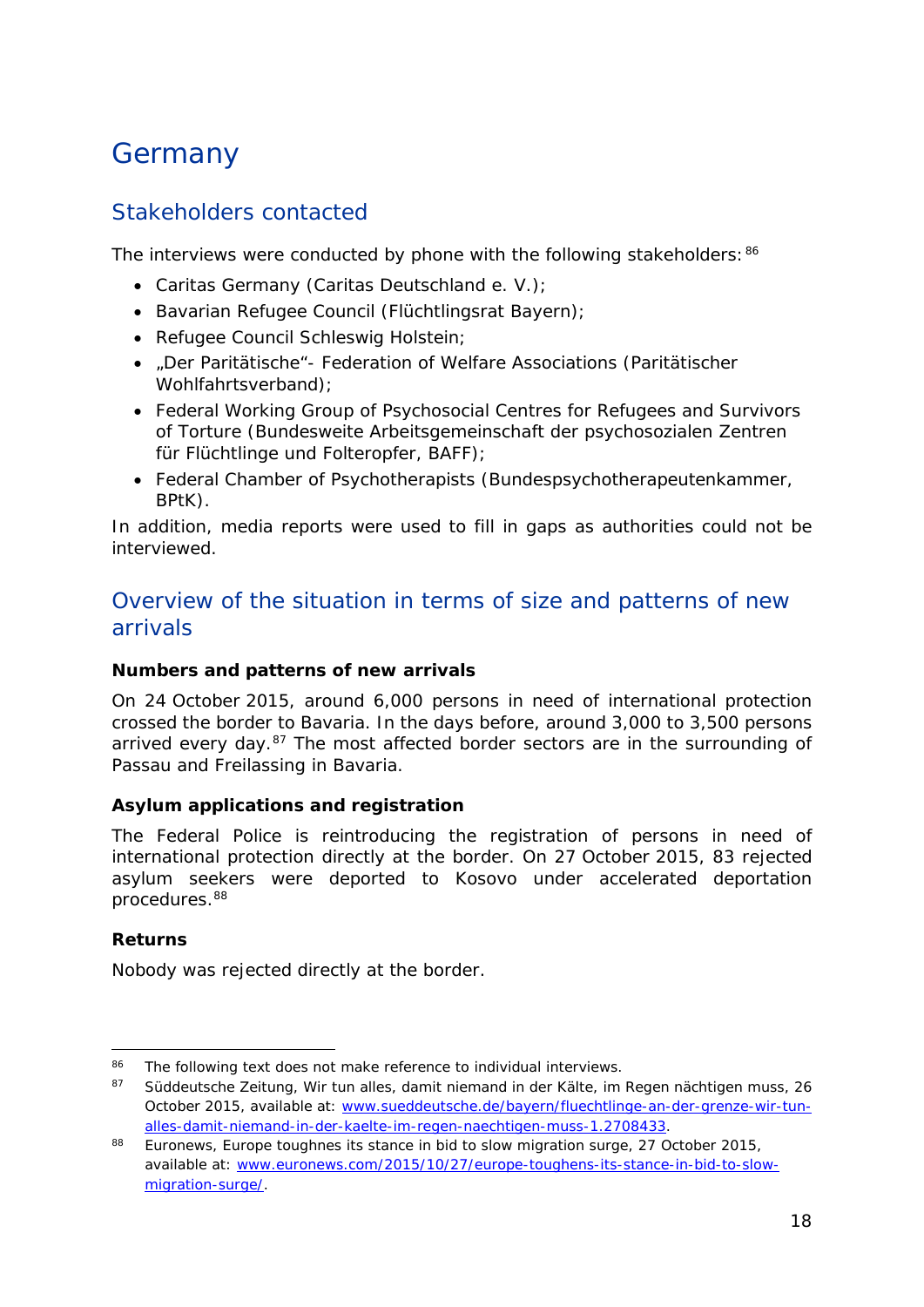### <span id="page-18-1"></span>Fundamental rights issue concerning initial registration and fingerprinting for Eurodac

Nothing new to report.

### Challenges and developments concerning reception conditions of new arrivals, also in relation to provision of healthcare.

#### **Reception conditions and capacity**

In general, the authorities concerned made great efforts to provide at least shelter to the vast majority of persons in need of international protection. However, due to the waiting time until the registration actually takes place, people had to occasionally sleep outside.

Due to financial reasons, the authorities have a tendency to establish temporary mass accommodation centres. The conditions in those overcrowded mass accommodation centres are dire. The frustration level is high and violent conflicts among persons in need of international protection occurs. In Niederau, Saxony, for instance, a former supermarket is being used for the accommodating around 570 people in need of international protection.<sup>[89](#page-18-0)</sup> A mass brawl among 100 asylum seekers occurred in this accommodation centre during the reporting week. According to the police, this was triggered by a dispute about prayer times.<sup>[90](#page-18-1)</sup>

#### **Healthcare**

The staff available cannot meet the increasing needs of medical healthcare in reception facilities. Medical care is often provided only by volunteers. In particular, it has become almost impossible to receive access to psychosocial care for newly arrived persons in need of international protection. Psychosocial centres are overcrowded and have stopped to take further persons on their waiting lists. While in 2014 some 4 % of affected persons in need of international protection could receive psychosocial care, in 2015 this quota is estimated to fall below 1 % in 2015.[91](#page-18-2)

#### **Other challenges**

Many volunteers are still offering their help to the staff in accommodation centres. This is an important support. On the other hand, it requires capacity to train volunteers, for instance in basics of the asylum procedure, country of origin information and dealing with traumatised persons.

<span id="page-18-0"></span><sup>89</sup> MDR, Sachsen, *Massenschlägerei unter Asylbewerbern in Niederau,* 25 October 2015, available at: [http://www.mdr.de/sachsen/massenschlaegerei-niederau100\\_zc-f1f179a7\\_zs-](http://www.mdr.de/sachsen/massenschlaegerei-niederau100_zc-f1f179a7_zs-9f2fcd56.html)[9f2fcd56.html.](http://www.mdr.de/sachsen/massenschlaegerei-niederau100_zc-f1f179a7_zs-9f2fcd56.html) -

<sup>90</sup> Der Spiegel, *Schlägerei in sächsischer Unterkunft: Flüchtlinge gehen mit Metallstangen aufeinander los,* 25 October 2015, available at: [www.spiegel.de/panorama/justiz/niederau](http://www.spiegel.de/panorama/justiz/niederau-dutzende-fluechtlinge-in-schlaegerei-verwickelt-a-1059507.html)[dutzende-fluechtlinge-in-schlaegerei-verwickelt-a-1059507.html.](http://www.spiegel.de/panorama/justiz/niederau-dutzende-fluechtlinge-in-schlaegerei-verwickelt-a-1059507.html)

<span id="page-18-2"></span><sup>91</sup> Federal Chamber of Psychotherapists, Standpunkt September 2015, p. 11, available at: [www.bptk.de/uploads/media/20150916\\_BPtK-](http://www.bptk.de/uploads/media/20150916_BPtK-Standpunkt_psychische_Erkrankungen_bei_Fluechtlingen.pdf)Standpunkt psychische Erkrankungen bei Fluechtlingen.pdf.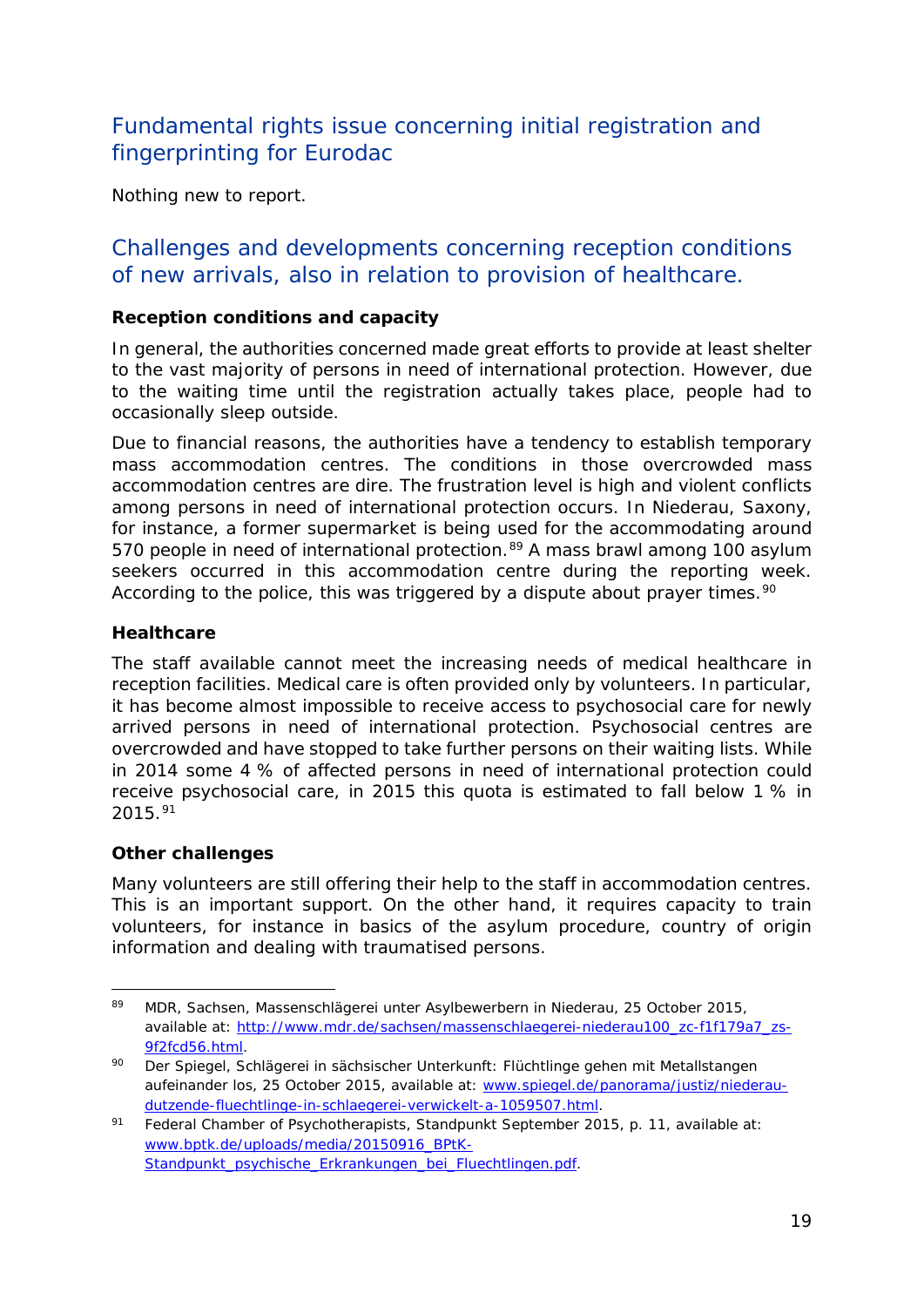<span id="page-19-3"></span>As a consequence of the fewer ferry connections from Schleswig Holstein to Sweden, $92$  the number of persons in need of international protection stranded in Northern Germany on their way to Sweden again increased dramatically in Schleswig Holstein. However, nobody is being prevented from departing to Sweden. The waiting time becomes longer and, therefore, the number of persons in need of an accommodation increased.

### Social response to the situation – including rallies, voluntary work (such as humanitarian assistance, private persons hosting asylum seekers) and similar actions

#### **Rallies and incidents**

During the reporting week, three hostile demonstrations against refugees took place. In Thuringia, about 2,000 and in Mecklenburg-Western Pomerania 400 persons participated. The biggest demonstration took place in Dresden on 19 October 2015. More than 15,000 participants gathered to celebrate the oneyear-existence of the right wing movement "Patriot Europeans against the Islamisation of the West" (*Patriotische Europäer gegen die Islamisierung des Abendlandes, PEGIDA*). At the same time, a counter demonstration using the motto "Heart instead of agitation against foreigners" ("*Herz statt Hetze*"), with about 15,000 to 19,000 participants, took place. One supporter of PEGIDA was badly injured by unknown perpetrators during the demonstration.<sup>[93](#page-19-1)</sup>

In relation to the current crisis, the Federal Criminal Police warned of violent hate crimes which may occur against persons in need of international protection, staff members of accommodation facilities, politicians and people who appear to like asylum seekers. The right-wing scene, which is in general heterogeneous, finds an ideological consensus as regards the asylum policy. The Federal Criminal Police is also worried about new forms of violence such as blockades to prevent persons in need of international protection to arrive and receive protection.<sup>[94](#page-19-2)</sup> Between January and September 2015, more than 500 attacks on accommodation facilities have reportedly been registered by the Federal Criminal Police. Most of the attacks can be attributed to the right-wing extremist scene.<sup>95</sup>

#### **Other activities**

The Consortium of public broadcasters in Germany (*Arbeitsgemeinschaft der öffentlich-rechtlichen Rundfunkanstalten der Bundesrepublik Deutschland, ARD*) established a website and an app containing information about the living and the culture in Germany such as "Managing daily life", "10 things to know when you come to Germany", "Public transport" and "School registration". This service is

<span id="page-19-0"></span>This issue has already been reported in the week preceding the reporting week. 92

<span id="page-19-1"></span><sup>93</sup> Tagesschau, *Dresden zwischen Herz und "Pagida",* 19 October 2015, available at: [www.tagesschau.de/inland/pegida-dresden-119.html.](http://www.tagesschau.de/inland/pegida-dresden-119.html)

<span id="page-19-2"></span><sup>94</sup> Tagesschau, *Jung, polizeibekannt und von nebenan,* 21 October 2015, available at: [www.tagesschau.de/inland/bka-fluechtlingsunterkuenfte-101.html.](http://www.tagesschau.de/inland/bka-fluechtlingsunterkuenfte-101.html)

<sup>95</sup> Die Zeit, *Gabriel bezeichnet AfD als rechtsradikal,* 23 October 2015, available at: [http://www.zeit.de/politik/deutschland/2015-10/afd-rechtsradikal-gabriel.](http://www.zeit.de/politik/deutschland/2015-10/afd-rechtsradikal-gabriel)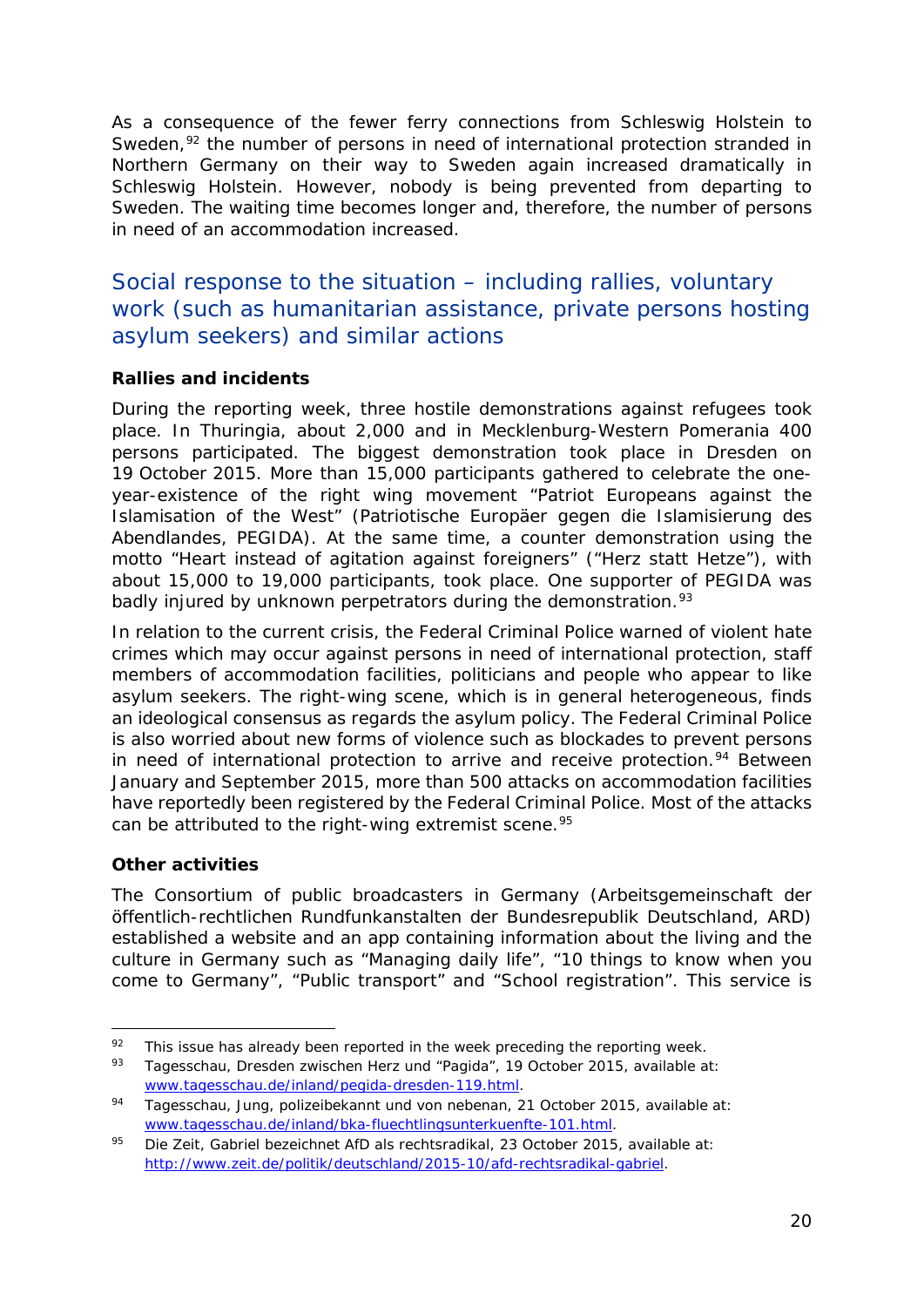<span id="page-20-3"></span>provided in German, English and Arabic language and is directly addressed to persons in need of international protection.<sup>[96](#page-20-0)</sup>

According to a survey commissioned by the German tabloid *Bild*, the vast majority of Germans (88 %) demanded the deleting of xenophobic statements in social media (Facebook). Furthermore, 80 % of the participants demanded that the government should have the possibility to force Facebook to delete such contents (if necessary). Finally, 89 % demanded aggravated punishment for racist posts on Facebook[.97](#page-20-1)

### Legal and policy responses, including any changes to the law

On 24 October 2015, one week earlier than expected, the "asylum procedure acceleration act" ("Asylverfahrensbeschleunigungsgesetz")<sup>[98](#page-20-2)</sup> entered partly into force.[99](#page-20-3) The "Conference of Legal Advisors" (*Rechtsberaterkonferenz*), an association of specialised lawyers in the field of aliens law, publicly criticised the new law: According to a representative of the association, the law does not even contain a single regulation which will speed up the asylum procedure. Instead, the law purposes deterrence and is unconstitutional concerning the reduction of social benefits for asylum seekers.<sup>[100](#page-20-3)</sup>

The Federal Government reportedly discussed a package of measures to speed up the asylum procedure and the deportation of rejected asylum applicants.<sup>[101](#page-20-4)</sup> This package allegedly contains the plan to negotiate with countries of origin the return of rejected applicants. Deportations would be carried out using German Army (Bundeswehr) airplanes, in addition to regular flights. Rejected asylum applicants will not be informed about the day of deportation anymore in order to avoid the "hiding" from deportation.<sup>[102](#page-20-3)</sup> In particular, according to the newspaper "Frankfurter Allgemeine Sonntagszeitung", the Federal Government intends to implement a stricter assessment and a faster return of applicants from

<span id="page-20-0"></span><sup>96</sup> Website available at: [http://www.ard.de/home/ard/Guide\\_for\\_refugees/2214428/index.html.](http://www.ard.de/home/ard/Guide_for_refugees/2214428/index.html)<br>97 Bild Unificate Craße Mehrheit der Deutschen befügungtet des Läseben von reseistischen und -

<span id="page-20-1"></span><sup>97</sup> Bild, Umfrage: Große Mehrheit der Deutschen befürwortet das Löschen von rassistischen und pornografischen Inhalten auf Facebook, 25 October 2015, available at: [http://vorab.bams.de/uumfrage-grosse-mehrheit-der-deutschen-befuerwortet-das-loeschen](http://vorab.bams.de/uumfrage-grosse-mehrheit-der-deutschen-befuerwortet-das-loeschen-von-rassistischen-und-pornografischen-inhalten-auf-facebook/)[von-rassistischen-und-pornografischen-inhalten-auf-facebook/.](http://vorab.bams.de/uumfrage-grosse-mehrheit-der-deutschen-befuerwortet-das-loeschen-von-rassistischen-und-pornografischen-inhalten-auf-facebook/)

<span id="page-20-2"></span><sup>98</sup> The law has already been mentioned below (Week from 28 September to 4 October 2015 and the week preceding the reporting week).

<sup>99</sup> Bayrischer Rundfunk, *Was sich für Flüchtlinge ändert,* 23 October 2015, available at: [www.br.de/nachrichten/verschaerftes-asylrecht-100.html.](http://www.br.de/nachrichten/verschaerftes-asylrecht-100.html)

<sup>100</sup> Katholische Nachrichtenagentur, 25 October 2015, available at: [http://page2rss.com/204344598e53b683a3276f6bd0384d7a.](http://page2rss.com/204344598e53b683a3276f6bd0384d7a)

<span id="page-20-4"></span><sup>101</sup> SWR, *Zurück mit Bundeswehrmaschinen,* 21 October 2015, available at: [www.swr.de/international/massnahmenpaket-zu-abschiebung/-](http://www.swr.de/international/massnahmenpaket-zu-abschiebung/-/id=233334/did=16347040/nid=233334/15wn2dd/index.html) [/id=233334/did=16347040/nid=233334/15wn2dd/index.html.](http://www.swr.de/international/massnahmenpaket-zu-abschiebung/-/id=233334/did=16347040/nid=233334/15wn2dd/index.html)

<sup>102</sup> Epoch Times, *Bund will schnellere Abschiebungen,* 21 October 2015, available at: [www.epochtimes.de/politik/deutschland/bund-will-schnellere-abschiebungen-a1277888.html;](http://www.epochtimes.de/politik/deutschland/bund-will-schnellere-abschiebungen-a1277888.html) Welt, *Regierung will abgelehnte Asylbewerber verstärkt abschieben,* 21 October 2015, available at: [www.welt.de/newsticker/news1/article147859597/Regierung-will-abgelehnte-](http://www.welt.de/newsticker/news1/article147859597/Regierung-will-abgelehnte-Asylbewerber-verstaerkt-abschieben.html)[Asylbewerber-verstaerkt-abschieben.html.](http://www.welt.de/newsticker/news1/article147859597/Regierung-will-abgelehnte-Asylbewerber-verstaerkt-abschieben.html)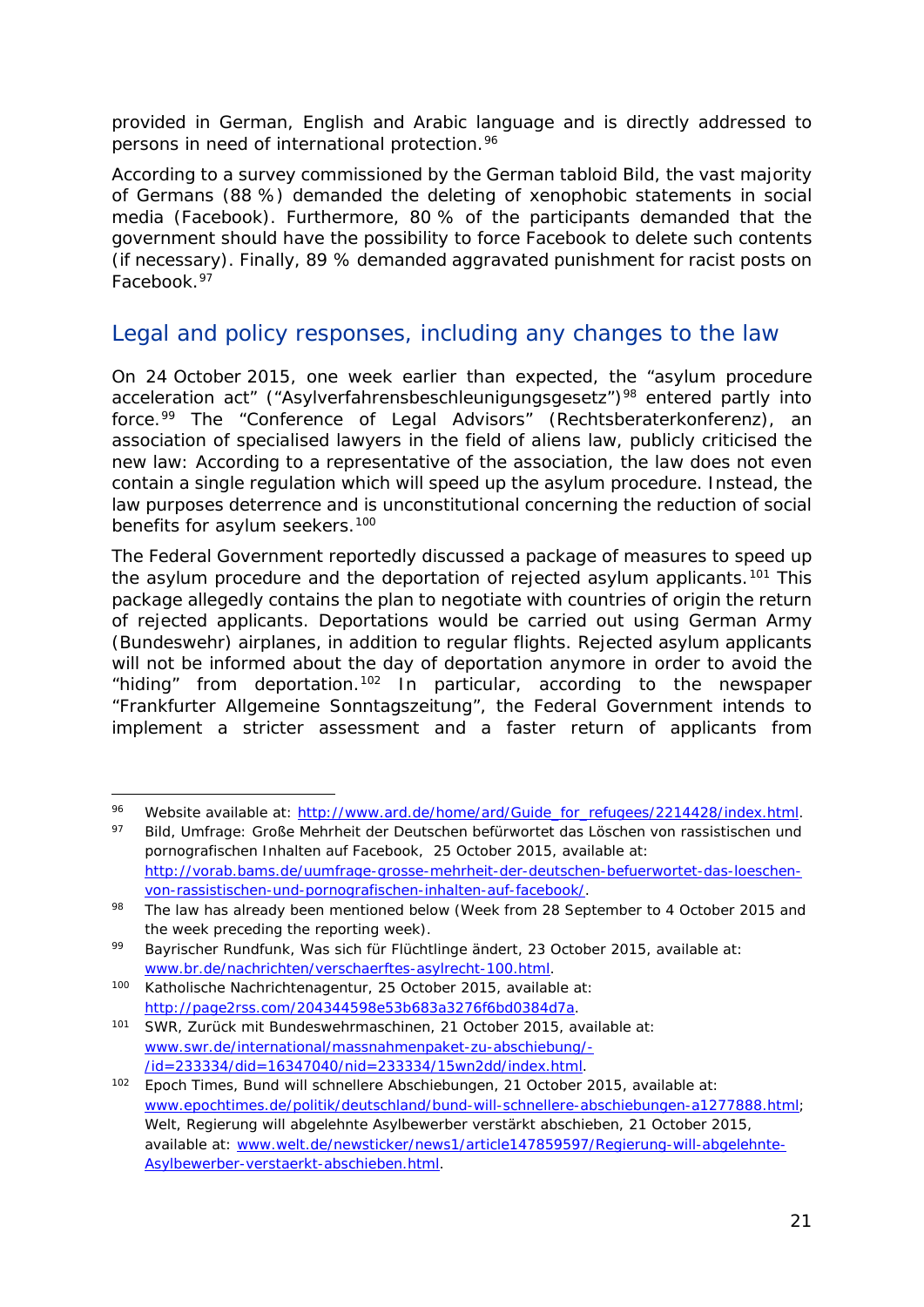<span id="page-21-3"></span>Afghanistan.<sup>[103](#page-21-0)</sup> Finally, any general ban on deporting rejected applicants during the winter would be rescinded.<sup>[104](#page-21-1)</sup>

A draft bill from the Ministry of the Interior ("Draft law on the Implementation of the Common European Asylum System") has been discussed in the Federal Government.[105](#page-21-2) The draft law contains implementation measures for the recast directives, especially the Reception Conditions Directive. It also envisages the establishment of a fast procedure at land borders for those applicants who obviously do not meet the criteria for a protection status. This refers to the preceding weeks' political discussion on the establishment of "transit zones" at the German land borders, even if the word "transit zones" was avoided in public statements on the draft law. Parts of the Federal Government, in particular the Minister of Justice, Heiko Maas, publicly clearly spoke out against "transit zones".[106](#page-21-3) The draft law is not officially released yet.

The Family Benefits Department (Familienkasse) of the Federal Agency of Employment (Bundesagentur für Arbeit) has provided a Flyer containing information on the requirements for persons in need of international protection and refugees to receive child benefit (Kindergeld). The Flyer can be downloaded from the website of the Federal Agency of Employment and is available in different languages, including Arabic.<sup>[107](#page-21-4)</sup>

### Incidents affecting persons in need of international protection as well as irregular migrants

- On 19 October 2015, a telephone bomb threat (in Freiberg, Saxony) reached an accommodation centre inhabited by hundreds of person in need of international protection. According to the police, the perpetrator was found.[108](#page-21-5)
- On 20 October 2015, fire broke out in a building next to an accommodation centre (Remseck am Neckar. Baden-Wuerttemberg). The fire was extinguished before it could spread over to the accommodation centre. The police assumes arson.<sup>[109](#page-21-6)</sup>

<span id="page-21-0"></span><sup>103</sup> Frankfurter Allgemeine, *Afghanen sollen abgeschoben werden,* 25 October 2015, available at: [www.faz.net/aktuell/politik/kanzleramt-macht-druck-afghanen-sollen-abgeschoben-werden-](http://www.faz.net/aktuell/politik/kanzleramt-macht-druck-afghanen-sollen-abgeschoben-werden-13874407.html)[13874407.html.](http://www.faz.net/aktuell/politik/kanzleramt-macht-druck-afghanen-sollen-abgeschoben-werden-13874407.html) -

<span id="page-21-1"></span><sup>104</sup> SWR, *Zurück mit Bundeswehrmaschinen?,* 21 October 2015, available at: [http://www.swr.de/international/massnahmenpaket-zu-abschiebung/-](http://www.swr.de/international/massnahmenpaket-zu-abschiebung/-/id=233334/did=16347040/nid=233334/15wn2dd/index.html) [/id=233334/did=16347040/nid=233334/15wn2dd/index.html.](http://www.swr.de/international/massnahmenpaket-zu-abschiebung/-/id=233334/did=16347040/nid=233334/15wn2dd/index.html)

<span id="page-21-2"></span><sup>105</sup> Migrationsrecht.Net, *Neuer Entwurf zur Umsetzung der Richtlinien zum Asylrecht,* available at: [www.migrationsrecht.net/nachrichten-auslaenderrecht-politik-gesetzgebung/gesetzentwurf](http://www.migrationsrecht.net/nachrichten-auslaenderrecht-politik-gesetzgebung/gesetzentwurf-richtlinien-asylg-2015.html)[richtlinien-asylg-2015.html.](http://www.migrationsrecht.net/nachrichten-auslaenderrecht-politik-gesetzgebung/gesetzentwurf-richtlinien-asylg-2015.html)

<sup>106</sup> Süddeutsche Zeitung, *Auf dem Weg zur Transitzone,* 23 October 2015, available at: [www.sueddeutsche.de/politik/bundesregierung-auf-dem-weg-zur-transitzone-1.2705759.](http://www.sueddeutsche.de/politik/bundesregierung-auf-dem-weg-zur-transitzone-1.2705759)

<span id="page-21-4"></span><sup>107</sup> Bundesagentur für Arbeit, Flyer available at: [www.arbeitsagentur.de/web/content/DE/](http://www.arbeitsagentur.de/web/content/DE/BuergerinnenUndBuerger/FamilieundKinder/KindergeldKinderzuschlag/index.htm) [BuergerinnenUndBuerger/FamilieundKinder/KindergeldKinderzuschlag/index.htm.](http://www.arbeitsagentur.de/web/content/DE/BuergerinnenUndBuerger/FamilieundKinder/KindergeldKinderzuschlag/index.htm)

<span id="page-21-5"></span><sup>108</sup> Amadeu Antonio Stiftung and Pro Asyl, *Chronik flüchtlingsfeindlicher Vorfälle 2015*, available at: [http://mut-gegen-rechte-gewalt.de/service/chronik-vorfaelle.](http://mut-gegen-rechte-gewalt.de/service/chronik-vorfaelle)

<span id="page-21-6"></span><sup>109</sup> Amadeu Antonio Stiftung and Pro Asyl, *Chronik flüchtlingsfeindlicher Vorfälle 2015*, available at: [http://mut-gegen-rechte-gewalt.de/service/chronik-vorfaelle.](http://mut-gegen-rechte-gewalt.de/service/chronik-vorfaelle)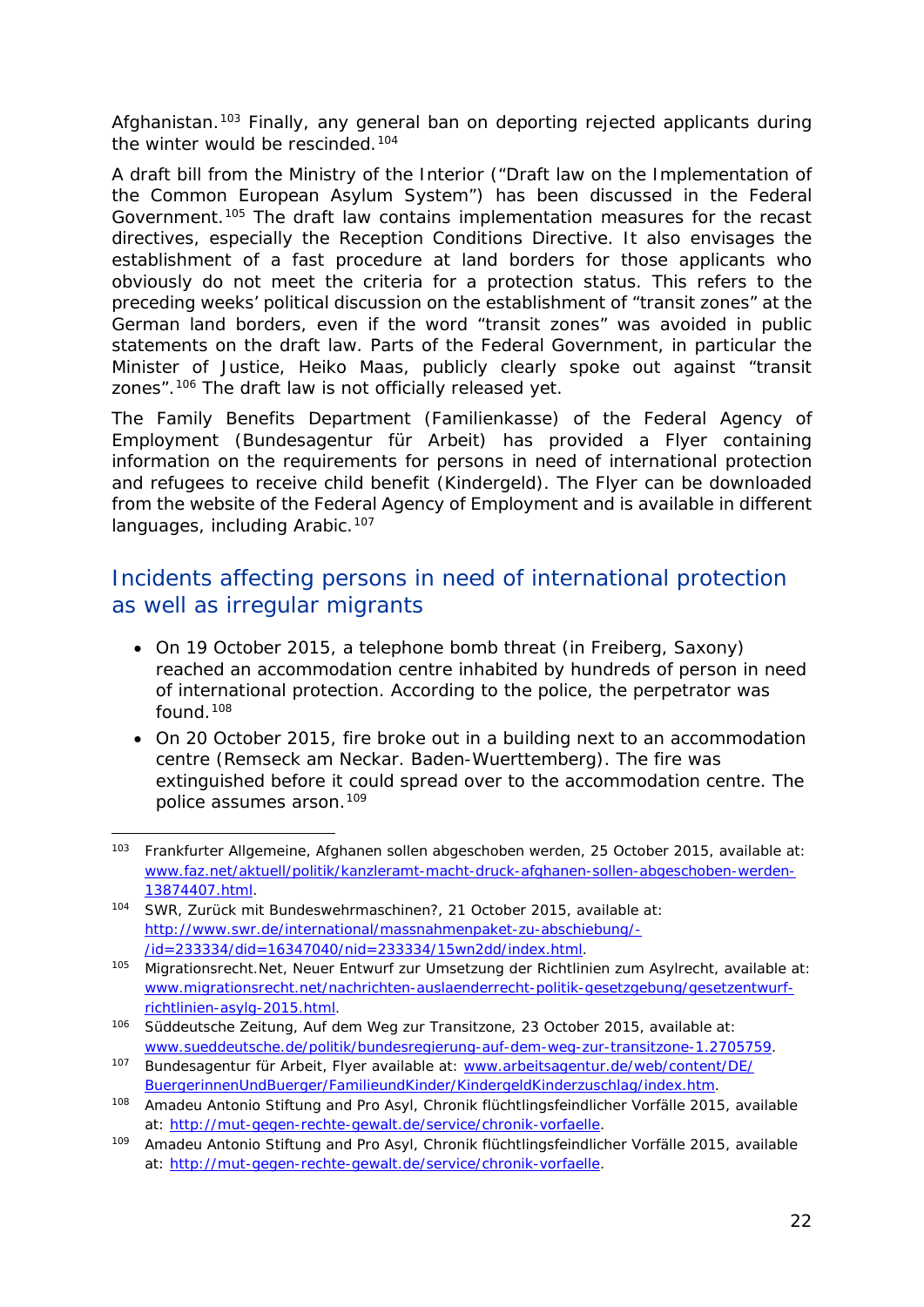- On 22 October 2015 (in Dresden, Saxony), the police cleared a sit-in blockade which was made by a group of right-wing people trying to prevent persons in need of international protection from moving into an accommodation centre.<sup>[110](#page-22-0)</sup>
- The police (Ludwigshafen, Rhineland-Palatinate) is investigating an attempted arson attack against a building which is currently being rebuilt for the accommodation of refugees.<sup>[111](#page-22-1)</sup>
- Between 15 and 19 October 2015, unknown perpetrators (in Landscheid, Rhineland-Palatinate) destroyed the furnishing and smeared swastikas against walls of a former hotel to be used as an accommodation centre. They also caused a fire in the building.  $112$
- On 25 October 2015, a 42 year old man threw firecrackers at an accommodation centre.<sup>[113](#page-22-3)</sup>
- In Hagen-Hohenlimburg (North Rhine-Westphalia), an arson attack against an accommodation centre occurred. 14 persons in need of international protection had to be treated. No one had to be brought to the hospital.<sup>[114](#page-22-4)</sup>

<span id="page-22-0"></span><sup>110</sup> Amadeu Antonio Stiftung and Pro Asyl, *Chronik flüchtlingsfeindlicher Vorfälle 2015*, available at: [http://mut-gegen-rechte-gewalt.de/service/chronik-vorfaelle.](http://mut-gegen-rechte-gewalt.de/service/chronik-vorfaelle) -

<span id="page-22-1"></span><sup>111</sup> Amadeu Antonio Stiftung and Pro Asyl, *Chronik flüchtlingsfeindlicher Vorfälle 2015*, available at: [http://mut-gegen-rechte-gewalt.de/service/chronik-vorfaelle.](http://mut-gegen-rechte-gewalt.de/service/chronik-vorfaelle)

<span id="page-22-2"></span><sup>112</sup> Amadeu Antonio Stiftung and Pro Asyl, *Chronik flüchtlingsfeindlicher Vorfälle 2015*, available at: [http://mut-gegen-rechte-gewalt.de/service/chronik-vorfaelle.](http://mut-gegen-rechte-gewalt.de/service/chronik-vorfaelle)

<span id="page-22-3"></span><sup>113</sup> Amadeu Antonio Stiftung and Pro Asyl, *Chronik flüchtlingsfeindlicher Vorfälle 2015*, available at: [http://mut-gegen-rechte-gewalt.de/service/chronik-vorfaelle.](http://mut-gegen-rechte-gewalt.de/service/chronik-vorfaelle)

<span id="page-22-4"></span><sup>114</sup> Amadeu Antonio Stiftung and Pro Asyl, *Chronik flüchtlingsfeindlicher Vorfälle 2015,* available at: [http://mut-gegen-rechte-gewalt.de/service/chronik-vorfaelle.](http://mut-gegen-rechte-gewalt.de/service/chronik-vorfaelle)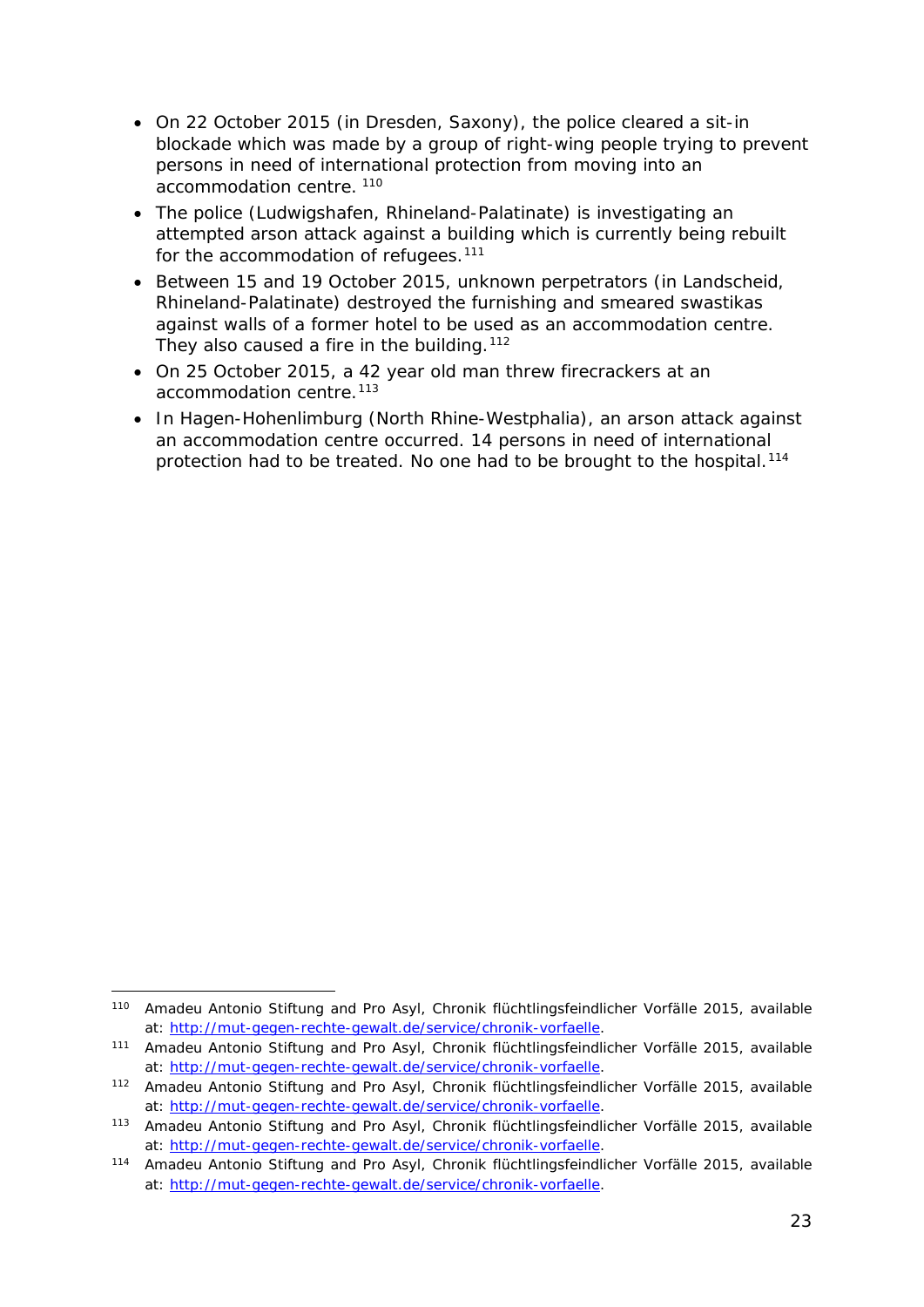## <span id="page-23-0"></span>**Greece**

### Stakeholders contacted

The interviews were conducted via phone and email with the following stakeholders:

- Ministry for Migration Policy (Υπουργείο Μεταναστευτικής Πολιτικής);
- Ministry of Health (Υπουργείο Υγείας);
- Hellenic Police Headquarters (Αρχηγείο Ελληνικής Αστυνομίας);
- Attica Aliens Directorate (Διεύθυνση Αλλοδαπών Αττικής);
- The Hellenic Coastguard (Λιμενικό Σώμα-Ελληνική Ακτοφυλακή);
- Asylum Service Greece (Υπηρεσία Ασύλου);
- Racist Violence Recording Network (Δίκτυο Καταγραφής Περιστατικών Ρατσιστικής Βίας);
- Medecins Du Monde Greece-MDM Greece (Γιατροί του Κόσμου, γραφείο Ελλάδας);
- Doctor without Borders (Medecins Sans Frontieres) Greece-MSF Greece (Γιατροί Χωρίς Σύνορα, γραφείο Ελλάδας);
- NGO METAction (ΜΚΟ ΜΕΤΑδραση).

### Overview of the situation in terms of size and patterns of new arrivals

#### **Numbers and patterns of new arrivals**

In the period from the 17 to 23 October 2015, over 55,000 people arrived in Greece by sea, almost 6,500 more than the previous reporting period.

Lesvos island continues to be the main point of entry, followed by Chios, Samos, Leros, Kos, Kalymnos, Rhodes, Symi and Patmos. New arrivals include mostly Syrians, followed by Afghan and Iraqi nationals.<sup>[115](#page-23-1)</sup> The number of daily arrivals in Lesvos and in Chios increased. Especially in Chios the number of daily arrivals is almost double  $(10,203)$  compared to the previous week  $(5975)$ .<sup>[116](#page-23-2)</sup>

On 19 and 20 October 2015, the majority of people arriving on the islands stated that they feared the closure of the border with FYROM. They had been told that this would happen in the coming days, which could explain the increasing numbers of arrivals.<sup>[117](#page-23-3)</sup>

In Idomeni at the border with FYROM, people arrive on a daily basis by buses straight from the port of Piraeus.<sup>[118](#page-23-4)</sup> The highest number of people transiting the area is recorded between 15:00 to 08:00 CET. A significant number of third-

<sup>115</sup> Hellenic Coastguard. j.

<span id="page-23-2"></span><span id="page-23-1"></span><sup>116</sup> Hellenic Coastguard.

<span id="page-23-3"></span><sup>117</sup> NGO PRAKSIS.

<span id="page-23-4"></span><sup>118</sup> The port of Piraeus is the largest Greek seaport.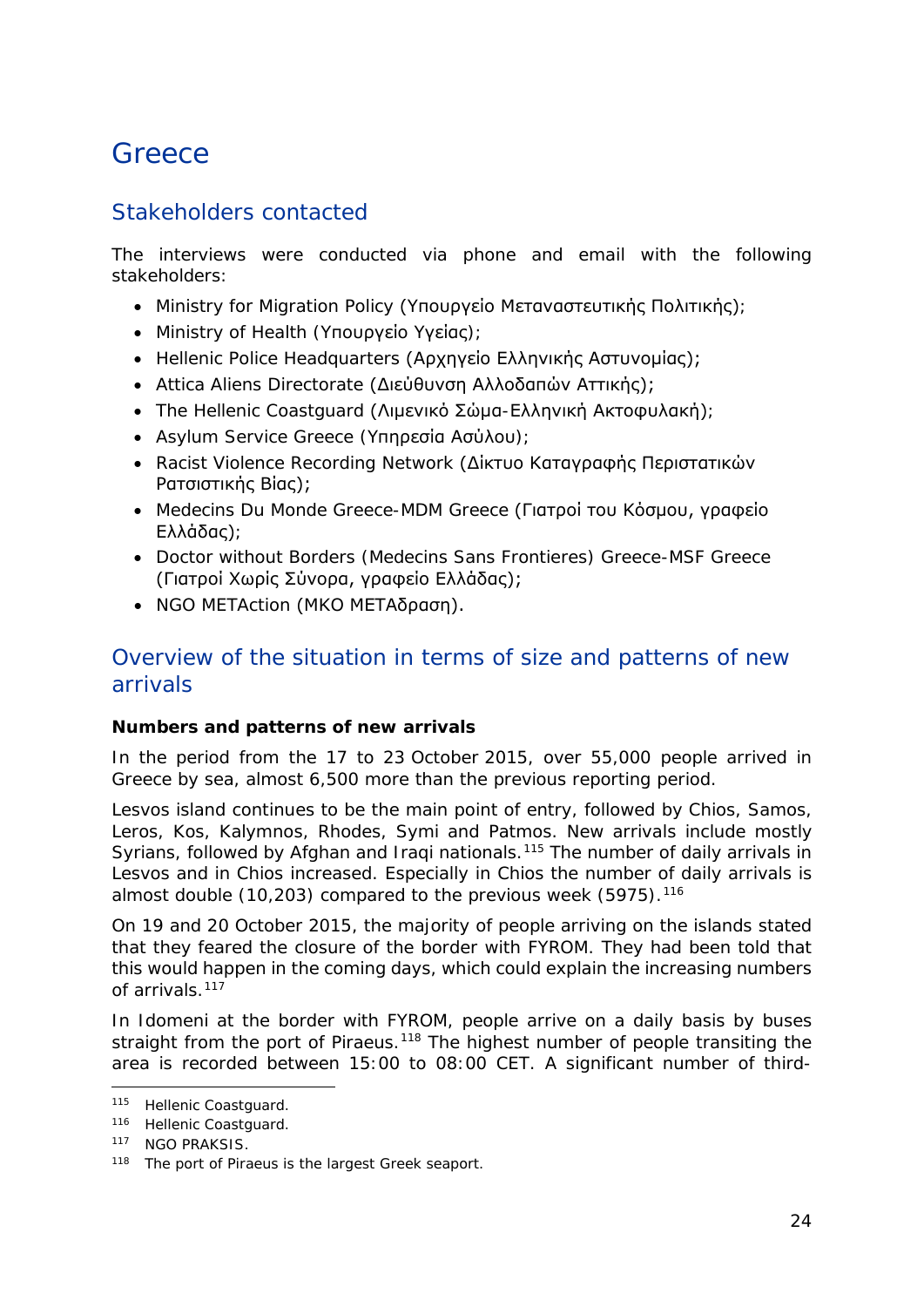country nationals transiting the area of Idomeni spoke fluently the Greek language, which means that they were not newcomers.<sup>[119](#page-24-0)</sup>

#### **Asylum applications and registration**

The total number of asylum applications for the week of 19-23 October 2015 was 238<sup>120</sup>, including seven unaccompanied children. The main region of registration was Attica, followed by Thessaloniki, South and North Evros, Rhodes, Amygdaleza, Lesvos and Patras.

The majority of applicants were 18-34 years of age. They originated from Albania (42), Pakistan (42), Syria (40), Afghanistan (25), Georgia (15), Iraq (13), Bangladesh (12), Egypt (12), Nigeria (5), China (3), Senegal (3), Eritrea (3), Russian Federation (2), Moldova (2), Ukraine (2), Somalia (2), India (2), Togo (2), Armenia (2), Gabon (1), Ghana (1), Guinea (1), Ethiopia (1), Sudan (1), Turkey (1), Sierra Leone (1), Tanzania (1), Zimbabwe (1).<sup>[121](#page-24-2)</sup>

The main countries of origin are Syria with a 100 % recognition rate at first instance, followed by Afghanistan with 63 % and Pakistan with 3 % recognition rate.[122](#page-24-3)

EASO started to support the relocation process through the deployment of experts to Athens and the islands.<sup>[123](#page-24-4)</sup>

In view of the beginning of the relocation procedure, the Asylum Service is distributing a leaflet in English, Greek and Arabic, providing information on how the relocation procedure is going to work. The leaflet will be ready in early November and will be distributed by civil society and NGOs.<sup>[124](#page-24-5)</sup>

#### **Criminal proceedings against irregular border crossing**

No criminal proceedings were initiated against third-country nationals for irregular border crossing. The Greek authorities proceeded to prosecute only cases of suspects involved in in smuggling.<sup>[125](#page-24-6)</sup>

#### **Returns**

The total number of forced returns for the week of 19-25 October 2015 was 31. The majority concerned Albanian nationals, followed by Georgian, Moldavian and Serbian.<sup>[126](#page-24-7)</sup>

<sup>119</sup> NGO PRAKSIS. -

<span id="page-24-1"></span><span id="page-24-0"></span><sup>&</sup>lt;sup>120</sup> The Asylum Service did not provide information on whether the asylum seekers were new arrivals.

<span id="page-24-2"></span><sup>121</sup> Asylum Service.

<span id="page-24-3"></span><sup>&</sup>lt;sup>122</sup> Asylum Service. The Asylum Service provided the recognition rate statistics, based on data from decisions (at first instance) until 30 September 2015.

<span id="page-24-4"></span><sup>123</sup> UNHCR Update #7 Europe's Refugee Emergency Response, 16 to 22 October 2015.

<span id="page-24-5"></span><sup>124</sup> Asylum Service.

<span id="page-24-6"></span><sup>125</sup> Hellenic Police Headquarters.

<span id="page-24-7"></span><sup>126</sup> Attica Aliens Directorate.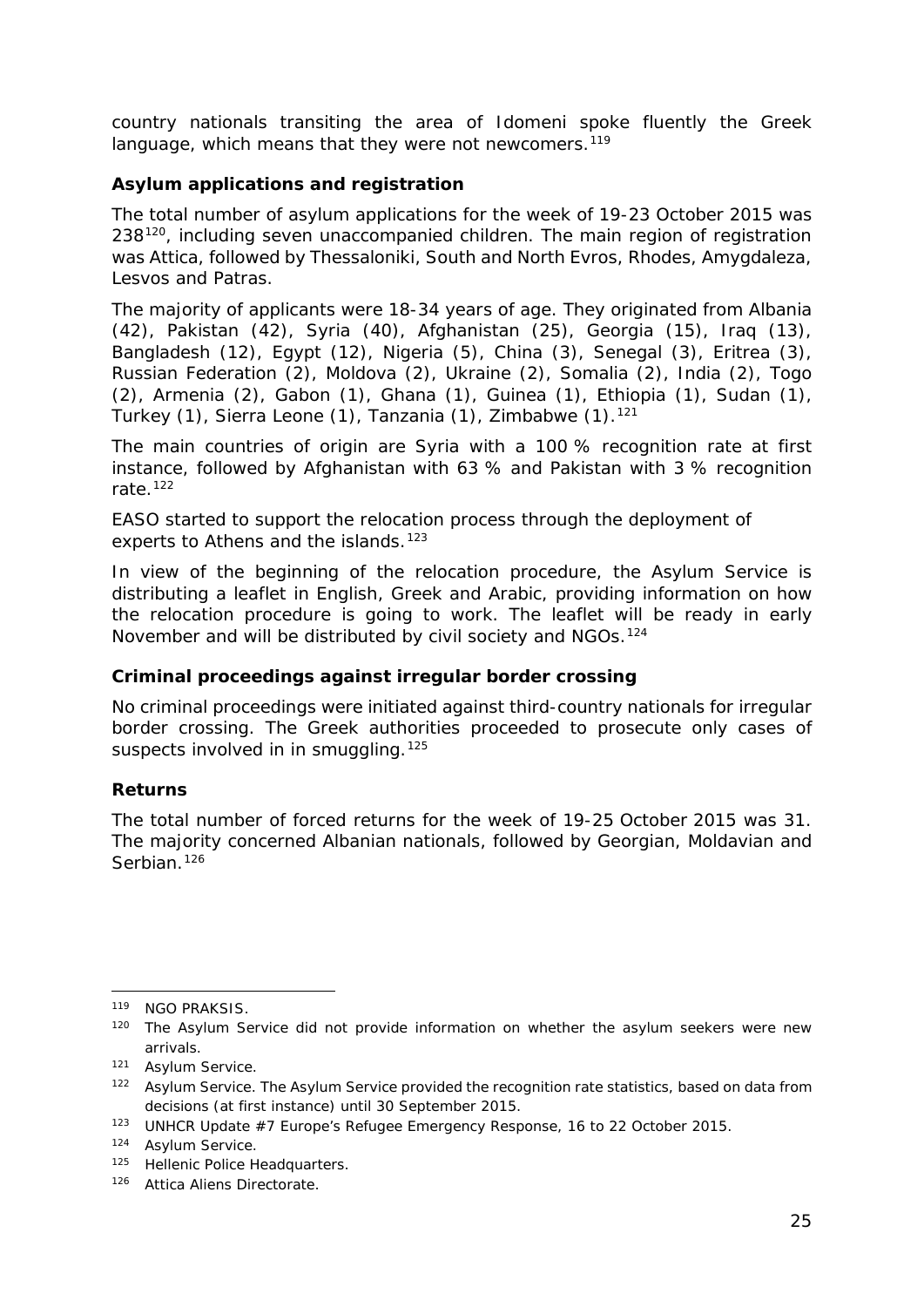#### <span id="page-25-4"></span>**Unaccompanied and separated children**

The majority of unaccompanied children arriving to the Greek islands stated that they were adults, in order to complete the registration procedure faster and avoid referral to reception facilities.<sup>[127](#page-25-0)</sup>

The children accommodated in reception facilities continued to abscond even within a day from their referral.<sup>[128](#page-25-1)</sup>

Between 19 and 25 October 2015, the NGO METAction escorted 54 unaccompanied and separated children from the country's entry points to accommodation centres in mainland Greece. The majority of children were Syrian nationals, followed by Afghan nationals. Their average age was 10 to 15 years and three were girls.<sup>[129](#page-25-2)</sup>

### Fundamental rights issue concerning initial registration and fingerprinting for Eurodac

The registration procedure on the islands with the highest number of arrivals keeps changing.[130](#page-25-3) Generally, Syrian nationals and vulnerable groups of third country nationals are given priority in the registration procedure. However, due to the high number of arrivals serious gaps continue to exist in the identification and referral of vulnerable groups. More specifically, the separation of nationalities in reception facilities in Lesvos changes on a daily basis. From 19 to 20 October 2015 the registration procedure was conducted only in Moria camp. Syrian nationals were registered in the First Reception Centre and other nationalities in the area of the pre-removal centre. On 20 October 2015, the authorities (re)opened the Kara Tepe camp only for the registration of Syrian families with children because of the high number of arrivals. However, on the same day authorities started to register adult men in that location as well. On 23 October 2015 there were no Syrian nationals for registration in the First Reception Centre and the authorities allowed Afghan nationals to be registered. The authorities later prohibited their registration so that only Syrian nationals could be prioritised. Afghan nationals continued their registration procedure in the area of the pre-removal centre.<sup>[131](#page-25-4)</sup>

### Challenges and developments concerning reception conditions of new arrivals, also in relation to provision of healthcare

#### **Reception conditions and capacity**

On 23 October 2015, 600 people were hosted at the temporary accommodation centres at Galatsi stadium; 450 people were hosted in the accommodation facility in Elaionas; none were hosted in the hockey field in Elliniko. The fact that the hockey field in Elliniko was empty is attributed to its distance from the city centre. On 25 October 2015, worsening weather conditions and the high number of new

-

<span id="page-25-0"></span><sup>127</sup> NGO PRAKSIS.

<span id="page-25-1"></span><sup>128</sup> NGO PRAKSIS.

<span id="page-25-2"></span><sup>129</sup> NGO METAction.

<span id="page-25-3"></span><sup>130</sup> Medecins Sans Frontieres Greece; NGO PRAKSIS.

<sup>131</sup> Medecins Du Monde Greece.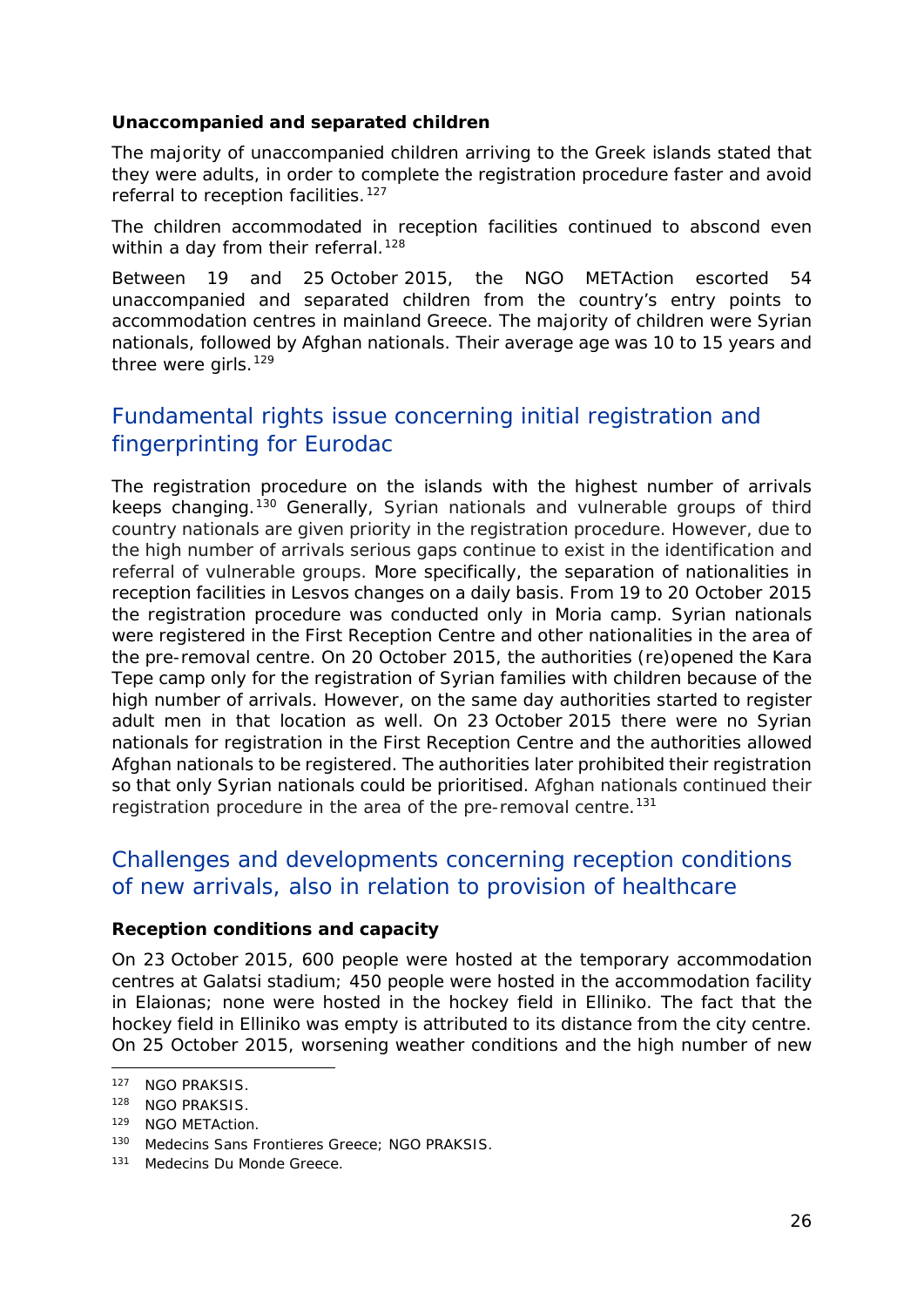<span id="page-26-3"></span>arrivals put temporary reception capacities under severe strain. On 24 October 2015, more than 5,000 people had arrived from the islands to the Attica region.<sup>[132](#page-26-0)</sup> More specifically, the Galatsi stadium reached maximum capacity hosting 1000 people; the accommodation facility in Elaionas hosted a number of people (1,000) which is double its current capacity (500) and the hockey field in Elliniko reached its maximum capacity  $(700)$ .<sup>[133](#page-26-1)</sup>

The bad weather deteriorated the reception conditions on the islands. The heavy rain in Samos destroyed all tents hosting newcomers placed next to the main port, while in Lesvos more than 1,000 people were waiting outside the registration site of Moria without proper shelter, food and water in dire conditions. To protect newcomers from the bad weather conditions the authorities opened a swimming pool in Lesvos and two closed public gyms in Chios. The swimming pool in Lesvos can accommodate 500 people and the gyms in Chios about 700 people.<sup>[134](#page-26-2)</sup> These temporary accommodation shelters stayed open from 21-23 October 2015.<sup>[135](#page-26-3)</sup> The informal temporary shelter in Leros is particularly overcrowded.<sup>[136](#page-26-3)</sup>

UNHCR leads the coordination of humanitarian partners in Kara Tepe in Lesvos, where registration for Syrians was resumed on 20 October 2015.<sup>[137](#page-26-4)</sup>

#### **Child protection**

There is still a lack of appropriate shelters for children in almost all sea locations. Children are kept in police custody before being transferred to open reception facilities in the mainland. The transit facility for children in Kos is not operational  $yet.<sup>138</sup>$  $yet.<sup>138</sup>$  $yet.<sup>138</sup>$ 

#### **Healthcare**

The General Secretariat of Public Health undertook the coordination of healthcare provision in Galatsi stadium in cooperation with humanitarian actors.

The General Secretariat of Public Health plans to establish medical cards for new arrivals within the next 15 days. The medical card will be provided to new arrivals at the country's entry points and will allow access to health services and the prescription of medication.<sup>[139](#page-26-6)</sup>

On 22 October 2015, MSF teams treated 53 people in Moria camp. Seven of them suffered symptoms of hypothermia and exhaustion due to the fact that they had to queue for registration for 3 days in the rain, with no access to food, shelter or warm clothes.<sup>[140](#page-26-7)</sup>

On 20 October 2015, the NGO PRAKSIS set up a mobile unit providing healthcare services in Samos and has examined more than 150 people since then.<sup>[141](#page-26-8)</sup>

-

<span id="page-26-0"></span><sup>132</sup> Ministry for Migration Policy.

<span id="page-26-1"></span><sup>133</sup> Ministry for Migration Policy.

<span id="page-26-2"></span><sup>134</sup> Medecins Sans Frontieres Greece.

<sup>135</sup> Medecins Du Monde Greece.

<sup>136</sup> UNHCR Update #7 Europe's Refugee Emergency Response, 16 to 22 October 2015.

<span id="page-26-4"></span><sup>137</sup> UNHCR Update #7 Europe's Refugee Emergency Response, 16 to 22 October 2015.

<span id="page-26-5"></span><sup>138</sup> NGO PRAKSIS.

<span id="page-26-6"></span><sup>139</sup> Ministry of Health.

<span id="page-26-7"></span><sup>140</sup> Medecins Sans Frontieres Greece.

<span id="page-26-8"></span><sup>141</sup> NGO PRAKSIS.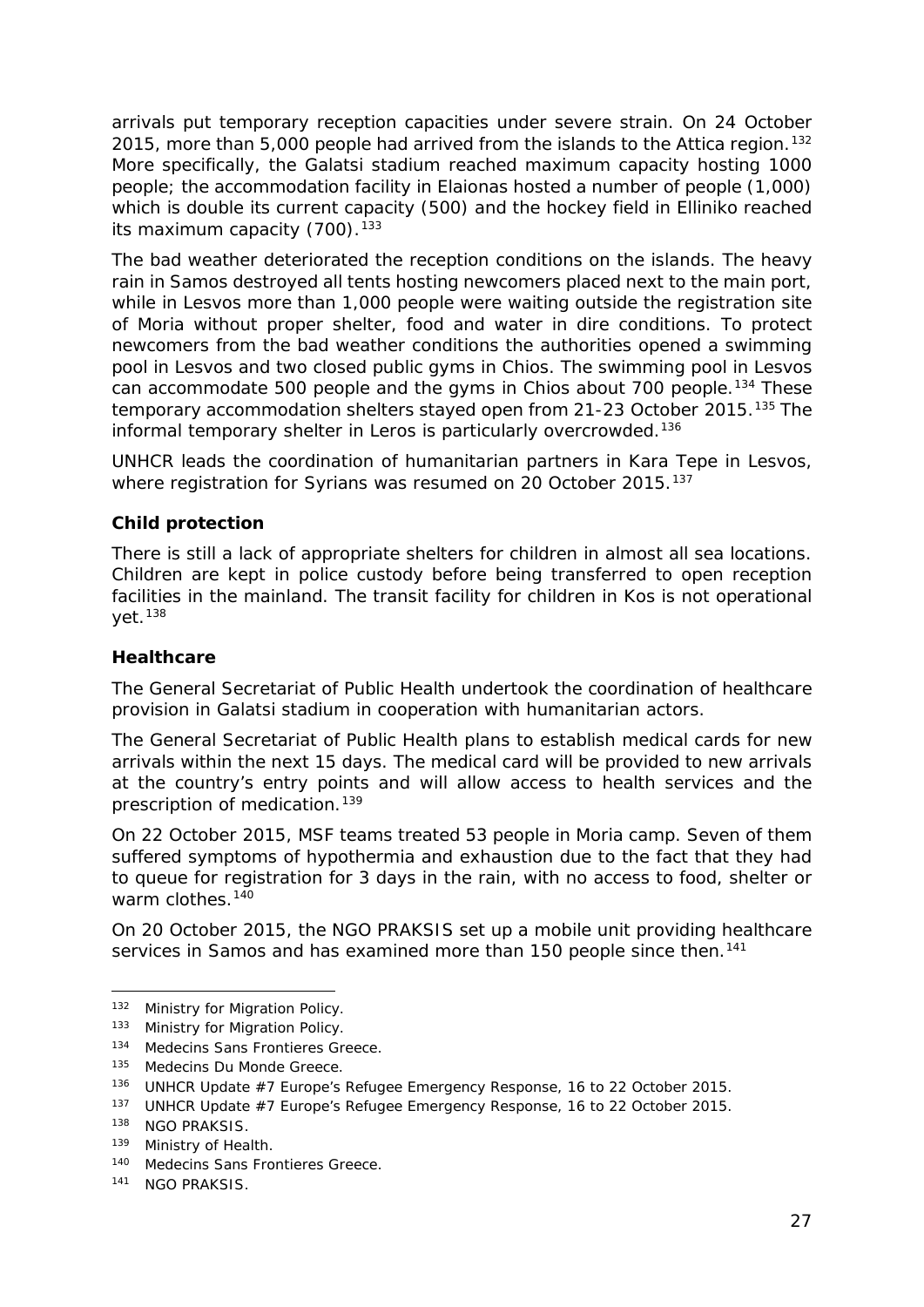#### <span id="page-27-1"></span>**Immigration detention**

The current capacity of pre-removal centres in Greece is 5,157. On 25 October 2015, the total number of detainees was 534 people, 115 of whom were asylum seekers. The total capacity for all pre-removal centres, screening centres and the First Reception Centre (Orestiada) is 5,856. At present, there are over 2,200 people in immigration detention, which means 38 % occupancy rate. In Samos the screening centre is still overcrowded with nearly1300 people accommodated there, when its official capacity is limited to 285. On 23 October 2015, two children were placed in detention in a special facility for children in the pre-removal centre of Amygdaleza.<sup>[142](#page-27-0)</sup> The number of detainees in pre-removal centres has decreased compared to the previous week. On 25 October 2015, only 16 individuals were detained in the pre-removal centre in Korinthos, which has a capacity of 1024 individuals. The reasons for this are a) the difficulties regarding the provision of food in all pre-removal centres across the country and b) the fact that detention is only applied for reasons of public security.<sup>[143](#page-27-1)</sup>

Social response to the situation – including rallies, voluntary work (such as humanitarian assistance, private persons hosting asylum seekers) and similar actions

#### **Rallies and incidents**

On 24 and on 25 October 2015 the "Break the Chain" festival took place in Athens during the European Day against Human Trafficking. The festival aimed at informing and raising public awareness on issues related to trafficking and exploitation of people by people as a part of "Break the Chain" initiative of the National Rapporteur on Trafficking (Ministry of Foreign Affairs) in collaboration with the Municipality of Athens.<sup>[144](#page-27-2)</sup>

#### **Legal and policy responses, including any changes to the law**

Nothing new to report

### Incidents affecting persons in need of international protection as well as irregular migrants

• On 21 October 2015, the Maritime Rescue Coordination Centre (MRCC) of Ankara informed MRCC Greece that a wooden boat, which had sailed from the Turkish coast carrying 30 people, capsized. 14 people were missing at

<sup>&</sup>lt;sup>142</sup> Hellenic Police Headquarters-Irregular Migration Division. -

<span id="page-27-0"></span><sup>143</sup> NGO PRAKSIS.

<span id="page-27-2"></span><sup>144</sup> Technopolis-City of Athens (Τεχνόπολις-Δήμου Αθηναίων), available at: [http://www.technopolis](http://www.technopolis-athens.com/web/guest/events/%7E/eventsbrowser/15656/7227/0/0?p_p_action=1&_bs_events_browser_loadaction=view&_bs_events_browser_eventStartDate=24%2F10%2F2015&_bs_events_browser_eventEndDate=25%2F10%2F2015&_bs_events_browser_redirect=%2Fweb%2Fguest%2Fevents%2F%7E%2Ftopic%2F7227&)[athens.com/web/guest/events/~/eventsbrowser/15656/7227/0/0?p\\_p\\_action=1&\\_bs\\_events](http://www.technopolis-athens.com/web/guest/events/%7E/eventsbrowser/15656/7227/0/0?p_p_action=1&_bs_events_browser_loadaction=view&_bs_events_browser_eventStartDate=24%2F10%2F2015&_bs_events_browser_eventEndDate=25%2F10%2F2015&_bs_events_browser_redirect=%2Fweb%2Fguest%2Fevents%2F%7E%2Ftopic%2F7227&) [\\_browser\\_loadaction=view&\\_bs\\_events\\_browser\\_eventStartDate=24%2F10%2F2015&\\_bs\\_ev](http://www.technopolis-athens.com/web/guest/events/%7E/eventsbrowser/15656/7227/0/0?p_p_action=1&_bs_events_browser_loadaction=view&_bs_events_browser_eventStartDate=24%2F10%2F2015&_bs_events_browser_eventEndDate=25%2F10%2F2015&_bs_events_browser_redirect=%2Fweb%2Fguest%2Fevents%2F%7E%2Ftopic%2F7227&) [ents\\_browser\\_eventEndDate=25%2F10%2F2015&\\_bs\\_events\\_browser\\_redirect=%2Fweb%2](http://www.technopolis-athens.com/web/guest/events/%7E/eventsbrowser/15656/7227/0/0?p_p_action=1&_bs_events_browser_loadaction=view&_bs_events_browser_eventStartDate=24%2F10%2F2015&_bs_events_browser_eventEndDate=25%2F10%2F2015&_bs_events_browser_redirect=%2Fweb%2Fguest%2Fevents%2F%7E%2Ftopic%2F7227&) [Fguest%2Fevents%2F~%2Ftopic%2F7227&.](http://www.technopolis-athens.com/web/guest/events/%7E/eventsbrowser/15656/7227/0/0?p_p_action=1&_bs_events_browser_loadaction=view&_bs_events_browser_eventStartDate=24%2F10%2F2015&_bs_events_browser_eventEndDate=25%2F10%2F2015&_bs_events_browser_redirect=%2Fweb%2Fguest%2Fevents%2F%7E%2Ftopic%2F7227&)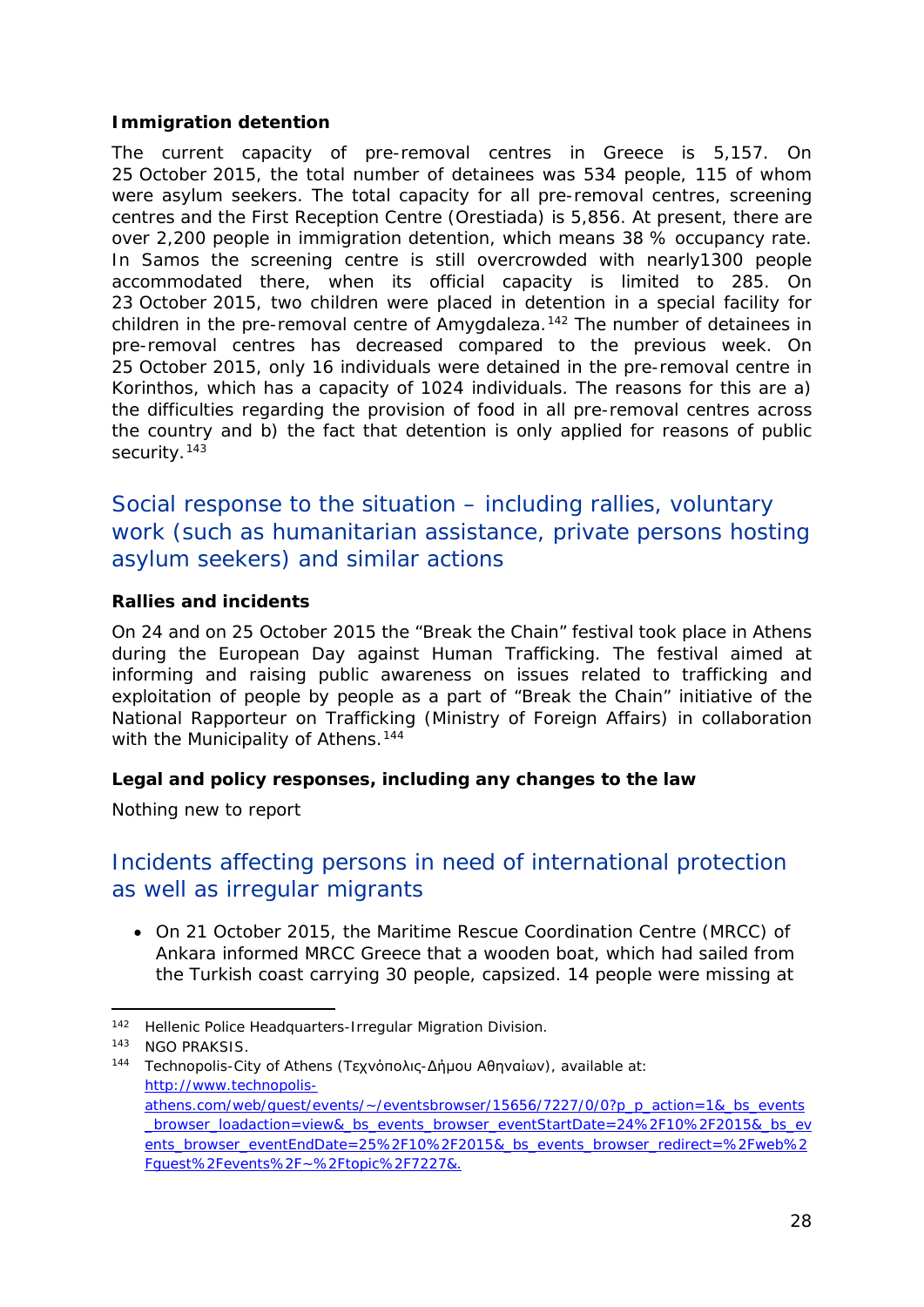sea. Under the MRCC Greece coordination a search and rescue operation was organised in the sea within the Greek territorial waters. On 22 October 2015, one out of the 14 missing individuals, a 32 year old man, was found unharmed by a passing boat carrying third-country nationals. No further information was available.<sup>[145](#page-28-0)</sup>

• On 25 October 2015, the MRCC Greece was informed by Mitelene's Coastguard that a boat carrying 63 people ran into rocks in the sea area of north Lesvos. 53 were rescued, 7 were missing at sea and 3 corpses were recovered (1 woman and 2 children).<sup>[146](#page-28-1)</sup> UNHCR reached out to shipwreck survivors to provide legal support, accommodation, food, transportation and other assistance.<sup>[147](#page-28-2)</sup>

<sup>145</sup> Hellenic Coastquard. -

<span id="page-28-1"></span><span id="page-28-0"></span><sup>146</sup> Hellenic Coastguard.

<span id="page-28-2"></span><sup>147</sup> UNHCR Update #7 Europe's Refugee Emergency Response, 16 to 22 October 2015.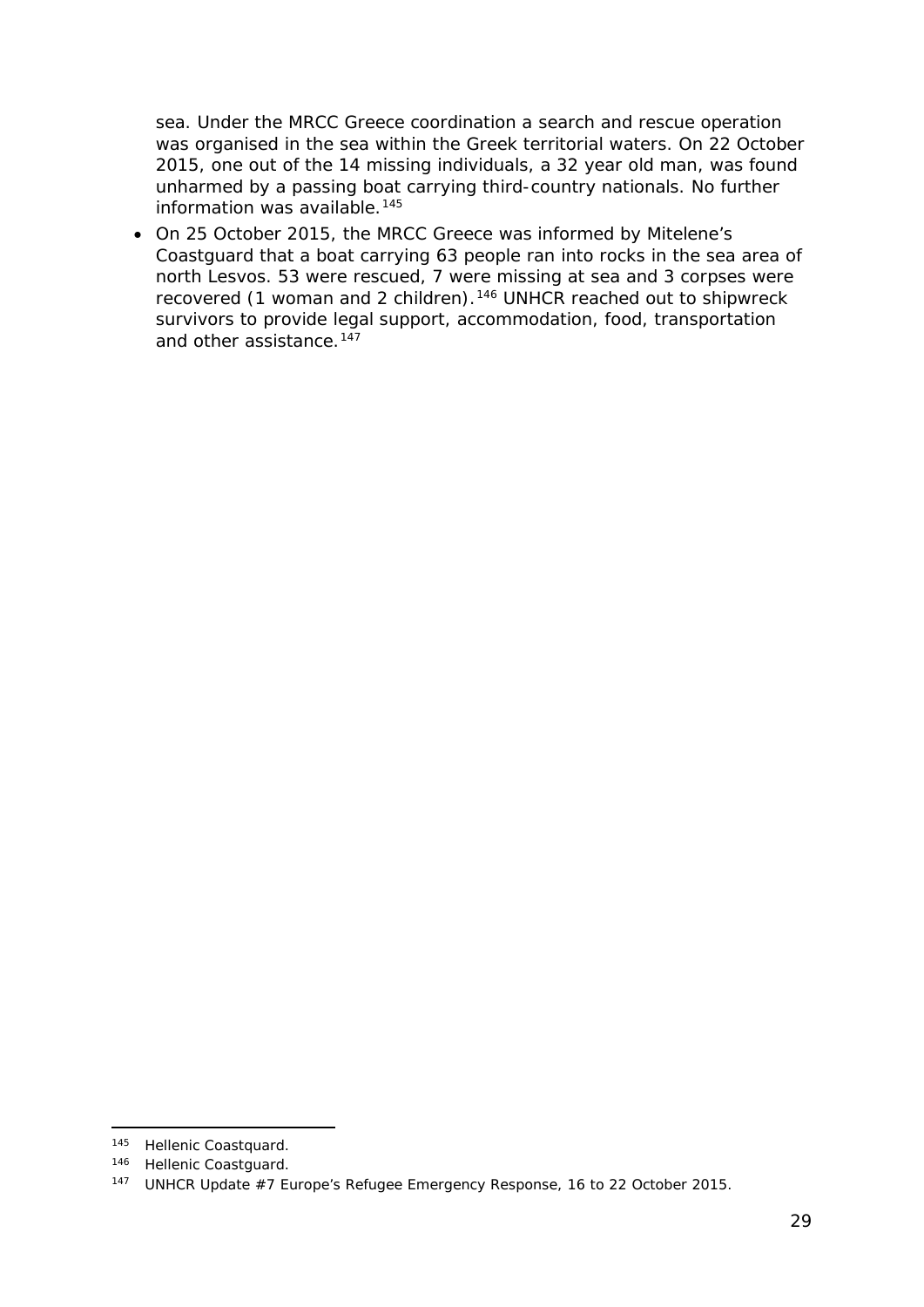# <span id="page-29-0"></span>**Hungary**

### Stakeholders contacted

The interviews were conducted via phone and email with the following stakeholders:

- United Nations' High Commissioner for Refugees (UNHCR) Hungary;
- Hungarian Helsinki Committee (*Magyar Helsinki Bizottság)*;
- Hungarian Association for Migrants (*Menedék Migránsokat Segítő Egyesület)*;
- Migration Aid, based in Budapest;
- Ministry of Internal Affairs (*Belügyminisztérium)*;
- Ministry of Human Capacities (*Emberi Erőforrások Minisztériuma)*;
- National Police Headquarters *(Országos Rendőr-főkapitányság);*
- General Attorney's Office *(Legfőbb Ügyészség)*;
- Office of Immigration and Nationality (*Bevándorlási és Állampolgársági Hivatal)* (headquarters in Budapest);
- County Court of Szeged (*Szegedi Törvényszék);*
- County Court of Zalaegerszeg (*Zalaegerszegi Törvényszék*);
- County Court of Pécs (*Pécsi Törvényszék)*.

### Overview of the situation in terms of size and patterns of new arrivals

#### **Numbers and patterns of new arrivals**

Due to the closure of the Hungarian border with Croatia and Serbia, the number of new arrivals dramatically decreased. Around 200 people crossed the border into Hungary compared to almost 34,000 people the previous week (12- 18 October 2015).[148](#page-29-1)

Since 17 October 2015, when Hungary closed the border with Croatia, only seven people entered the country from the border with Croatia. Mostly, new arrivals (150 people) entered from the Hungarian-Serbian border, some 70 people entered through the Slovenian or Ukrainian borders. Arrivals originated mainly from Afghanistan, Kosovo and Syria. 78 % were men, 22 % were women. With respect to their age, almost 20 % of the new arrivals were under 14 years old, around 14 % were between 14-17 years old, more than 48 % were between 18-34 years old, and 18 % were between 35-64 years old.<sup>[149](#page-29-2)</sup>

<span id="page-29-1"></span><sup>148</sup> National Police Headquarters, Press Department. -

<span id="page-29-2"></span><sup>149</sup> Office of Immigration and Nationality.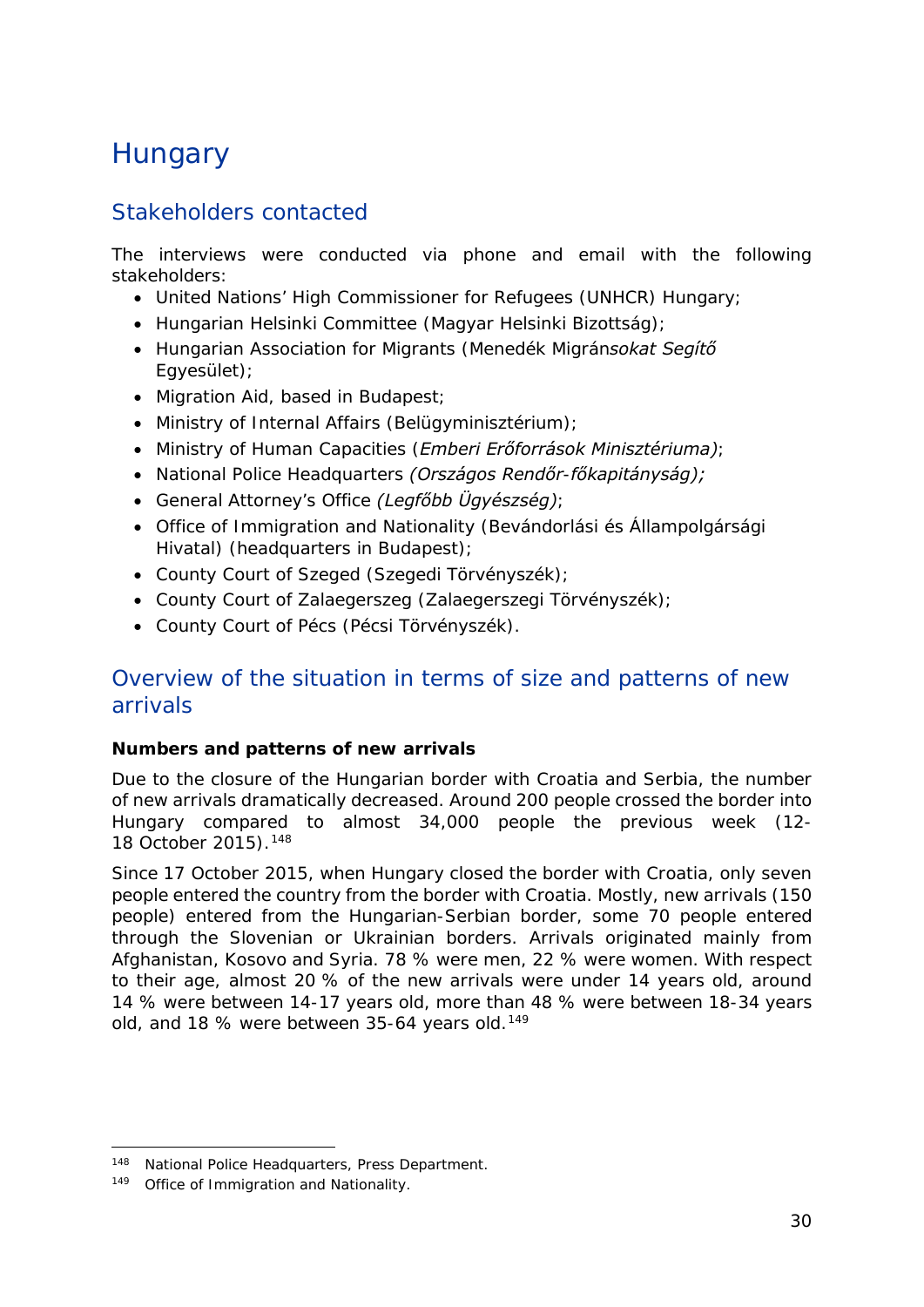#### <span id="page-30-2"></span>**Asylum applications and registration**

Between 19 and 25 October 2015, nearly 120 people applied for asylum in Hungary: they majority were from Afghanistan, followed by Kosovo, Syria, Turkey, Pakistan, Iraq, Sri Lanka, Albania, Algeria, Iran, Nigeria and Sudan. For the sake of comparison, the total number of applications filed in 2015 (between 1 January and 25 October) is close to 177,000.<sup>[150](#page-30-0)</sup> There is no information on how many new arrivals sought asylum in Hungary. Among the 120 new asylum applications, there are people who are under criminal proceedings on charges of irregular border crossing.

At present, 454 asylum seekers are in Hungary waiting for the Office of Immigration and Nationality (*Bevándorlási és Állampolgársági Hivatal;* Office) to decide on their claims for asylum or protection.<sup>[151](#page-30-1)</sup> Between 19 and 25 October 2015, 19 positive decisions (accepting the asylum claim) and 57 negative decisions (rejecting the claim) were made. In 5,244 cases the Office terminated the process, as the applicants had left the country.<sup>[152](#page-30-2)</sup> No data regarding the starting date of these terminated proceedings are available. Most of these proceedings had started prior to the reporting period.

In the reporting period, two appeals were submitted to the Administrative and Labour Court of Szeged (*Szegedi Közigazgatási és Munkaügyi Bíróság)* against the decisions of the Office of Immigration and Nationality. One concerned the asylum decision and the other related to a detention decision.<sup>[153](#page-30-3)</sup>

#### **Criminal proceedings against irregular border crossing and facilitation of irregular migration**

#### **Irregular border crossing**

Almost half of the new arrivals were apprehended by the police as they were suspected to have committed the crime of unauthorised border crossing when they had climbed over the fences installed at the Serbian-Hungarian and the Croatian-Hungarian borders. Criminal proceedings were initiated by the police against 91 people (out of the 227 new arrivals) during the reporting period on charges of unauthorised border fence crossing (*határzár tiltott átlépése*).[154](#page-30-4) This constitutes a slight increase in numbers compared to the previous reporting period (82 criminal procedures were initiated between 12 and 18 October 2015). The prosecutor pressed charges against 79 people. In the period from 15 September

<span id="page-30-0"></span>Office of Immigration and Nationality. 150

<span id="page-30-1"></span><sup>&</sup>lt;sup>151</sup> Ministry of Internal Affairs.<br><sup>152</sup> Office of Immigration and I

Office of Immigration and Nationality.

<span id="page-30-3"></span><sup>153</sup> County Court of Szeged, Press Department.

<span id="page-30-4"></span><sup>&</sup>lt;sup>154</sup> The provision of unauthorised border crossing as offence is set out in Article 352/A of Act C of 2012 on the Criminal Code (*2012. évi C. törvény a Büntető Törvénykönyvről;* Criminal Code), available at: nit.hu/cgi\_bin/njt\_doc.cgi?docid=152383.297990#foot\_121\_place. The provision was introduced in the Criminal Code by Act CXL of 2015 on the amendment of certain laws as a result of the migrant situation (*2015. évi CXL. törvény egyes törvényeknek a tömeges bevándorlás kezelésével összefüggő módosításáról;* Act CXL of 2015), available at: njt.hu/cgi\_bin/njt\_doc.cgi?docid=177552.298006</u>. Act CXL of 2015 entered into force on 15 September 2015.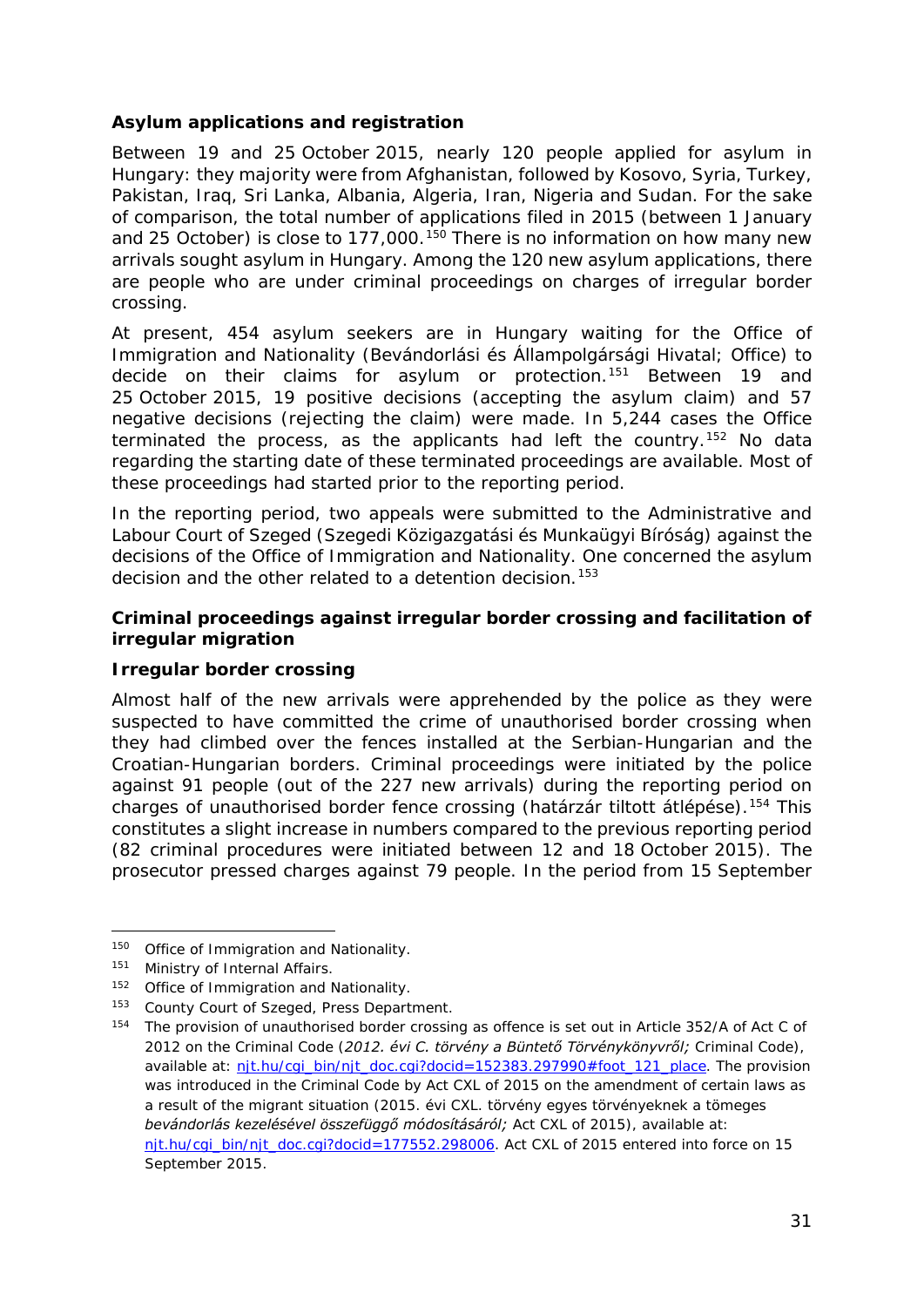<span id="page-31-3"></span>to 22 October 2015, UNHCR estimates that 825 criminal proceedings have been launched against people irregularly crossing the Hungarian borders.<sup>[155](#page-31-0)</sup>

The District Court of Szeged (*Szegedi Járásbíróság*) held 83 criminal trials in the reporting period. In 82 cases, the Court found the defendants guilty of unauthorised border crossing. Fifty-four persons received a one-year entry ban; 27 persons a two-year entry ban; one person a three-year entry ban. In the majority of cases the Court expelled the defendants to Serbia. Readmission procedures are long as they can take up to 50 days. People wait for their deportation in detention; men are accommodated in penal institutions, women and juveniles are accommodated in detention centres. In one case, the Court sent the case back to the prosecutor for further investigation. None of the defendants appealed against the decisions, therefore the judgments are final. All the defendants made a statement right after the verdict that they would waive their right to appeal. Only one defendant requested the translation of the Court's verdict in writing, the others were satisfied with the oral translation of the judgments. The defendants were nationals of Kosovo, Iraq and Albania.<sup>[156](#page-31-1)</sup>

Preparations for trying cases of unauthorised border crossing are ongoing. The District Courts of Pécs and Zalaegerszeg (*Pécsi Járásbíróság, Zalaegerszegi Járásbíróság*) in the first instance level and the County Courts of Pécs and Zalaegerszeg (*Pécsi Törvényszék, Zalaegerszegi Törvényszék*) in the appellate level made preparations for conducting trials against people suspected of having committed the crime of unauthorised border crossing at the border with Croatia (Zala, Somogy and Baranya counties). The County Court of Zalaegerszeg (*Zalaegerszegi Törvényszék*) assigned four courtrooms to conduct these trials. One courtroom is equipped with closed-circuit video technology in case the defendants would be heard while being in the transit zones (Röszke and Tompa) during the trials. The Court established a separate area to host children accompanying the defendants, and posted English language leaflets and information sheets about the procedural rules and the facilities of the courthouse. Five judges were assigned to trial the cases of unauthorised border crossing and two of them are also on duty during the weekends. The District Court of Pécs assigned seven courtrooms for the trials against irregular migrants. There were no trials held against defendants who committed the crime of unauthorised border crossing in Pécs and Zalaegerszeg in the reporting period.

On 19 October 2015, the Eötvös Károly Institute (*Eötvös Károly Intézet),*[157](#page-31-2) an institute established by the Soros Foundation, raised several concerns in relation to the criminal procedures launched against persons having irregularly crossed the Hungarian/Serbian border. Firstly, despite foreseen by law, the defendants do not automatically get translated written versions of the accusation and of the court's decision.[158](#page-31-3) Secondly, the Head of the National Judiciary Office (*Országos Bírósági* 

-

<sup>155</sup> UNHCR Update #7 Europe's Refugee Emergency Response, 16 to 22 October 2015.

<span id="page-31-1"></span><span id="page-31-0"></span><sup>156</sup> County Court of Szeged, Press Department.

<span id="page-31-2"></span><sup>157</sup> The Eötvös Károly Institute (*Eötvös Károly Intézet*) was established in January 2003 by the Soros Foundation to provide an institutional framework for shaping democratic public affairs in Hungary. The Institute's website is available at: [http://ekint.org/ekint/ekint\\_angol.head.page?nodeid=27.](http://ekint.org/ekint/ekint_angol.head.page?nodeid=27)

<sup>158</sup> Article 9 paragraph 4 of Act XIX of 1998 on the criminal procedure (*1998. évi XIX. törvény a büntetőeljárásról)*, available at: net.jogtar.hu/jr/gen/getdoc2.cgi?docid=99800019.TV.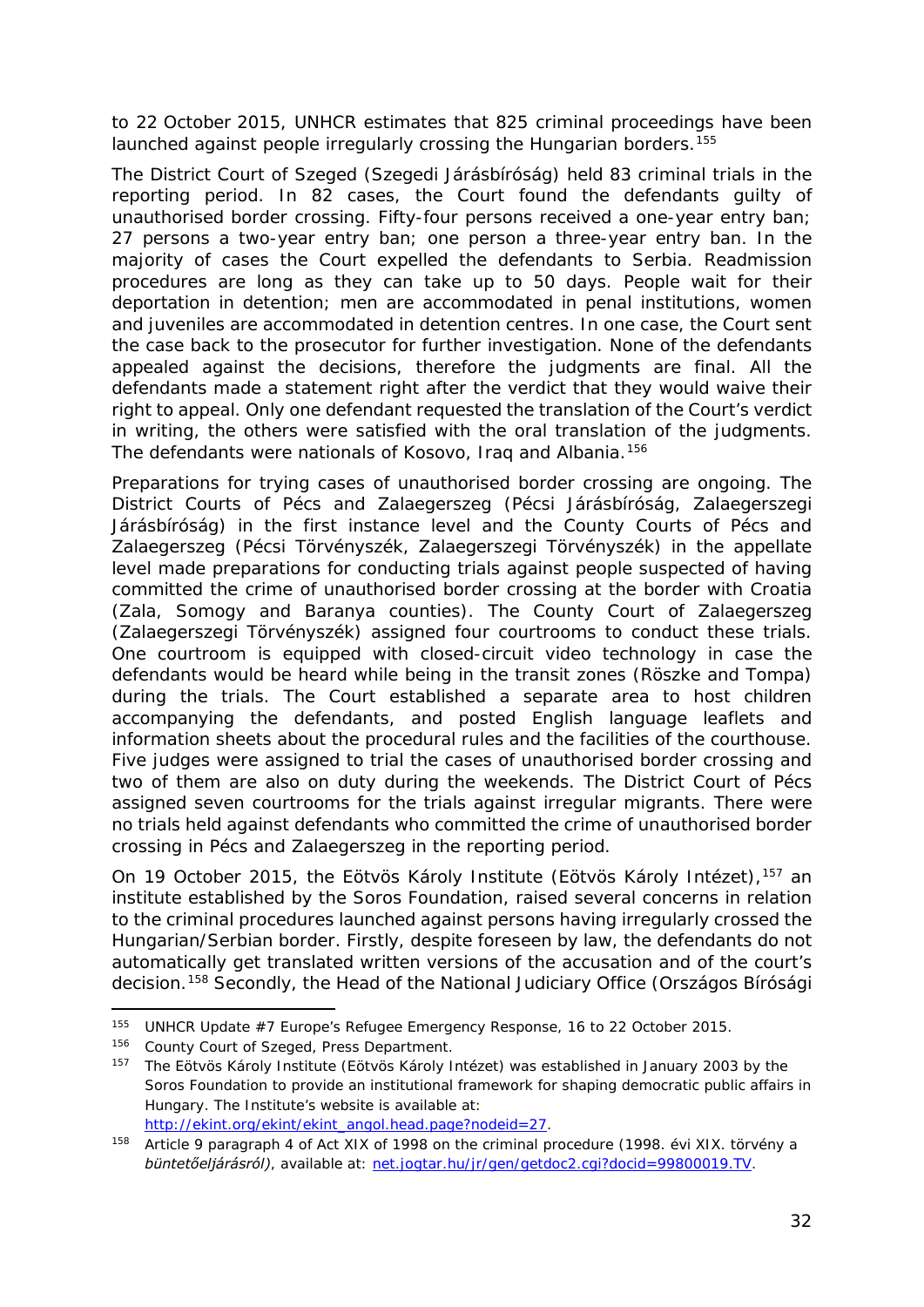<span id="page-32-5"></span>*Hivatal*)<sup>[159](#page-32-0)</sup> has exclusive jurisdiction to appoint judges for those cases.<sup>160</sup> The Law, however, does not indicate the requirements and criteria of the selection. Ten of the appointed judges have been selected from a pool of judges who are currently under an initial probationary contract valid only for a limited period of time.<sup>[161](#page-32-2)</sup> Therefore, the Institute believes that their judicial independence can be undermined. Finally, by law, judicial clerks are appointed to try the appeals against the Office of Immigration and Nationality's in decisions rejecting asylum claims.<sup>[162](#page-32-3)</sup> Their appointment might also question their independence concerns as judicial clerks- being under probation- may be more loyal to the Government than judges with an unlimited contract.

The Civil Coalition for Children's Rights (*Gyermekjogi Civil Koalíció)*, a forum consisting of 24 Hungarian civil society organisations protecting the rights of children, voiced concerns against the law on criminal procedures with regard to children committing the crime of unauthorised border crossing.<sup>[163](#page-32-4)</sup> In cases of unauthorised border crossing, the law suspends the special rules of the Hungarian criminal procedural law protecting the interests of those defendants who are 14- 18 years old. Therefore, children are treated as adults in these cases. In particular, the courts are not obliged to provide for a legal guardian for these children and the parents cannot exercise the children's rights on their behalf. In addition, the court does not have to ask for documentary evidence to establish the age of the defendant.[164](#page-32-5)

Civil society organisations also continue to criticise the Hungarian system and law criminalising irregular border crossing. Some organisations also reported that the lawyers appointed by the Court do not do much to defend cases.<sup>[165](#page-32-6)</sup> Appointed lawyers tend not to refer to individual circumstances of the case, instead, they refer to general circumstances that may be applied in most of the criminal cases.[166](#page-32-5)

In Nagyfa, on 23 October 10 migrants who were found guilty of unauthorised border crossing blocked the doors of their cells in the detention facility where they were waiting for the execution of the court's expulsion decision. The detained migrants damaged the heating system and other items in their cells and did not

[http://net.jogtar.hu/jr/gen/hjegy\\_doc.cgi?docid=A0700080.TV.](http://net.jogtar.hu/jr/gen/hjegy_doc.cgi?docid=A0700080.TV)

<span id="page-32-0"></span><sup>159</sup> Website of the National Judiciary Office (*Országos Bírósági Hivatal)* is available at: [http://birosag.hu/obh.](http://birosag.hu/obh) -

<span id="page-32-1"></span><sup>160</sup> Article 542/J of Act XIX of 1998 on the criminal procedure (*1998. évi XIX. törvény a büntetőeljárásról)*, available at: net.jogtar.hu/jr/gen/getdoc2.cgi?docid=99800019.TV.

<span id="page-32-2"></span><sup>161</sup> Article 23 paragraph 1 of Act CLXII of 2011 on the legal status and remuneration of judges (*2011. évi CLXII. törvény a bírák jogállásáról és javadalmazásáról)* available at: [http://net.jogtar.hu/jr/gen/getdoc2.cgi?dbnum=1&docid=A1100162.TV.](http://net.jogtar.hu/jr/gen/getdoc2.cgi?dbnum=1&docid=A1100162.TV)

<span id="page-32-3"></span><sup>162</sup> Article 71/A paragraph 9 of Act LXXX of 2007 on the right to asylum (*2007. évi LXXX. törvény a menedékjogról)* available at:

<span id="page-32-4"></span><sup>163</sup> The Civil Coalition for Children's Rights is worried (*Aggódik a Gyermekjogi Civil Koalíció)*, available at: [http://unicef.hu/aggodik-a-gyermekjogi-civil-koalicio/.](http://unicef.hu/aggodik-a-gyermekjogi-civil-koalicio/)

<sup>164</sup> Article 542/L of Act XIX of 1998 on the criminal procedure (*1998. évi XIX. törvény a büntetőeljárásról)*, available at: net.jogtar.hu/jr/gen/getdoc2.cgi?docid=99800019.TV.

<span id="page-32-6"></span><sup>165</sup> Helsinki Committee.

<sup>166</sup> Helsinki Committee.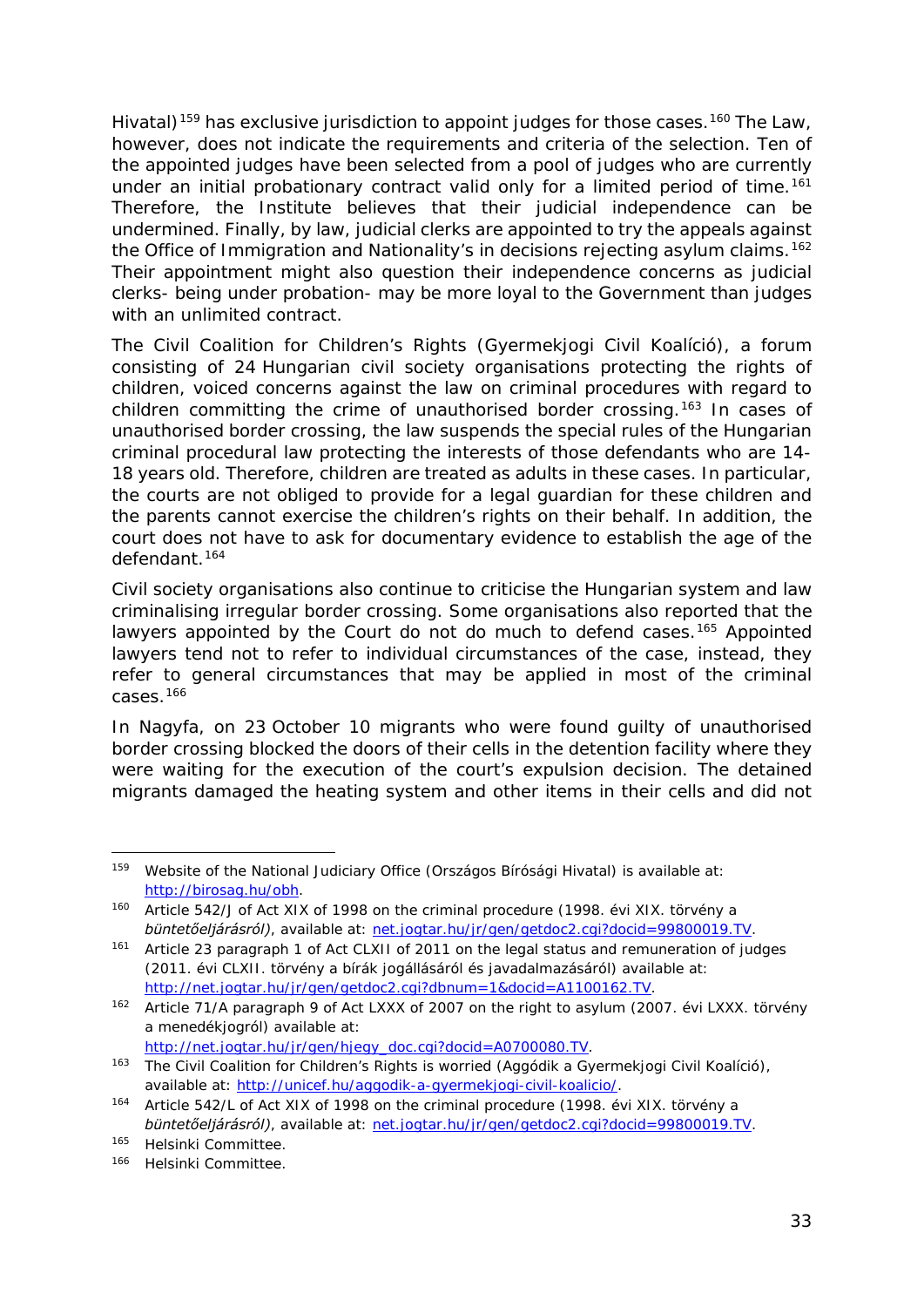<span id="page-33-4"></span>open the doors for almost a day. The prosecutor initiated pre-trial detention of the perpetrators and pressed charges against them.<sup>[167](#page-33-0)</sup>

#### **Facilitation of irregular migration**

In the reporting period, in four instances, Hungarian and Serbian nationals were stopped by the police as they were helping irregular migrants enter Hungary through the fences at the Serbian borders in Csongrád County. The police did not initiate criminal procedures against them, they just warned the helpers about the provisions in the law.[168](#page-33-1)

On 21 October 2015, the Prosecutor pressed charges against three Bulgarian nationals who committed the crime of human trafficking in August 2015. They hid 18 people in their cars, travelled in convoy and tried to get the foreigners to Germany.[169](#page-33-2)

#### **Returns**

In the reporting period, Hungary and Serbia agreed on the readmission of those sentenced to expulsion (either under a return decision or under criminal charges). The readmission agreement, however, involves only 10 people a day.<sup>[170](#page-33-3)</sup> Under normal circumstances, people sentenced to deportation should be held for 72 hours in detention centres after their trials while awaiting for removal to the country from which they entered. If conditions for expulsion do not exist, the court can extend the detention time by up to 60 days or even up to a maximum of six months.[171](#page-33-4) As Serbia is not willing to readmit all people concerned, around 400 people have been waiting for deportation in penal institutions and detention centres for weeks.<sup>[172](#page-33-4)</sup> Civil society organisations expressed concern that asylum seekers are typically detained whilst the court did not even sanction them with imprisonment.<sup>[173](#page-33-4)</sup>

### Fundamental rights issue concerning initial registration and fingerprinting for Eurodac

Nothing new to report.<sup>[174](#page-33-5)</sup>

<span id="page-33-0"></span><sup>167</sup> Hungarian prosecutor, Sixty-two illegal migrants are before the court during the long weekend (*Hatvankét illegális bevándorló bíróság előtt a hosszú hétvégén),* 26 October 2015, available at: [http://mklu.hu/hnlp14/?p=23339.](http://mklu.hu/hnlp14/?p=23339) 167

<span id="page-33-1"></span><sup>168</sup> National Police Headquarters.

<span id="page-33-2"></span><sup>169</sup> Hungarian prosecutor, Human traffickers transported foreigners in convoy - charges (*Konvojban szállították a külföldieket az embercsempészek – vádemelés),* 21 October 2015, is available at: [http://mklu.hu/hnlp14/?p=23221.](http://mklu.hu/hnlp14/?p=23221)

<span id="page-33-3"></span><sup>170</sup> Ministry of Internal Affairs.

<sup>171</sup> Article 31/A paragraph 6 of Act LXXX of 2007 on the right to asylum (*2007. évi LXXX. törvény a menedékjogról)* available at: [http://net.jogtar.hu/jr/gen/hjegy\\_doc.cgi?docid=A0700080.TV.](http://net.jogtar.hu/jr/gen/hjegy_doc.cgi?docid=A0700080.TV)

<sup>172</sup> Helsinki Committee.

<sup>173</sup> Helsinki Committee, UNHCR Hungary.

<span id="page-33-5"></span><sup>174</sup> Office of Immigration and Nationality, Helsinki Committee, UNHCR Hungary.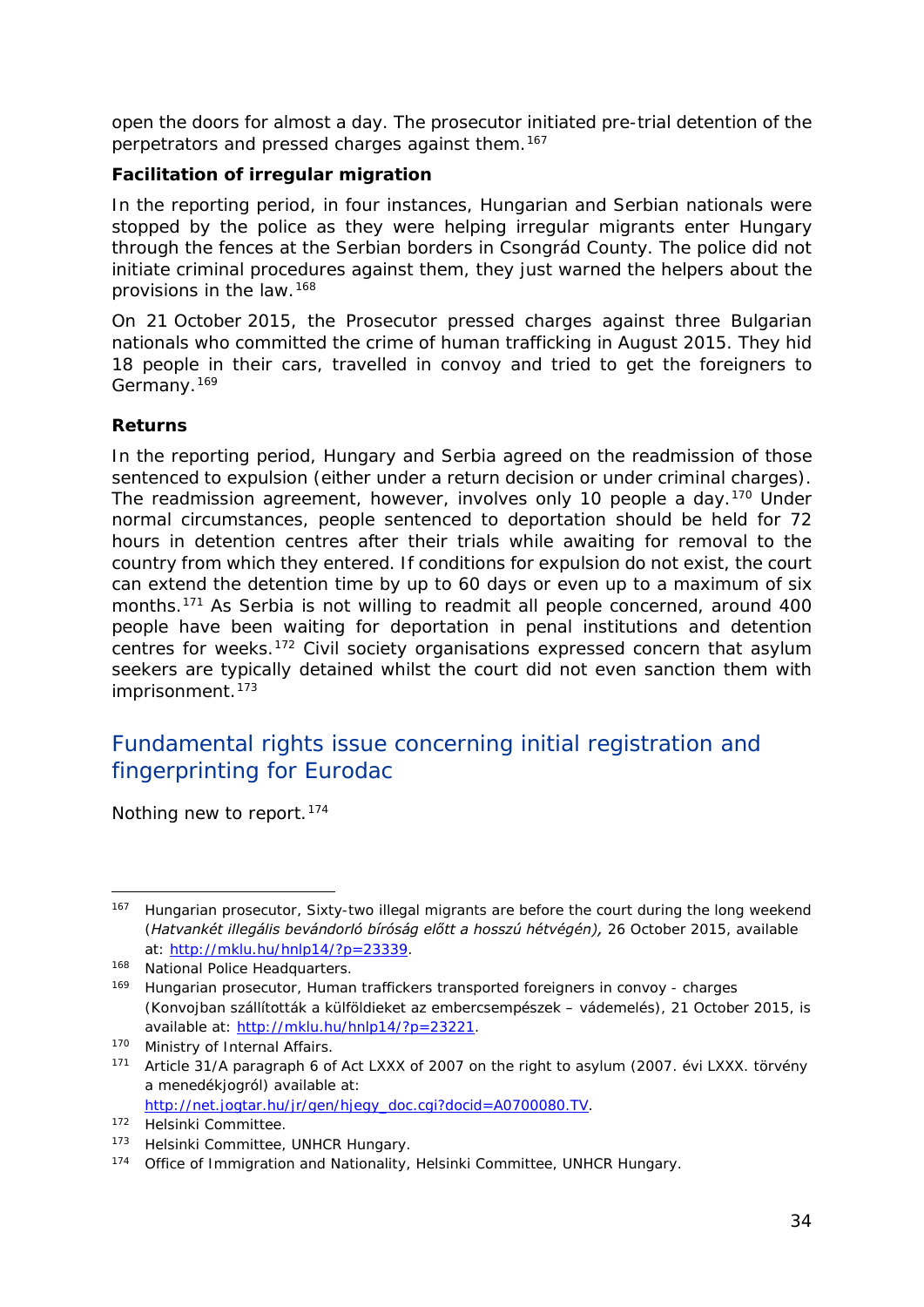### <span id="page-34-2"></span>Challenges and developments concerning reception conditions of new arrivals, also in relation to provision of healthcare

#### **Reception conditions and capacity**

People may submit their claims for asylum in four transit zones at the southern borders of Hungary. Transit zones in Röszke and Tompa accept claims at the Serbian border, transit zones in Letenye and Beremend accept claims at the Croatian border. All four transit zones have containers to accommodate 10-15 people for the duration of the asylum procedure. In the reporting period, the number of asylum seekers accommodated in these containers never reached their maximum capacity.[175](#page-34-0)

The total capacity of the four refugee camps (Bicske, Debrecen, Vámosszabadi, Nagyfa) assigned to accommodate asylum seekers in the country is currently 1,913. 164 asylum seekers were accommodated in Bicske, 132 in Debrecen, 156 in Vámosszabadi and two in Nagyfa on 22 October 2015.<sup>[176](#page-34-1)</sup> The number of asylum seekers (454) is well below the maximum capacity of these institutions, therefore reception conditions are adequate.<sup>[177](#page-34-2)</sup>

#### **Child protection**

The two institutions that take care of unaccompanied immigrant children in Fót and Hódmezővásárhely did not accommodate new arrivals in the reporting period.[178](#page-34-3)

#### **Healthcare**

Asylum seekers submitting their claims in one of the four transit zones go through a medical examination on site.<sup>179</sup> Those submitting an asylum claim in the detention centres or refugee camps do not always receive a medical check. On 21 October 2015, the Chief Medical Officer (*Országos Tisztifőorvos)* announced that the current situation does not require that all asylum seekers receive a medical examination.<sup>[180](#page-34-2)</sup>

#### **Immigration detention**

Around 400 people are in immigration detention waiting for their deportation;  $181$ those found guilty of unauthorised border crossing are detained in penal institutions. Forty-two migrants (all adults) were put into immigration detention during the reporting period.

[http://hvg.hu/itthon/20151021\\_Nem\\_kell\\_kotelezo\\_szures\\_a\\_menekulteknel.](http://hvg.hu/itthon/20151021_Nem_kell_kotelezo_szures_a_menekulteknel)

<span id="page-34-0"></span><sup>175</sup> Office of Immigration and Nationality. -

<span id="page-34-1"></span><sup>176</sup> Ministry of Internal Affairs.

<sup>177</sup> Helsinki Committee.

<span id="page-34-3"></span><sup>178</sup> Ministry of Human Capacities.

<span id="page-34-4"></span><sup>179</sup> Ministry of Internal Affairs.

<sup>&</sup>lt;sup>180</sup> HVG, According to the Chief Medical Officer, no mandatory health examination of the refugees is necessary (*Nem kell kötelező szűrés a menekülteknél a tiszti főorvos szerint)*, 21 October 2015, available at:

<span id="page-34-5"></span><sup>181</sup> Office of Immigration and Nationality.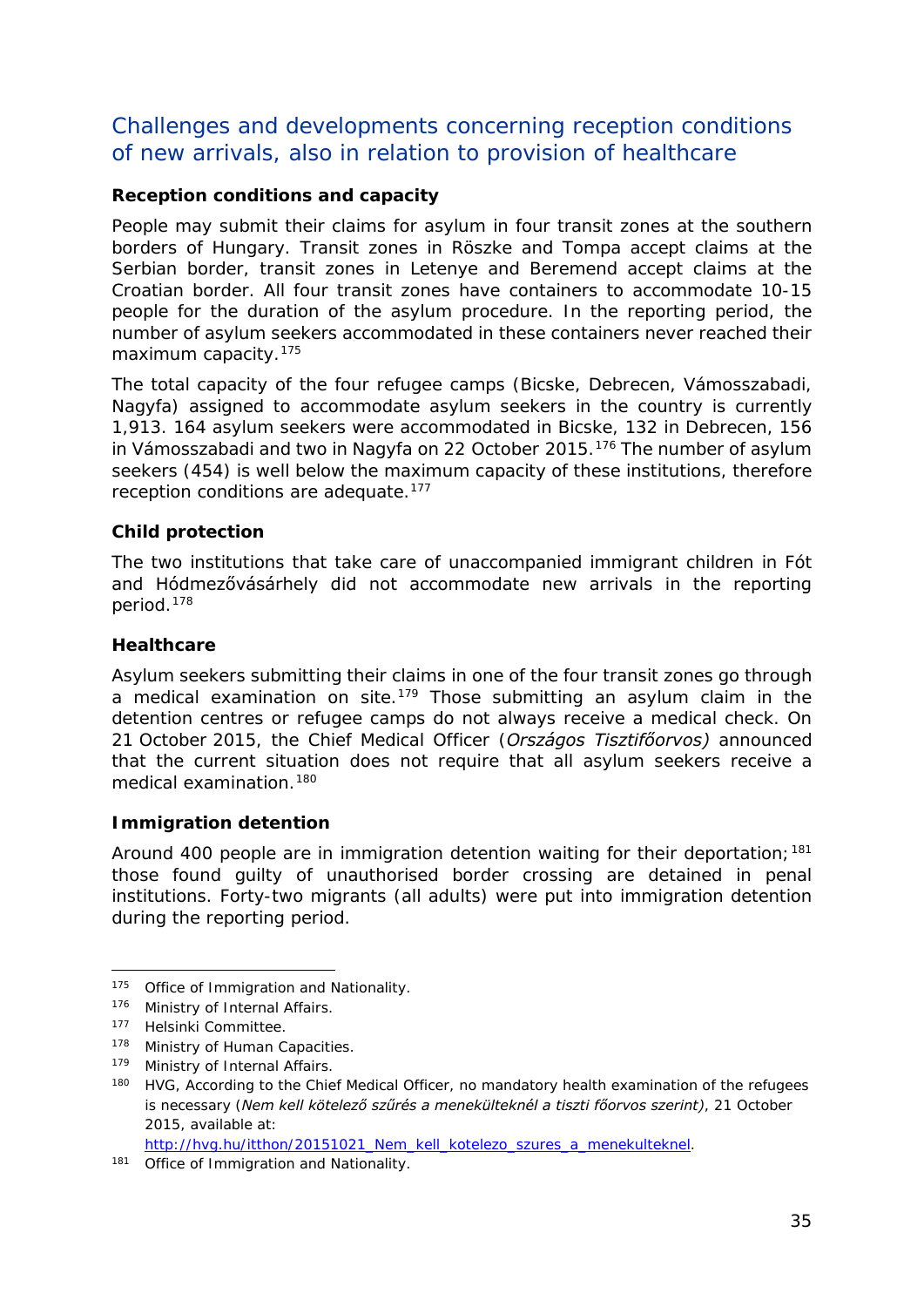<span id="page-35-2"></span>In penal institutions, migrants convicted of irregular border crossing are kept separated from other detainees. Asylum seekers whose claim was rejected and all women and children – including those accused of unauthorised border crossing – are accommodated in immigration detention centres. These centres are managed by the Office of Immigration and Nationality, while penal institutions are under the responsibility of the Hungarian Prison Service Headquarters (*Büntetésvégrehajtás Országos Parancsnoksága)*. Free movement inside a penal institution is much more limited than in the detention centres. <sup>[182](#page-35-0)</sup>

In immigration detention centres of Kiskunhalas, Nyírbátor, Nagyfa and Vác, conditions seem to be adequate and satisfactory. However, many people had no shoes (only slippers were provided)<sup>[183](#page-35-1)</sup> and access to medical care is insufficient.<sup>[184](#page-35-2)</sup>

There is a general frustration among detainees due lack of clarity and information on the return /readmission procedure. In some cases they are detained more than 50 days waiting to be returned or readmitted.

### Social response to the situation – including rallies, voluntary work (such as humanitarian assistance, private persons hosting asylum seekers) and similar actions

#### **NGO humanitarian activities**

Hungarian NGOs continue to focus on detention centres and penal institutions where migrants and asylum seekers who are waiting for their expulsion are being held. They regularly supply detained people with clothing items and they also inform them about their rights in the current situation.<sup>[185](#page-35-3)</sup> Due to the low number of new arrivals in Hungary, humanitarian activities take place mostly at the Croatian-Slovenian border.<sup>[186](#page-35-2)</sup>

#### **Voluntary initiatives**

Migration Aid (a group of volunteers organised on Facebook in June 2015) asked for the support of volunteers via Facebook on 19 October 2015 to support the quick establishment of a crisis centre at Letenye (transit zone at the Croatian border).<sup>[187](#page-35-4)</sup> The crisis centre has been assisting people who are stationed at the Slovenian-Croatian border efficiently and continuously since 21 October 2015. The centre is also helping those who cross to Hungary. However, there was very little

<span id="page-35-0"></span><sup>182</sup> General Attorney's Office. j,

<span id="page-35-1"></span><sup>183</sup> Helsinki Committee, Hungarian Islamic Community. A short report on their findings titled 'Refugees Deported by Hungary Left 'In Limbo'' is available at: [http://www.balkaninsight.com/en/article/refugees-deported-by-hungary-left-in-limbo--10-21-](http://www.balkaninsight.com/en/article/refugees-deported-by-hungary-left-in-limbo--10-21-2015) [2015.](http://www.balkaninsight.com/en/article/refugees-deported-by-hungary-left-in-limbo--10-21-2015)

<sup>184</sup> UNHCR Hungary.<br>185 Helsinki Committ

Helsinki Committee, Migration Aid.

<span id="page-35-3"></span><sup>186</sup> Migration Aid; UNHCR Hungary.

<span id="page-35-4"></span><sup>&</sup>lt;sup>187</sup> Facebook post on Migration Aid's Timeline titled 'The Situation at the Southern Borders of Hungary is Getting Worse Quickly' (*Drámaian romlik a helyzet a déli határainknál)*, available at: [https://www.facebook.com/migrationaidhungary/posts/473825919486326:0.](https://www.facebook.com/migrationaidhungary/posts/473825919486326:0)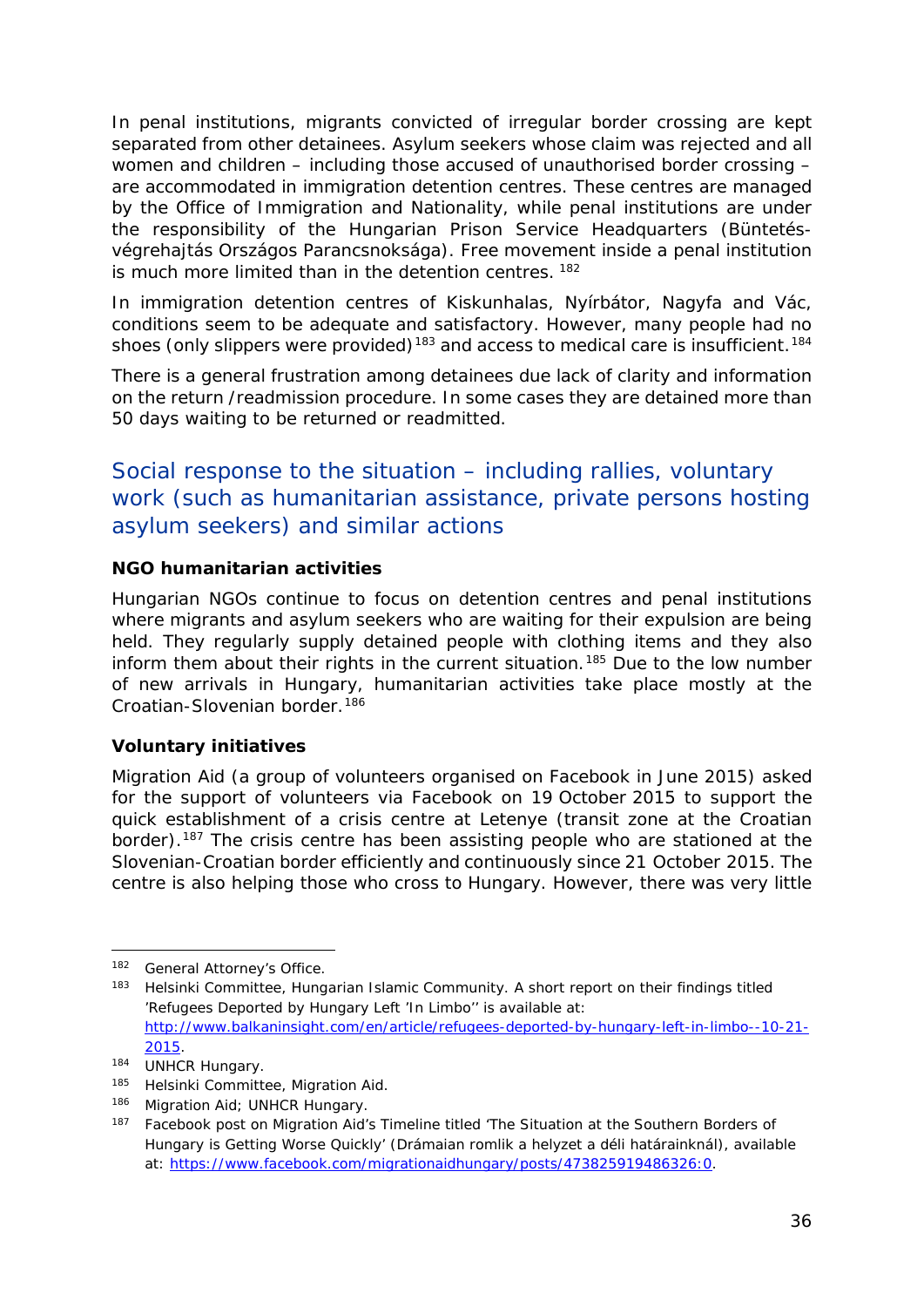<span id="page-36-6"></span>need for these services as only a few people arrived from Croatia in the reporting period.[188](#page-36-0)

#### **Other activities**

The Institute of Psychology at Eötvös Loránd University in Budapest *(Eötvös Loránd Tudományegyetem Pszichológiai Intézete)* launched a survey to understand why the traditionally very passive Hungarian society has become so active in helping and assisting asylum seekers and refugees in the past few months. The survey asks volunteers who helped asylum seekers and refugees to participate in the research.<sup>[189](#page-36-1)</sup>

### Legal and policy responses, including any changes to the law

On 21 October 2015, a new measure (Order) was adopted by the Ministry of the Interior<sup>[190](#page-36-2)</sup> to regulate how public authorities may accept donations. It lists the responsible staff, who can accept or reject the donations. It also foresees a duty of registration and inspection of each donation.

On 20 October 2015, the Hungarian Parliament adopted a new law on health<sup>[191](#page-36-3)</sup> that authorises the Chief Medical Officer to order the mandatory health examination of all asylum seekers in case a public health crisis is suspected. The Act is waiting promulgation.

By a ministerial decree, the Röszke-Horgos border crossing station reopened on 22 October 2015.[192](#page-36-4)

In Hungary, 50 Slovakian police were deployed on 20 October 2015 in order to assist Hungarian border patrols and to guard the fences at the Serbian-Croatian border. <sup>[193](#page-36-5)</sup> The Slovakian policemen are assigned for 12-hour shifts to escort two Hungarian policemen and one Hungarian soldier in a patrol.<sup>[194](#page-36-6)</sup>

<span id="page-36-0"></span>Migration Aid. 188

<span id="page-36-1"></span><sup>189</sup> The survey is available at: [https://telaviv.eu.qualtrics.com/jfe/form/SV\\_233SI4gPhlPOldH.](https://telaviv.eu.qualtrics.com/jfe/form/SV_233SI4gPhlPOldH)

<span id="page-36-2"></span><sup>190</sup> Order no. 30/2015. (X. 21.) of the Minister of Internal Affairs on accepting donations offered to bodies governed by the Minister of Internal Affairs with respect to the refugee crisis (*30/2015. (X.21.) BM utasítás a tömeges bevándorlás okozta válsághelyzet kezelésében részt vevő, a belügyminiszter irányítása alatt álló szervek részére felajánlott adományok elfogadásának rendjéről),* available at: [http://magyarkozlony.hu/hivatalos](http://magyarkozlony.hu/hivatalos-lapok/010a457355f238d78528b2a0da888b4128d84eca/dokumentumok/e42b11e2440b892e30d0f91873a0243f8f01aae2/letoltes)[lapok/010a457355f238d78528b2a0da888b4128d84eca/dokumentumok/e42b11e2440b892e3](http://magyarkozlony.hu/hivatalos-lapok/010a457355f238d78528b2a0da888b4128d84eca/dokumentumok/e42b11e2440b892e30d0f91873a0243f8f01aae2/letoltes) [0d0f91873a0243f8f01aae2/letoltes.](http://magyarkozlony.hu/hivatalos-lapok/010a457355f238d78528b2a0da888b4128d84eca/dokumentumok/e42b11e2440b892e30d0f91873a0243f8f01aae2/letoltes)

<span id="page-36-3"></span><sup>191</sup> Legislative Proposal no. T/6398. on amending Act CLIV of 1997 about health law (*T/6398 törvényjavaslat az egészségügyről szóló 1997. évi CLIV. törvény módosításáról*) is available at: [http://www.parlament.hu/irom40/06398/06398.pdf.](http://www.parlament.hu/irom40/06398/06398.pdf)

<span id="page-36-4"></span><sup>192</sup> Video about the incident titled 'Battle at the border in Horgos' (*Csata a horgosi határon)* is available at: [http://index.hu/video/2015/09/17/osszecsapas\\_roszke/.](http://index.hu/video/2015/09/17/osszecsapas_roszke/)

<span id="page-36-5"></span><sup>193</sup> Government Decision no. 1723/2015. (X. 7.) on authorising foreign armed forces to support border protection tasks (*1723/2015. (X. 7.) Korm. határozat külföldi fegyveres erőknek a határrendészeti feladatok támogatásában való részvételének engedélyezéséről)*, available at[:magyarkozlony.hu/dokumentumok/217825da702a1a0ad8b44004f2ae5e2bafa95511/megte](http://magyarkozlony.hu/dokumentumok/217825da702a1a0ad8b44004f2ae5e2bafa95511/megtekintes) [kintes.](http://magyarkozlony.hu/dokumentumok/217825da702a1a0ad8b44004f2ae5e2bafa95511/megtekintes)

<sup>194</sup> Híradó, The Slovakian policemen have arrived (*Megjöttek a szlovák rendőrök),* 20 October 2015, available at: [http://www.hirado.hu/2015/10/20/konnygazt-vetett-be-a-szloven](http://www.hirado.hu/2015/10/20/konnygazt-vetett-be-a-szloven-rendorseg/)[rendorseg/.](http://www.hirado.hu/2015/10/20/konnygazt-vetett-be-a-szloven-rendorseg/)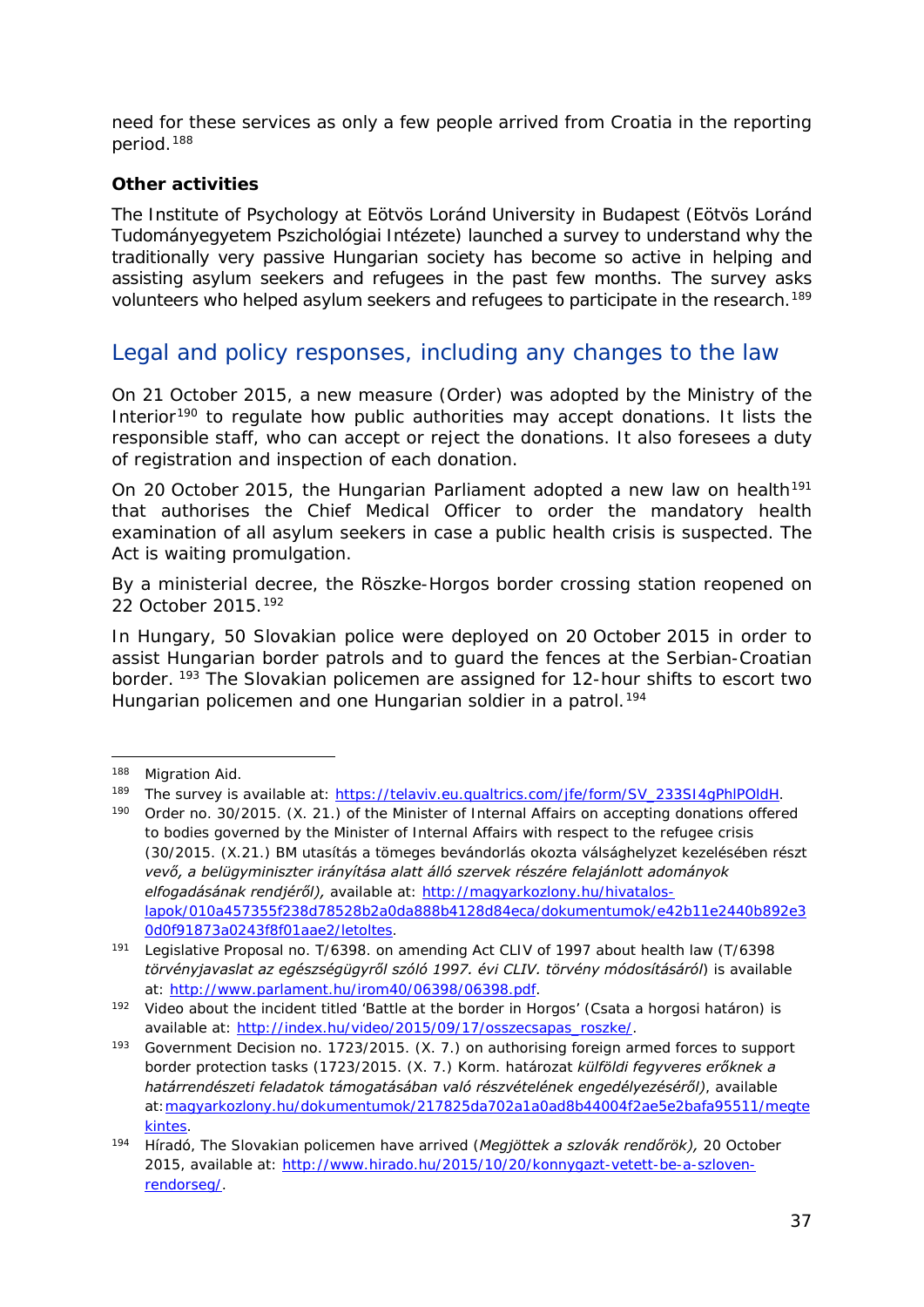# <span id="page-37-3"></span><span id="page-37-0"></span>**Italy**

### Stakeholders contacted

The interviews were conducted via phone and email with the following stakeholders:

- Ministry of the Interior, Public Security Department, Directorate General for Immigration and Border Police (Ministero dell'Interno, Dipartimento della Pubblica Sicurezza, Direzione centrale dell'Immigrazione e della Polizia delle Frontiere);
- NGO 'Medici Senza Frontiere Italia', Doctor without Borders, (MSF Italia);
- Save the Children Italia Onlus:
- Association for Legal Studies on Immigration (Associazione per gli Studi Giuridici sull'Immigrazione, ASGI);
- UNHCR- Italy.

### Overview of the situation in terms of size and patterns of new arrivals

#### **Numbers and patterns of new arrivals**

From 19 to 25 October 2015, around 2,000 people<sup>[195](#page-37-1)</sup> arrived in Italy, twice as many compared to the previous week. According to other sources, the number of arrivals and people rescued is nearly 1,600.

According to UNHCR, over 139,000 asylum seekers and irregular migrants arrived in Italy in the period 1 January 2015 to 22 October 2015. The main nationalities included Eritreans (27 %), Nigerians (14 %), Somalis (8 %), Sudanese (6 %) and Syrians (5 %).

Several rescued operations took place in the reporting period.

On 19 October 2015, the Norwegian ship '*Siem Pilot*' disembarked nearly 700 people in Cagliari (Sardinia).<sup>[196](#page-37-2)</sup> The majority were men. The group included five pregnant women and 30 children. Arrivals originated mainly from Nigeria, Mali, Senegal and Gambia.<sup>[197](#page-37-3)</sup>

On 20 October 2015, the ships 'Dignity I' and 'Bourbon Argos' of Doctor without Borders (MSF) rescued 113 and 106 people (mainly Nigerians) respectively, under the coordination of the Italian Maritime Rescue Coordination Centre.<sup>[198](#page-37-4)</sup> On

<sup>&</sup>lt;sup>195</sup> Ministry of the Interior, Civil Liberties and Immigration Department. -

<span id="page-37-2"></span><span id="page-37-1"></span><sup>196</sup> Information available on the Twitter account of the Norwegian police [\(@Kripos\\_NCIS\)](https://twitter.com/Kripos_NCIS).

<sup>197</sup> Other new arrivals came from: Guinea (48), Côte d'Ivoire (34), Ghana (32), Niger (19), Eritrea (11), Cameroon (10), Burkina Faso (nine), Togo (five), Morocco (three), Congo (two), Sudan (five), Ethiopia (four) Somalia (three), and Sierra Leone (two). Information available at: [http://www.sardiniapost.it/cronaca/cagliari-arrivata-al-porto-la-siem-pilot-a-bordo-ci](http://www.sardiniapost.it/cronaca/cagliari-arrivata-al-porto-la-siem-pilot-a-bordo-ci-sono-662-migranti/)[sono-662-migranti/.](http://www.sardiniapost.it/cronaca/cagliari-arrivata-al-porto-la-siem-pilot-a-bordo-ci-sono-662-migranti/)

<span id="page-37-4"></span>Information available on the Twitter accounts of the Italian Coast Guard (@guardiacostiera) and of MSF (@MSF\_sea).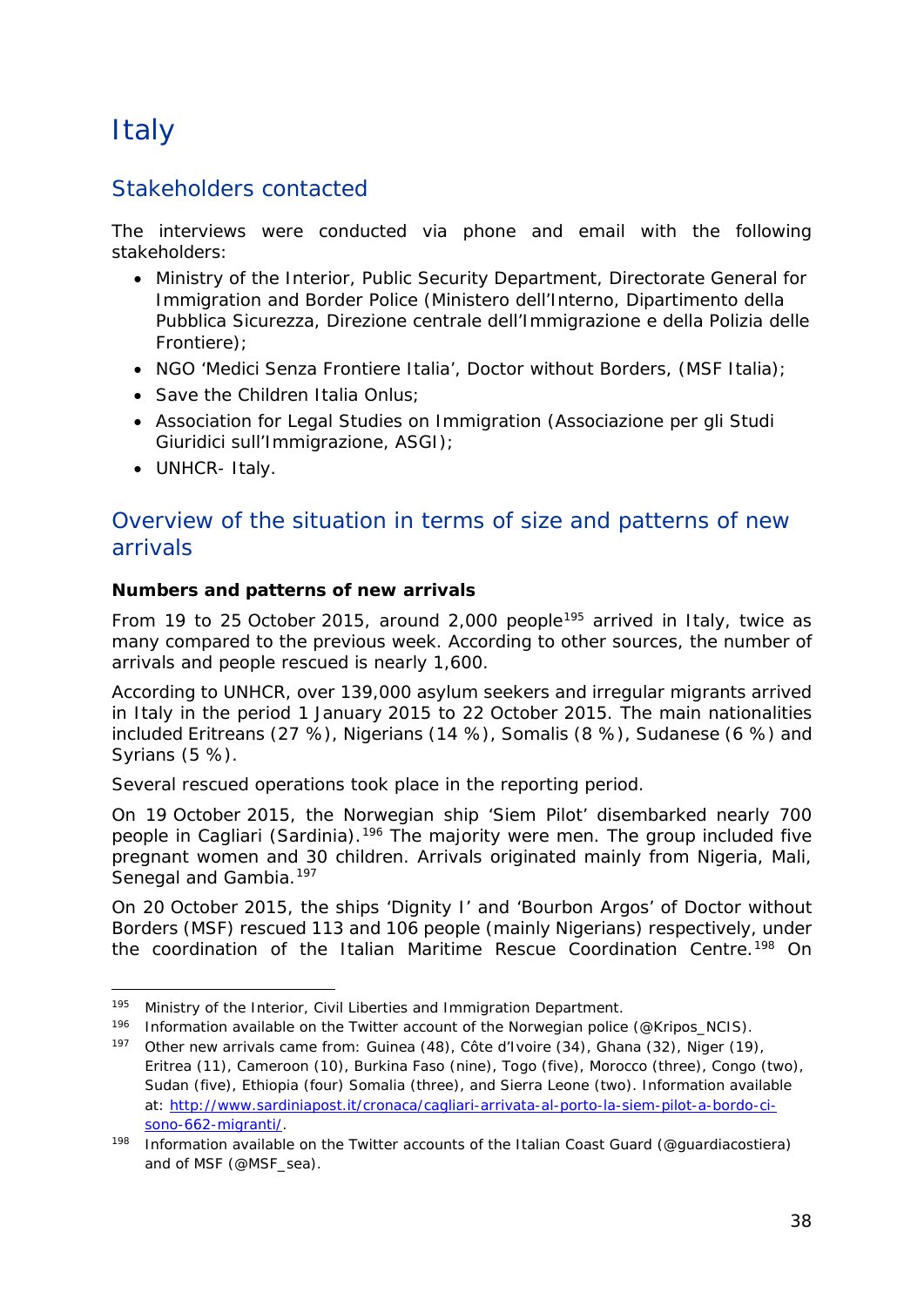<span id="page-38-2"></span>21 October 2015, Dignity I disembarked around 200 people (including around 10 children) in Pozzallo.<sup>[199](#page-38-0)</sup>

On 21 October 2015, the Spanish Ship 'Rio Segura' disembarked around 600 people in Taranto, they had been rescued during the previous week by MSF's and the Italian Navy's ships. Among them, there were about 80 women, 40 children, and eight corpses.<sup>[200](#page-38-1)</sup> On the same day, the Italian Navy's ship 'Cigala Fulgosi' rescued around 60 people (including women and children).<sup>[201](#page-38-2)</sup>

On 21 October 2015, the Ministry of the Interior released its report on the reception of asylum seekers and refugees in Italy.<sup>[202](#page-38-3)</sup> According to the report, Syrians are no longer the main nationality (more than 7,100 Syrians arrived in Italy in 2015 from 1 January to 10 October as compared to 42,300 in 2014). The number of Nigerians has been growing significantly in 2015. Furthermore, the report provides information on unaccompanied children and reception conditions.

#### **Asylum applications and registration**

Data on asylum applications for the week from 19 to 25 October 2015 have not been provided by the Ministry of Interior.<sup>[203](#page-38-4)</sup>

#### **Criminal proceedings against irregular border crossing**

On 19 October 2015, when the Norwegian ship '*Siem Pilot*' arrived in Cagliari, four men were arrested on charges of aiding and abetting non-EU citizens' irregular entry into the national territory (Article 12 of Legislative Decree No. 286 of 25 July 1998, Consolidated text of provisions governing immigration and the status of aliens )<sup>[204](#page-38-5)</sup>. On 22 October 2015, the Italian Navy's ships 'Le Penne' and 'Fasan' carried out an offshore operation under the coordination of the Prosecutor's Office of Syracuse (Sicily). The Italian Navy blocked and monitored two ships with 17 smugglers on board.<sup>[205](#page-38-2)</sup>

#### **Unaccompanied and separated children**

According to the above mentioned report by the Ministry of the Interior on the reception of asylum seekers and refugees, in 2015 (up to 10 October 2015) unaccompanied children amounted to more than 70% of all children arrived in Italy (in 2014, these were 50 % of the children who arrived). However, the overall figures are decreasing: around 26,000 children arrived in 2014 (about half of whom were unaccompanied); around 14,000 arrived from January to

<sup>201</sup> Information available on the Twitter account of the Italian Navy [\(@ItalianNavy\)](https://twitter.com/ItalianNavy).

<span id="page-38-0"></span><sup>199</sup> Information available on the Twitter account of MSF (@MSF\_sea). j,

<span id="page-38-1"></span><sup>200</sup> Spanish Ministry of the Interior, *La embarcación Río Segura de la Guardia Civil colabora en el rescate de 633 inmigrantes cerca de la coste norte de Libia,* 19 October 2015, available at: [http://www.interior.gob.es/prensa/noticias/-](http://www.interior.gob.es/prensa/noticias/-/asset_publisher/GHU8Ap6ztgsg/content/id/4870946) [/asset\\_publisher/GHU8Ap6ztgsg/content/id/4870946.](http://www.interior.gob.es/prensa/noticias/-/asset_publisher/GHU8Ap6ztgsg/content/id/4870946)

<span id="page-38-3"></span><sup>202</sup> Ministry of the Interior, *Rapporto sull'accoglienza di migranti e rifugiati in Italia. Aspetti, procedure, problemi*, available at: [http://www.interno.gov.it/it/notizie/sistema-accoglienza](http://www.interno.gov.it/it/notizie/sistema-accoglienza-oggi-rapporto-qualificato-e-aggiornato-aspetti-procedure-e-problemi)[oggi-rapporto-qualificato-e-aggiornato-aspetti-procedure-e-problemi.](http://www.interno.gov.it/it/notizie/sistema-accoglienza-oggi-rapporto-qualificato-e-aggiornato-aspetti-procedure-e-problemi)

<span id="page-38-4"></span><sup>&</sup>lt;sup>203</sup> Ministry of the Interior, Civil Liberties and Immigration Department.

<span id="page-38-5"></span><sup>204</sup> Sardinia Post, Cagliari, in manette 4 presunti scafisti arrivati coi migrant della Siem Pilot, 19 October 2015, available at: [http://www.sardiniapost.it/cronaca/cagliari-in-manette-4](http://www.sardiniapost.it/cronaca/cagliari-in-manette-4-presunti-scafisti-arrivati-coi-migranti-della-siem-pilot/) [presunti-scafisti-arrivati-coi-migranti-della-siem-pilot/.](http://www.sardiniapost.it/cronaca/cagliari-in-manette-4-presunti-scafisti-arrivati-coi-migranti-della-siem-pilot/)

<sup>&</sup>lt;sup>205</sup> Information available on the Twitter account of the Italian Navy [\(@ItalianNavy\)](https://twitter.com/ItalianNavy).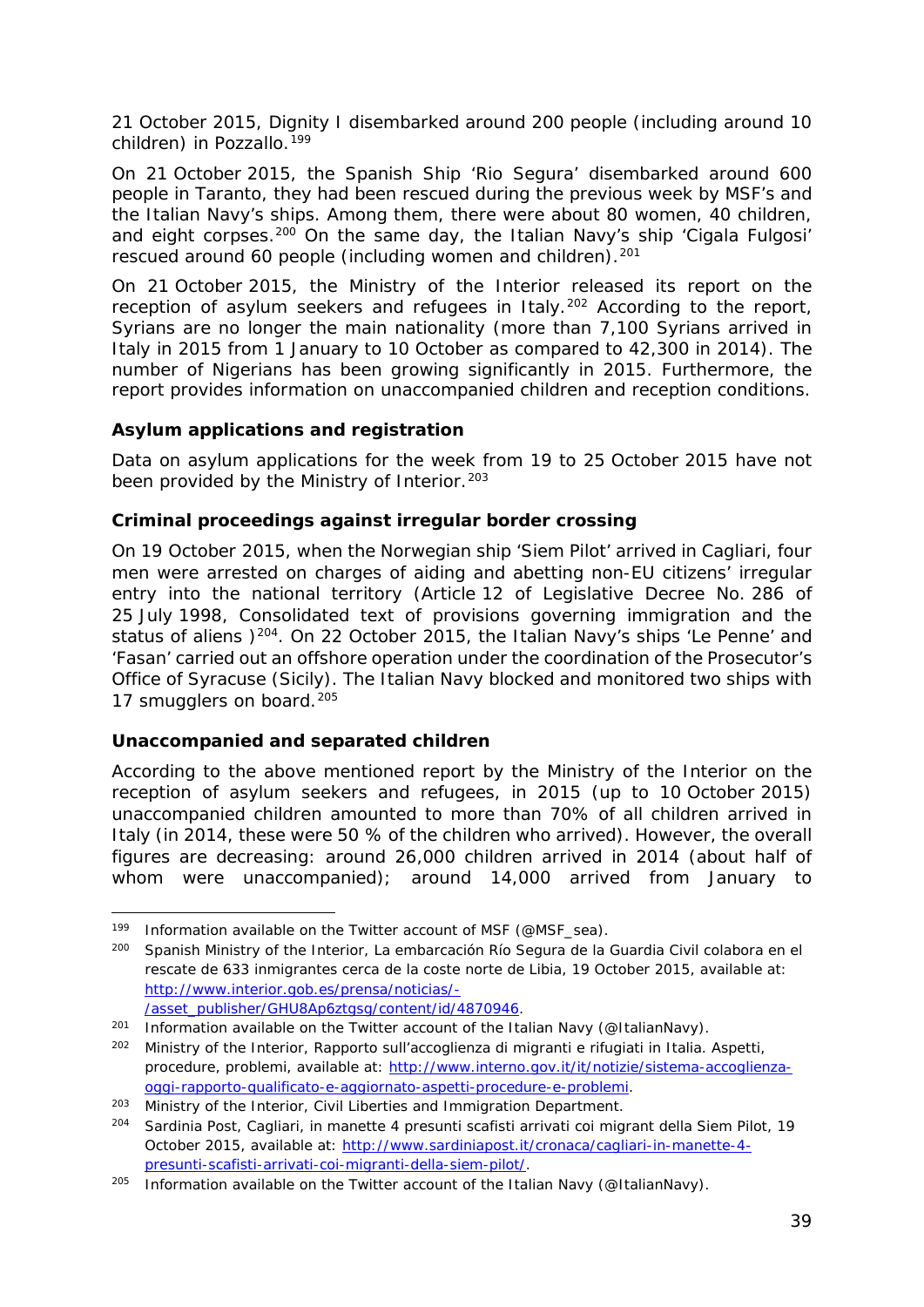<span id="page-39-1"></span>10 October 2015 (more than 10,300 of whom were unaccompanied). The figures provided above have been registered by police authorities. The report points out that several authorities register data on children.

The reception facilities of the Ministry of the Interior and of the Central Service for the National Asylum Seekers and Refugees Protection System (*Servizio centrale del sistema di protezione per richiedenti asilo e rifugiati,* SPRAR) host, respectively, around 1,700 and 1,300 children asylum seekers. In addition, the unaccompanied children registered by the Ministry of Labour and Social Policies were around 14,200 in 2014 and 14,400 in 2015 (as of 31 August). On the same date, almost 9,000 unaccompanied children were hosted in reception facilities (95 % of whom were boys, and 81 % aged over 16 years).

### Fundamental rights issue concerning initial registration and fingerprinting for Eurodac

70 asylum seekers have been relocated according to the procedures envisaged by the European Relocation Scheme. On 21 October 2015, these asylum seekers left from the Ciampino airport (Rome), heading for Sweden and Finland. Among them, were 51 people from Eritrea and 19 from Syria: the group included several children and families.<sup>[206](#page-39-0)</sup> This information differs slightly from that provided by UNHCR.<sup>[207](#page-39-1)</sup> UNHCR reported that out of a total number of 66 relocated people, there were 19 Syrians and 47 Eritreans departed respectively to Sweden and Finland.

Several organisations raised the issues of the identification of asylum seekers in the hotspots, and in general of the unclear rules regarding the hotspots themselves. In particular, people seem to be roughly and quickly profiled and then 'labelled' as asylum seekers or they are expelled without clear information.<sup>[208](#page-39-2)</sup>

Furthermore, it is still not clear which centres are already functioning as hotspots. MSF pointed out last week that the hotspot in Pozzallo is not yet operational, whereas ASGI reports that it is.<sup>[209](#page-39-3)</sup> The overall impression is that there is a lack of transparency which raises concern. The uncertainty of procedures and the risk of expulsion of potential asylum seekers have been highlighted by several associations based in Sicily during a meeting with the Prefecture of Catania, which took place on 19 October 2015. The NGOs voiced concerns that the new hotspot system risks jeopardising the asylum application procedure. The representative

<span id="page-39-0"></span><sup>206</sup> Ministery of the Interior, *Partiti da Ciampino 70 richiedenti asilo verso Finlandia e Svezia,* 21 October 2015, available at: [http://www.interno.gov.it/it/notizie/partiti-ciampino-altri-70](http://www.interno.gov.it/it/notizie/partiti-ciampino-altri-70-richiedenti-asilo-verso-finlandia-e-svezia) [richiedenti-asilo-verso-finlandia-e-svezia.](http://www.interno.gov.it/it/notizie/partiti-ciampino-altri-70-richiedenti-asilo-verso-finlandia-e-svezia) j,

<sup>&</sup>lt;sup>207</sup> UNHCR Update  $#7$  Europe's Refugee Emergency Response, 16 to 22 October 2015.

<span id="page-39-2"></span><sup>208</sup> Associazione per gli Studi Giuridici sull'Immigrazione, *Fondazione migrantes: perplessità sulle procedure negli Hotspots,* 23 October 2015, available at: [http://www.asgi.it/approfondimenti](http://www.asgi.it/approfondimenti-speciali/fondazione-migrantes-perplessita-sulle-procedure-negli-hotspots/)[speciali/fondazione-migrantes-perplessita-sulle-procedure-negli-hotspots/.](http://www.asgi.it/approfondimenti-speciali/fondazione-migrantes-perplessita-sulle-procedure-negli-hotspots/)

<span id="page-39-3"></span><sup>209</sup> Medici Senza Frontiere Italia, *Espulsioni a Pozzallo: "Aspettiamo un chiarimento dalle autorità competenti."*, 16 October 2015, available at: [http://www.medicisenzafrontiere.it/notizie/comunicato-stampa/espulsioni-pozzallo](http://www.medicisenzafrontiere.it/notizie/comunicato-stampa/espulsioni-pozzallo-aspettiamo-un-chiarimento-dalle-autorit%C3%A0-competenti)[aspettiamo-un-chiarimento-dalle-autorit%C3%A0-competenti.](http://www.medicisenzafrontiere.it/notizie/comunicato-stampa/espulsioni-pozzallo-aspettiamo-un-chiarimento-dalle-autorit%C3%A0-competenti)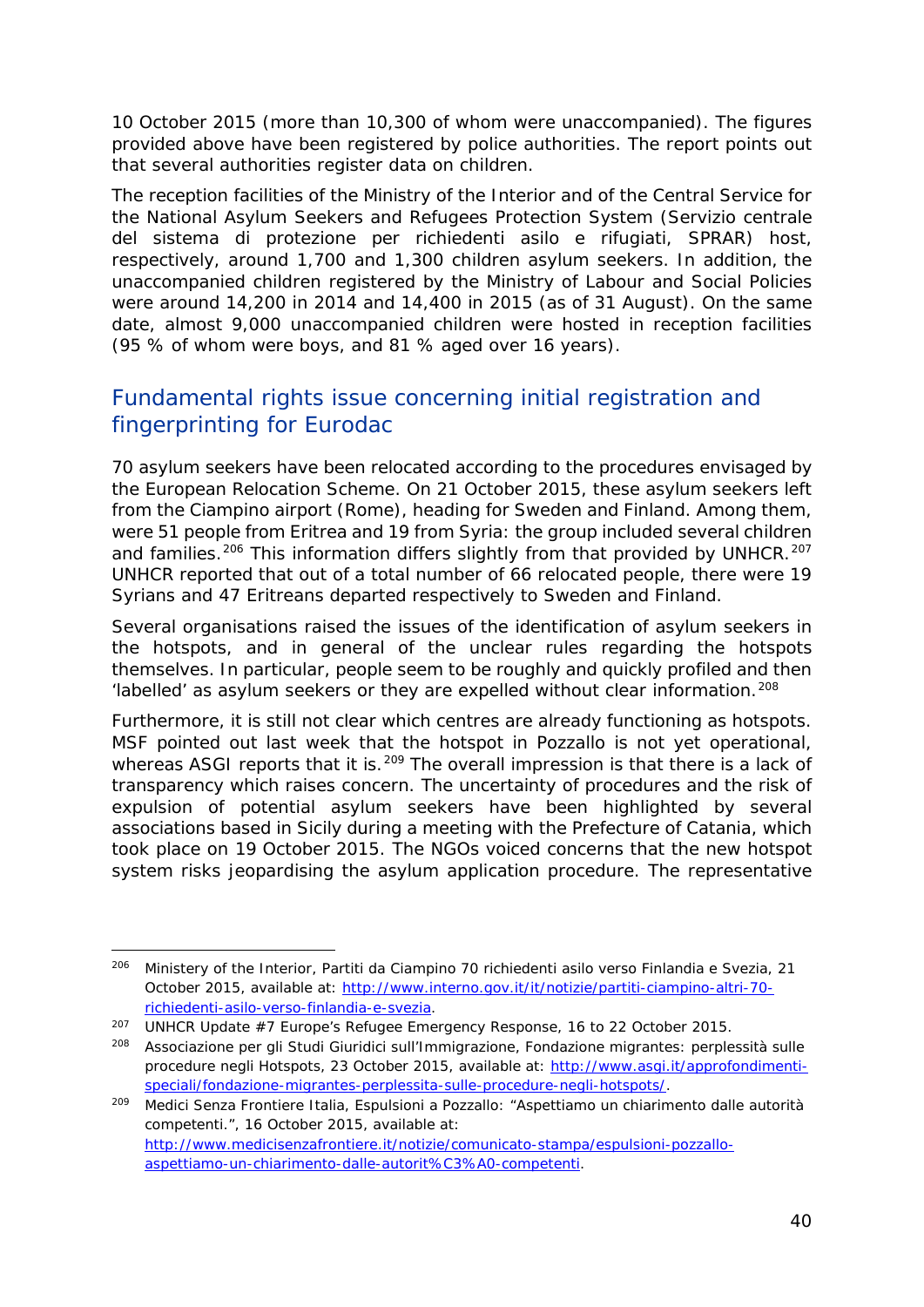from the Ministry of the Interior explained that the procedure complies with a measure promulgated by the Ministry itself on 24 September 2015.<sup>[210](#page-40-0)</sup>

With respect to the hotspots, UNHCR declared that "*EASO continues to support the relocation process through the deployment of experts to the "hotspot" of Lampedusa and other parts in Italy, providing information, counselling and support to the authorities with registration and processing of relocation applications. UNHCR supports authorities and EASO in information provision to candidates*".[211](#page-40-1)

### Challenges and developments concerning reception conditions of new arrivals, also in relation to provision of healthcare

#### **Reception conditions and capacity**

The '*Report on the reception of migrants and refugees in Italy. Features, procedures, and challenges*' shows that in 2015 the majority of people (more than 70 %) arriving in Italy are hosted in the so-called 'special reception centers' (C*entri di Accoglienza Straordinari*, CAS), i.e. temporary facilities that have been turned into reception facilities for new arrivals, in order to tackle the significant increase in inflows. Concerning reception conditions of new arrivals, the UNHCR highlights the lack of standard procedures and of systematic referral mechanisms for people with specific needs. For this reason, UNHCR advocates for new procedure which could enhance cooperation among different actors and the standardisation of identification of persons who wish to apply for asylum following disembarkation. Services provided in reception facilities should be standardised.

### Social response to the situation – including rallies, voluntary work (such as humanitarian assistance, private persons hosting asylum seekers) and similar actions

On 24 October 2015, MSF organised a flash mob during the Rome Film Festival, in order to raise awareness on the issue of refugees' arrival by sea, as well as to claim for an effective institutional response to this problem, that could enable asylum seekers and migrants to safely reach the European coasts. MSF activists stood on the red carpet, wearing life jackets as a symbol of the people rescued while travelling by sea, and asked the European institutions to elaborate a strategy to enable asylum seekers to legally arrive in Europe and receive proper assistance<sup>212</sup>.

<span id="page-40-0"></span><sup>210</sup> Siciliamigranti, *A Catania incontro tra associazioni e istituzioni sulla questione dei respingimenti*, 20 October 2015, available at: [http://siciliamigranti.blogspot.it/2015/10/a](http://siciliamigranti.blogspot.it/2015/10/a-catania-incontro-tra-associazioni-e.html)[catania-incontro-tra-associazioni-e.html.](http://siciliamigranti.blogspot.it/2015/10/a-catania-incontro-tra-associazioni-e.html) -

<span id="page-40-1"></span><sup>211</sup> UNHCR Update #7 Europe's Refugee Emergency Response, 16 to 22 October 2015.

<span id="page-40-2"></span><sup>212</sup> Medici Senza Frontiere Italia, *"Il film che non vogliamo più vedere". Flashmob alla Festa del Cinema di Roma*, 24 October 2015, available at: [http://www.medicisenzafrontiere.it/notizie/video/il-film-che-non-vogliamo-pi%C3%B9](http://www.medicisenzafrontiere.it/notizie/video/il-film-che-non-vogliamo-pi%C3%B9-vedere-flashmob-alla-festa-del-cinema-di-roma) [vedere-flashmob-alla-festa-del-cinema-di-roma.](http://www.medicisenzafrontiere.it/notizie/video/il-film-che-non-vogliamo-pi%C3%B9-vedere-flashmob-alla-festa-del-cinema-di-roma)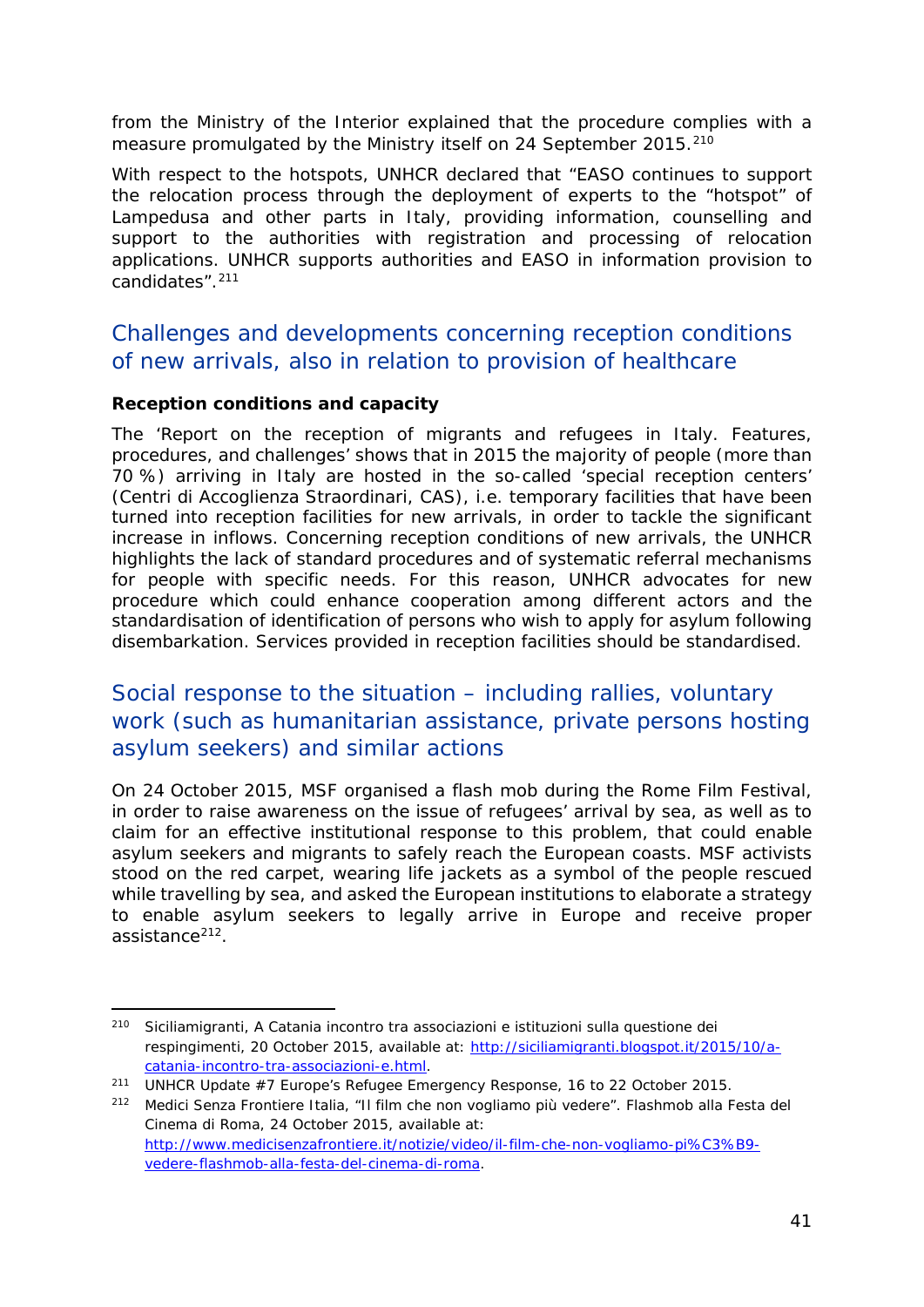On 25 October 2015, Atletico Pop United, the soccer team of asylum seekers living in the area of Anzio and Nettuno (close to Rome), was invited to participate in a discussion concerning immigration and reception conditions for asylum seekers, as well as to play a match against the S.S. Lazio championship soccer team<sup>213</sup>.

### Legal and policy responses, including any changes to the law

Nothing new to report.

<span id="page-41-0"></span><sup>213</sup> Corriere della Sera, *Ospitati i rifugiati di Anzio e Nettuno,* 24 October 2015, available at: [http://cartadiroma.waypress.eu//RassegnaStampa/LeggiArticolo.aspx?codice=SIB6487.TIF&s](http://cartadiroma.waypress.eu/RassegnaStampa/LeggiArticolo.aspx?codice=SIB6487.TIF&subcod=20151024&numPag=1&) [ubcod=20151024&numPag=1&.](http://cartadiroma.waypress.eu/RassegnaStampa/LeggiArticolo.aspx?codice=SIB6487.TIF&subcod=20151024&numPag=1&) -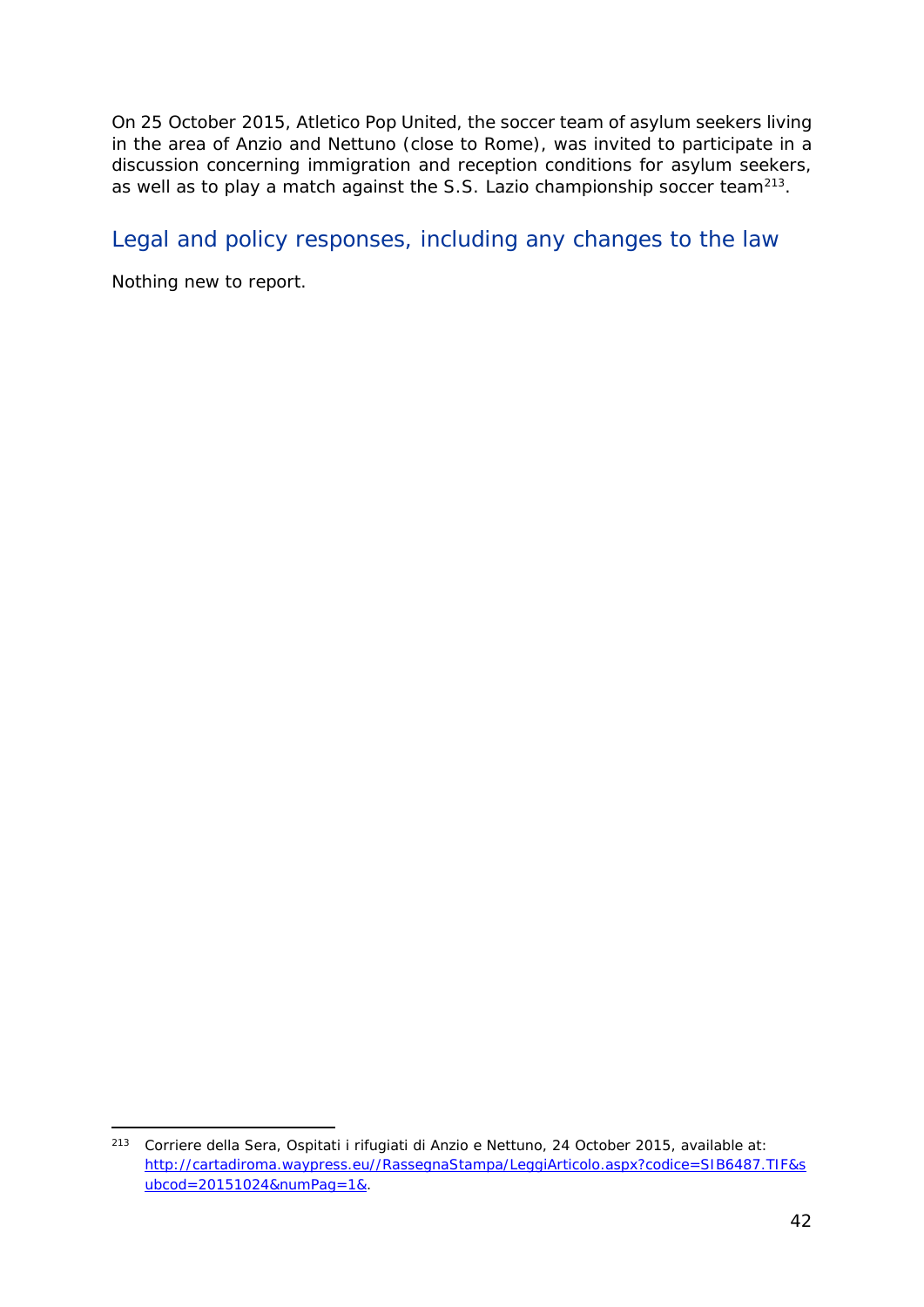## <span id="page-42-0"></span>Slovenia

### Stakeholders contacted

The interviews were conducted via phone and email with the following stakeholders[214](#page-42-1):

- Administration of the Republic of Slovenia for Civil Protection and Disaster Relief (*Uprava Republike Slovenije za zaščito in reševanje*, *URSZR*);
- The Office of the State Prosecutor General of the Republic of Slovenia (*Vrhovno državno tožilstvo Republike Slovenije*);
- Red Cross Slovenia (*Rdeči Križ Slovenije*);
- Caritas Slovenia (*Slovenska Karitas*);
- ADRA Slovenia (*ADRA Slovenija*), a humanitarian organisation established by the Seventh-day Adventist Church (*Krščanska adventistična cerkev*);
- Slovenian Philanthropy (*Slovenska Filantropija*);
- Amnesty International Slovenia (*Amnesty International Slovenije*);
- Greepeace Slovenia;
- Humanitas (NGO);
- Human rights division of the Legal Information Centre of NGOs (*Pravnoinformacijski center nevladnih organizacij, PIC*) - the UNCHR implementation partner in Slovenia;
- SLOGA, a platform for non-profit NGOs;
- The Peace Institute (*Mirovni Inštitut*);
- Hotline for reporting hate speech and child sexual abuse images on the internet "Web eye" (*Spletno oko*);
- News portal MMC RTVSLO (National radio television web portal) (*MMC RTVSLO*).

### Overview of the situation in terms of size and patterns of new arrivals

#### **Numbers and patterns of new arrivals**

The police reports that more than 64,000 people crossed the border into Slovenia in the period from 18 to 25 October 2015.<sup>[215](#page-42-2)</sup>

<span id="page-42-1"></span><sup>&</sup>lt;sup>214</sup> Reporting period is altered (from Sunday to Saturday), because the statistical database of the police is updated every Saturday. -

<span id="page-42-2"></span><sup>&</sup>lt;sup>215</sup> This number was broken down by subtracting 2680 (number of people that arrived on 16 and 17 October, information provided for the previous report by the police) from 62235 (the number published in a press release from the police on 25 October 2015: *Statistical data on the number of migrants having arrived in Slovenia on 25. 10. 2015 by 6:00 today*, available in English at: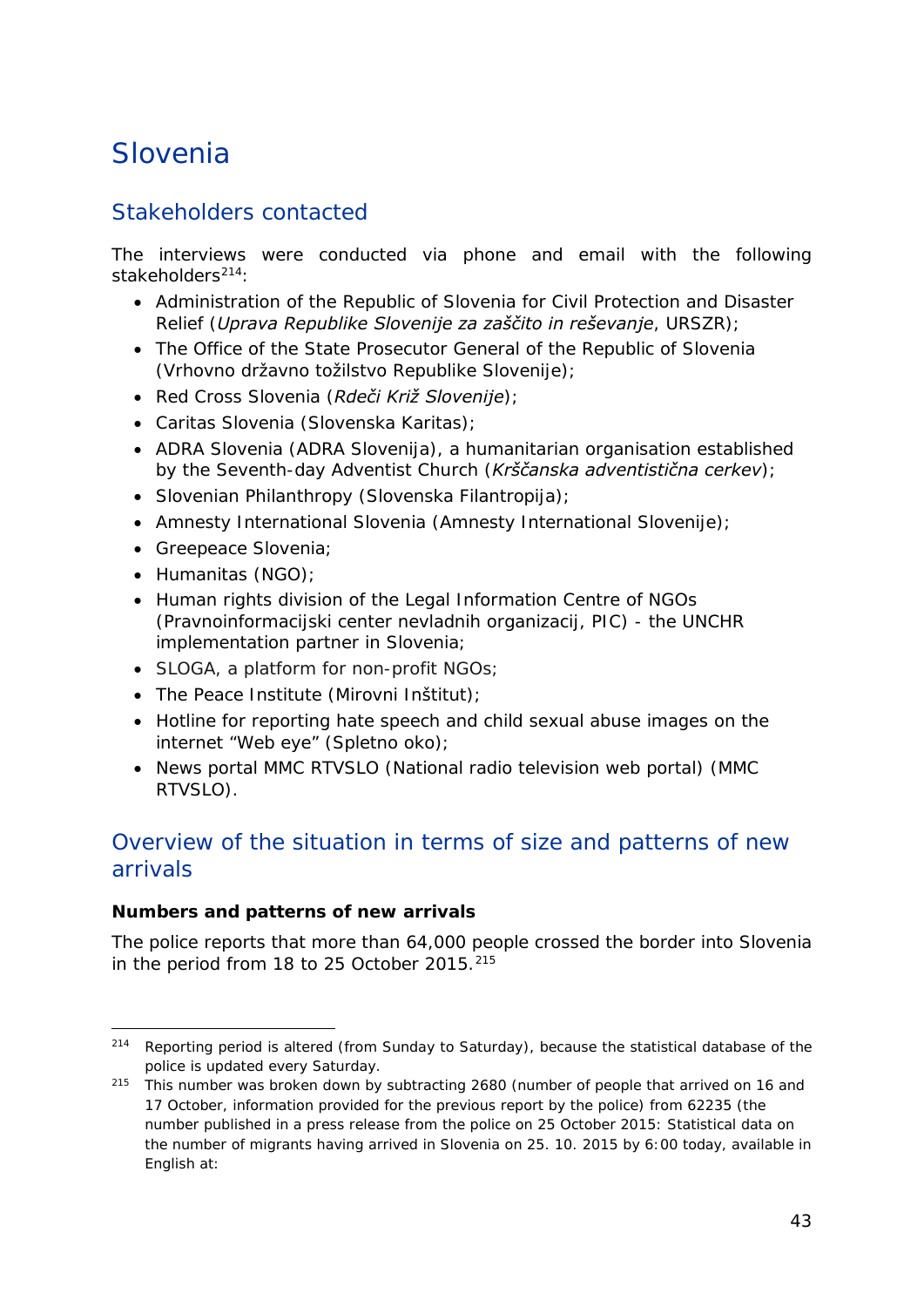<span id="page-43-4"></span>At the time of reporting, the police had registered almost 29,000 people. There were around 15,000 men, 6,000 women, 7,000 children (of which 9 children were unaccompanied). Some 16,000 people were from Syria, 6,500 from Afghanistan, 3,400 from Iraq, 800 from Pakistan, and 1,500 from other countries. They arrived by train (8,100), bus (9,900) and by foot (10,700). They wished to reach Germany (22,600), Austria (1,200), and Sweden (2,800).<sup>[216](#page-43-0)</sup>

#### **Asylum applications and registration**

Asylum was sought by five men between 17 and 24 October 2015: three from Afghanistan, one from Turkey and one unaccompanied child from Irag.<sup>[217](#page-43-1)</sup>

#### **Criminal proceedings or punitive sanctions against irregular border crossing**

In Slovenia, irregular border crossing is not a crime. It is a petty offence/misdemeanour.<sup>[218](#page-43-2)</sup>

#### **Unaccompanied and separated children**

Due to the hectic situation when entering Slovenia (particularly at the border with Croatia), families are at times being separated. In addition, as the police are making efforts to first register children, women and the elderly, some families consequently get separated in the process. The Red Cross Slovenia (*Rdeči Križ Slovenije*) is charged with the reunification of families,<sup>[219](#page-43-3)</sup> in the crowd at the border as well as at reception and accommodation centres.<sup>[220](#page-43-4)</sup> A tent was set up as an "inquiry service for missing and lost persons" in the accommodation centre Šentilj (exit point to the Austrian border).<sup>[221](#page-43-4)</sup> The Peace Institute believes that even though a system is in place, it does not work perfectly. During the reporting period two success stories were highlighted in the media and by the police in press releases (reunification of a boy that got lost in Slovenia while his mother was in Austria,<sup>[222](#page-43-4)</sup> and a girl stranded in Croatia, while her parents had gone ahead to Slovenia).<sup>[223](#page-43-4)</sup>

j,

[www.policija.si/images/stories/DelovnaPodrocja/meja/migracije/angleska\\_besedila/20151025](http://www.policija.si/images/stories/DelovnaPodrocja/meja/migracije/angleska_besedila/20151025_0600_Statistical_data_on_the_number_of_migrants.doc) 0600 Statistical data on the number of migrants.doc.

<span id="page-43-0"></span><sup>216</sup> The police, the Ministry of the Interior.

<span id="page-43-1"></span><sup>&</sup>lt;sup>217</sup> The police, Ministry of the Interior.<br><sup>218</sup> As stipulated in Articles 142 to 147

<span id="page-43-2"></span><sup>218</sup> As stipulated in Articles 142 to 147 of the Aliens Act (*Zakon o tujcih*), 27 June 2011, available at: [www.pisrs.si/Pis.web/pregledPredpisa?id=ZAKO5761.](http://www.pisrs.si/Pis.web/pregledPredpisa?id=ZAKO5761)

<span id="page-43-3"></span><sup>219</sup> As stipulated in Article 14 of the Act on the Slovenian Red Cross (*Zakon o Rdečem križu Slovenije*), 4 February 1993, available at: [www.pisrs.si/Pis.web/pregledPredpisa?id=ZAKO250.](http://www.pisrs.si/Pis.web/pregledPredpisa?id=ZAKO250)

<sup>220</sup> The Red Cross Slovenia.

<sup>221</sup> Administration of the Republic of Slovenia for Civil Protection and Disaster Relief, *Daily report on protection, rescue and help activities*, 24 October 2015.

<sup>222</sup> The police, Ministry of the Interior, *Police reunite 7-year old Iraqi boy with his mother, press release*, 22 October 2015, available at: [www.policija.si/images/stories/DelovnaPodrocja/meja/migracije/angleska\\_besedila/20151022](http://www.policija.si/images/stories/DelovnaPodrocja/meja/migracije/angleska_besedila/20151022_Police_reunite_7_year_old_Iraqi_boy_with_his_mother.doc) Police\_reunite\_7\_year\_old\_Iraqi\_boy\_with\_his\_mother.doc.

<sup>223</sup> The police, Ministry of the Interior, *Pooled efforts help reunite a five-year old Afghan girl with her parents*, 24 October 2015, available at: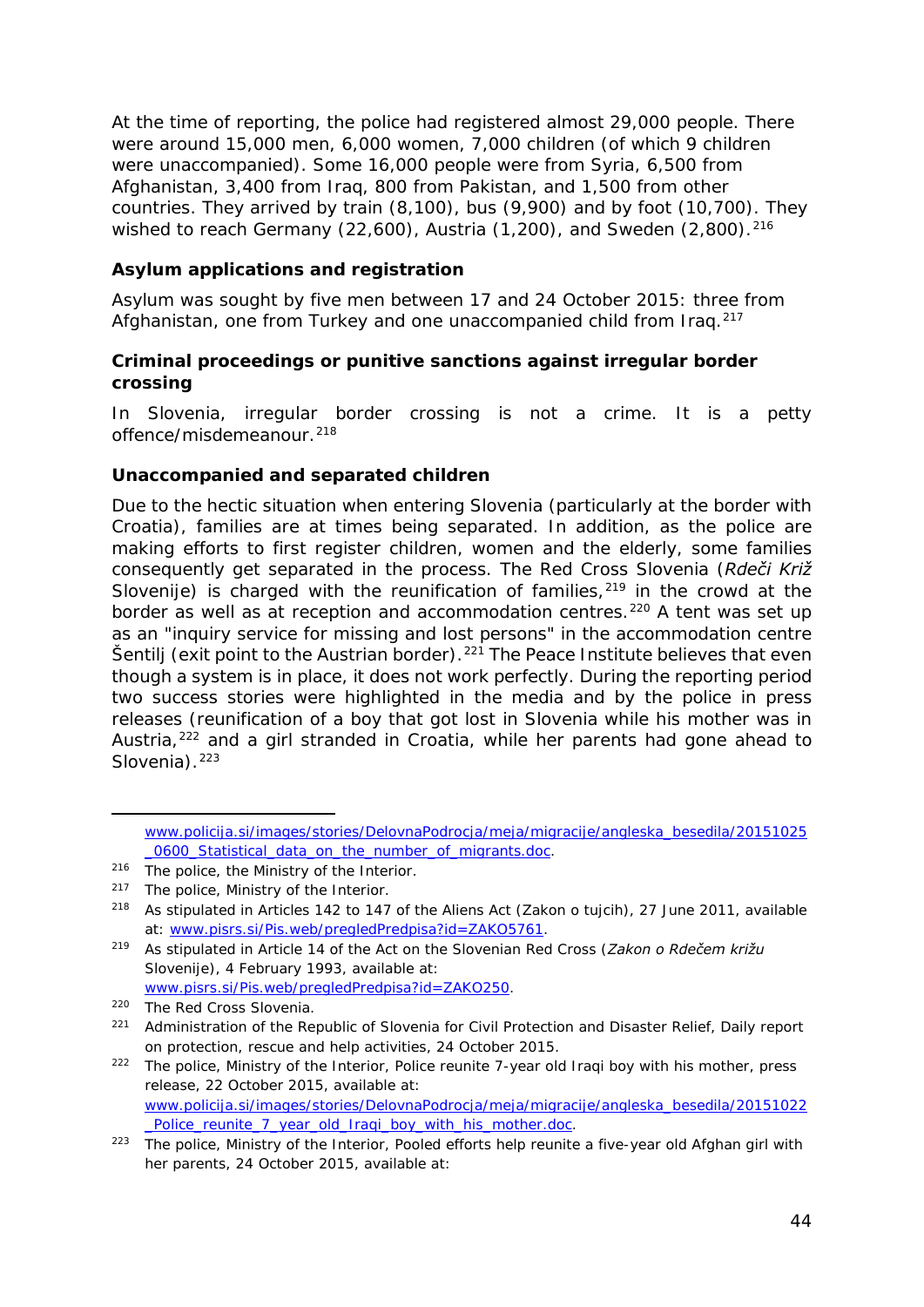#### <span id="page-44-2"></span>**Problems in communication with Croatia**

-

Until 19 October 2015, the arrival of people was under control, as stated by Mr Boštjan Šefic, State Secretary at the Ministry of Interior: "*We have fully provided for all who entered Slovenia; the reception went smoothly*" (18 October 2015). He stressed that despite Croatia's request for Slovenia to receive more than 2,500 people per day, Slovenia cannot deal with higher numbers due to its limited capacities. As the outflow of people depends on restrictions of the arrivals in Austria […] Slovenia did not accept an additional train from Croatia with 1800 people.<sup>[224](#page-44-0)</sup>

By 19 October 2015, communication with Croatia broke down: the Minister of the Interior stated that Croatia was unresponsive and would not even take calls at the operational level, "*which can present a big problem for us, as we cannot foresee the number of migrants and where to expect them*"[.225](#page-44-1) By 20 October 2015 Slovenia was having "*significant difficulties in providing care and transport for the arrivals*", also because "*Croatia has failed to respect its operational agreements and is sending people to places along the green border that were not agreed upon*".[226](#page-44-2) On 21 October, more than 12,000 people "*entered Slovenia in this manner, more than have entered Hungary in any single day*".[227](#page-44-2) On 22 October 2015, new accusations were made following the Sotla river incident (more information under reported incidents below).<sup>[228](#page-44-2)</sup>

Unannounced large number of arrivals continued on 23 and 24 October 2015. As stressed by the State Secretary at the Ministry of the Interior "*[t]he situation is still very difficult, but we have kept it under control through the considerable* 

<span id="page-44-1"></span><sup>225</sup> Minister of the Interior, *Croatia's Conduct Inappropriate*, press statement, 19 October 2015, available in English at: [www.mnz.gov.si/en/media\\_room/news/article/12137/9418/d8f821198ef485a0d3c6fdbc8a7d9](http://www.mnz.gov.si/en/media_room/news/article/12137/9418/d8f821198ef485a0d3c6fdbc8a7d9e7b/) [e7b/.](http://www.mnz.gov.si/en/media_room/news/article/12137/9418/d8f821198ef485a0d3c6fdbc8a7d9e7b/)

[www.policija.si/images/stories/DelovnaPodrocja/meja/migracije/angleska\\_besedila/20151024](http://www.policija.si/images/stories/DelovnaPodrocja/meja/migracije/angleska_besedila/20151024_Pooled_efforts_help_reunite_a_five-year_old_Afghan_girl_with_her_parents.doc) [\\_Pooled\\_efforts\\_help\\_reunite\\_a\\_five-year\\_old\\_Afghan\\_girl\\_with\\_her\\_parents.doc.](http://www.policija.si/images/stories/DelovnaPodrocja/meja/migracije/angleska_besedila/20151024_Pooled_efforts_help_reunite_a_five-year_old_Afghan_girl_with_her_parents.doc)

<span id="page-44-0"></span><sup>224</sup> State Secretary at the Ministry of the Interior, *Arrival of refugees and migrants is under control and in accordance with plans*, press statement, 18 October 2015, available in English at:

[www.vlada.si/en/media\\_room/government\\_press\\_releases/press\\_release/article/arrival\\_of\\_re](http://www.vlada.si/en/media_room/government_press_releases/press_release/article/arrival_of_refugees_and_migrants_is_under_control_and_in_accordance_with_plans_56558/) fugees and migrants is under control and in accordance with plans 56558/.

<sup>226</sup> State Secretary at the Ministry of the Interior, *Violation of agreements causing logistical difficulties*, press statement, 20 October 2015, available in English at: [www.mnz.gov.si/nc/en/media\\_room/news/article/12137/9423/.](http://www.mnz.gov.si/nc/en/media_room/news/article/12137/9423/)

<sup>227</sup> State Secretary at the Ministry of the Interior, *Croatia putting at risk the lives of people by unannounced arrivals*, press statement, 22 October 2015, available in English at: [www.vlada.si/en/media\\_room/government\\_press\\_releases/press\\_release/article/croatia\\_putti](http://www.vlada.si/en/media_room/government_press_releases/press_release/article/croatia_putting_at_risk_the_lives_of_people_by_unannounced_arrivals_56631/) [ng\\_at\\_risk\\_the\\_lives\\_of\\_people\\_by\\_unannounced\\_arrivals\\_56631/.](http://www.vlada.si/en/media_room/government_press_releases/press_release/article/croatia_putting_at_risk_the_lives_of_people_by_unannounced_arrivals_56631/)

<sup>228</sup> The police, Ministry of the Interior, *Slovenian police helicopter films Croatian police officers directing migrants to Slovenia across the green border and the Sotla river*, press release, 22 October 2015, available in English at: [www.policija.si/eng/index.php/component/content/article/13-news/1739-slovenian-police](http://www.policija.si/eng/index.php/component/content/article/13-news/1739-slovenian-police-helicopter-films-croatian-police-officers-directing-migrants-to-slovenia-across-the-green-border-and-the-sotla-river)[helicopter-films-croatian-police-officers-directing-migrants-to-slovenia-across-the-green](http://www.policija.si/eng/index.php/component/content/article/13-news/1739-slovenian-police-helicopter-films-croatian-police-officers-directing-migrants-to-slovenia-across-the-green-border-and-the-sotla-river)[border-and-the-sotla-river.](http://www.policija.si/eng/index.php/component/content/article/13-news/1739-slovenian-police-helicopter-films-croatian-police-officers-directing-migrants-to-slovenia-across-the-green-border-and-the-sotla-river)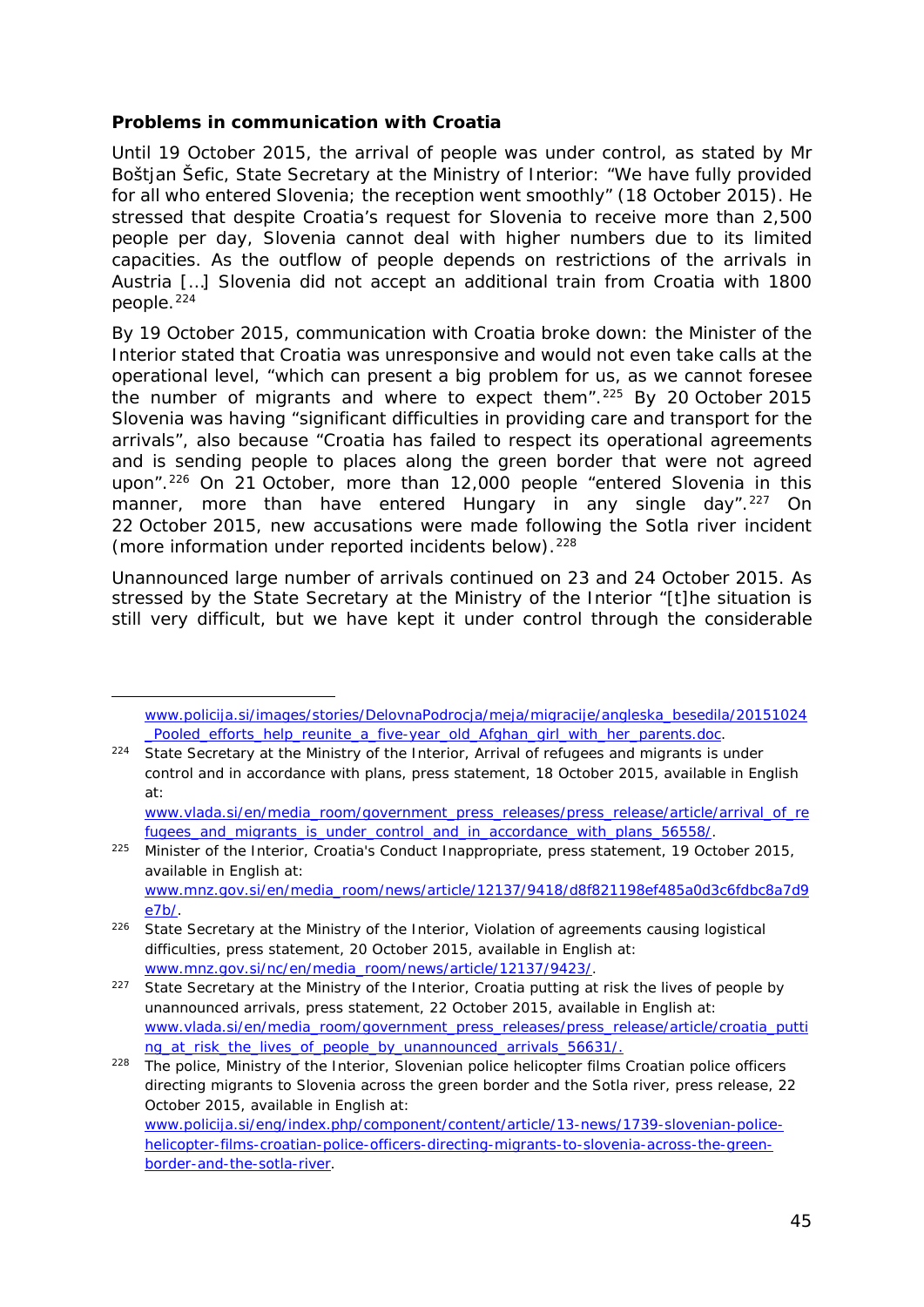<span id="page-45-5"></span>*efforts of the police, civil protection and medical personnel and others assisting them in receiving and providing care for the arrivals*."[229](#page-45-0) 

### Fundamental rights issue concerning initial registration and fingerprinting for Eurodac

Nothing new to report.

### Challenges and developments concerning reception conditions of new arrivals, also in relation to provision of healthcare.

#### **Reception conditions and capacity**

Authorities were not prepared to receive so many people arriving at once. On 16 October 2015, when the influx began, there were 7,349 beds available.<sup>[230](#page-45-1)</sup> Between 18 October and 24 October 2015, every day Croatian authorities drove thousands of people to the Slovenian border and left them at different locations that many times were not agreed upon. Since the police did not know in advance where the people would arrive, no buses or humanitarian personnel awaited to help people right away. The buses were overloaded when driving people from reception to accommodation centres and were therefore not always available.<sup>[231](#page-45-2)</sup> However, the Government of Slovenia is trying to reach an agreement with Croatia to bring people directly to the Dobova Reception Centre by train, so that they do not have to walk.<sup>[232](#page-45-3)</sup>

Extreme efforts are exerted to assist new arrivals by governmental and nongovernmental actors. However, due to the huge number of arrivals, the system is severely overburdened and several organisational issues are arising.<sup>[233](#page-45-4)</sup> People involved in helping the arrivals are experiencing signs of "burnout syndrome".<sup>[234](#page-45-5)</sup>

Since 19 October 2015, the number of arrivals is much higher than the capacities of the reception centres close to the Croatian and the Austrian border (Brežice, Središče ob Dravi, Gruškovje, Dobova, and to a lesser extent Gornja Radgona and Šentilj). This results in overcrowding of the centres at the border. It should be noted that some accommodation centres in the country were empty. Registration centre Brežice, for example, has the capacity to receive up to 450 people, however, 1500 to 4,300 people have been registered at Brežice every day during the reporting period. Reception centre Dobova has the capacity to receive up to 300 people, however, 330 to 1,800 people have been registered there every day.

<span id="page-45-0"></span> $229$  State Secretary at the Ministry of the Interior, "Last night was marked by more unannounced arrivals. The Rigonce border crossing is still under a great deal of pressure." (*Over 50,000 refugees and migrants arrived in Slovenia over last week)*, press statement, 23 October 2015, available in English at: [www.mnz.gov.si/nc/en/media\\_room/news/article/12137/9439/.](http://www.mnz.gov.si/nc/en/media_room/news/article/12137/9439/) j,

<span id="page-45-1"></span><sup>230</sup> Administration of the Republic of Slovenia for Civil Protection and Disaster Relief, *Daily report on protection, rescue and help activities*, 16 October 2015.

<span id="page-45-2"></span><sup>&</sup>lt;sup>231</sup> Administration of the Republic of Slovenia for Civil Protection and Disaster Relief.

<span id="page-45-3"></span><sup>232</sup> Peace Institute.

<span id="page-45-4"></span><sup>233</sup> Peace Institute.

<sup>234</sup> Administration of the Republic of Slovenia for Civil Protection and Disaster Relief, *Daily report on protection, rescue and help activities*, 23 October 2015.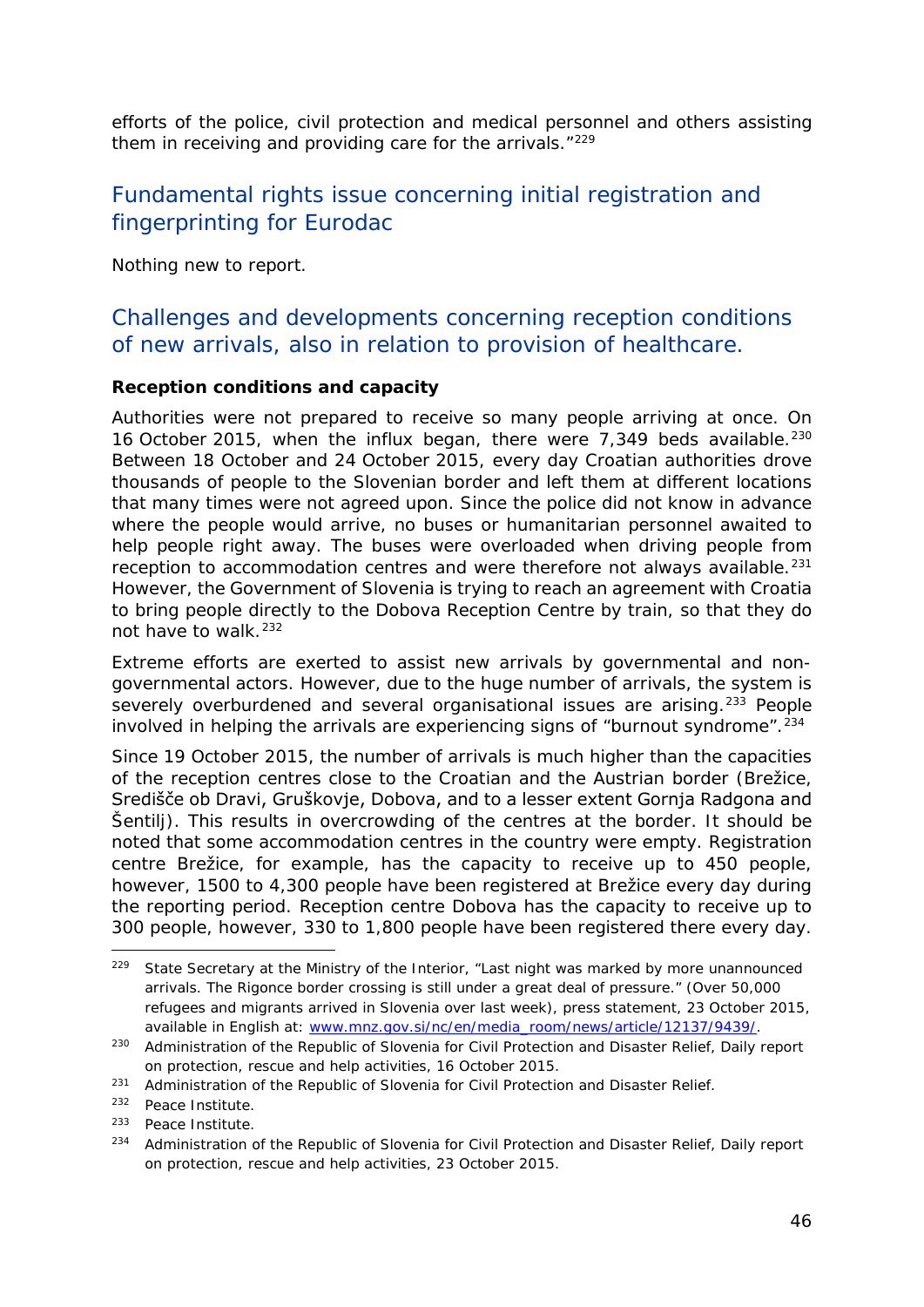<span id="page-46-3"></span>From 18 to 20 October 2015, Središče ob Dravi, with a capacity of 110, registered 850 people each day. At Gornja Radgona, with a capacity of 836, on 21 and 22 October 2015 registered 1,000 and 1,100 people respectively.<sup>[235](#page-46-0)</sup>

The reason for this is that the police want to perform the registration procedure before people are dispersed around the country in different accommodation centres in order to maintain a certain amount of control over the flow of people.<sup>[236](#page-46-1)</sup>

Since reception centres are overburdened, large groups of people were waiting outside in the cold without shelter also during the night.[237](#page-46-2) The *URSZR* (the Administration of the Republic of Slovenia for Civil Protection and Disaster Relief) did not confirm this, but most likely every night people slept outside waiting for registration whenever reception centres were overburdened.[238](#page-46-3) In these situations only after the identification and registration procedure was performed by the police, people were provided with shelter, food, water, medical assistance, clothes (provided by Red Cross Slovenia, Caritas and other volunteers).<sup>[239](#page-46-3)</sup> There are also good examples, as for instance in the reception centre Petišovci where people were taken inside and while they unpack, get food, water and new clothes, queues are formed and registration procedures take place.<sup>[240](#page-46-3)</sup>

Efforts have been undertaken by the government to address overcrowding.<sup>[241](#page-46-4)</sup> New reception centres are set up in different locations.<sup>[242](#page-46-3)</sup>

There are not enough translators available at registration and accommodation centres.[243](#page-46-5) There is enough food and other material supplies,[244](#page-46-3) however, a few times (as mentioned above), the food was not being distributed before the registration process was completed, causing anxiety among people.<sup>[245](#page-46-3)</sup> An issue is also the lack of warm meals at registration centres (only provided at the accommodation centres).<sup>[246](#page-46-3)</sup> It is difficult to ensure adequate hygiene as utility

<span id="page-46-0"></span><sup>235</sup> Administration of the Republic of Slovenia for Civil Protection and Disaster Relief, *Daily report on protection, rescue and help activities*, 18 October 2015, 19 October 2015, 20 October 2015, 21 October 2015, 22 October 2015, 23 October 2015, 24 October 2015. 235

<span id="page-46-1"></span><sup>&</sup>lt;sup>236</sup> Administration of the Republic of Slovenia for Civil Protection and Disaster Relief.

<span id="page-46-2"></span><sup>237</sup> Amnesty International Slovenia; Peace Institute.

<sup>238</sup> Slovenian Philanthropy.

<sup>239</sup> Amnesty International Slovenia; Peace Institute.

<sup>240</sup> Amnesty International Slovenia.

<span id="page-46-4"></span><sup>241</sup> Ministry of the Interior.

<sup>&</sup>lt;sup>242</sup> Administration of the Republic of Slovenia for Civil Protection and Disaster Relief; Slovenian Philanthropy; The Government of the Republic of Slovenia, *By today, over 64,000 refugees and migrants had entered Slovenia,* Press release, 25 October 2015, available at: [www.vlada.si/en/media\\_room/government\\_press\\_releases/press\\_release/article/by\\_today\\_ov](http://www.vlada.si/en/media_room/government_press_releases/press_release/article/by_today_over_64000_refugees_and_migrants_had_entered_slovenia_56693/) [er\\_64000\\_refugees\\_and\\_migrants\\_had\\_entered\\_slovenia\\_56693/](http://www.vlada.si/en/media_room/government_press_releases/press_release/article/by_today_over_64000_refugees_and_migrants_had_entered_slovenia_56693/) ; Večer, Live feed: 15000 migrants untill Sunday evening. Field workers are exhausted (*V živo: Do konca nedelje 15000 migrantov. Terenci so izčrpani),* 25 October 2015, available at: [www.vecer.com/clanek/201510256152611.](http://www.vecer.com/clanek/201510256152611)

<span id="page-46-5"></span><sup>243</sup> Slovenian Philanthropy.

<sup>&</sup>lt;sup>244</sup> Administration of the Republic of Slovenia for Civil Protection and Disaster Relief.

<sup>245</sup> Amnesty International Slovenia.

<sup>246</sup> Peace Institute.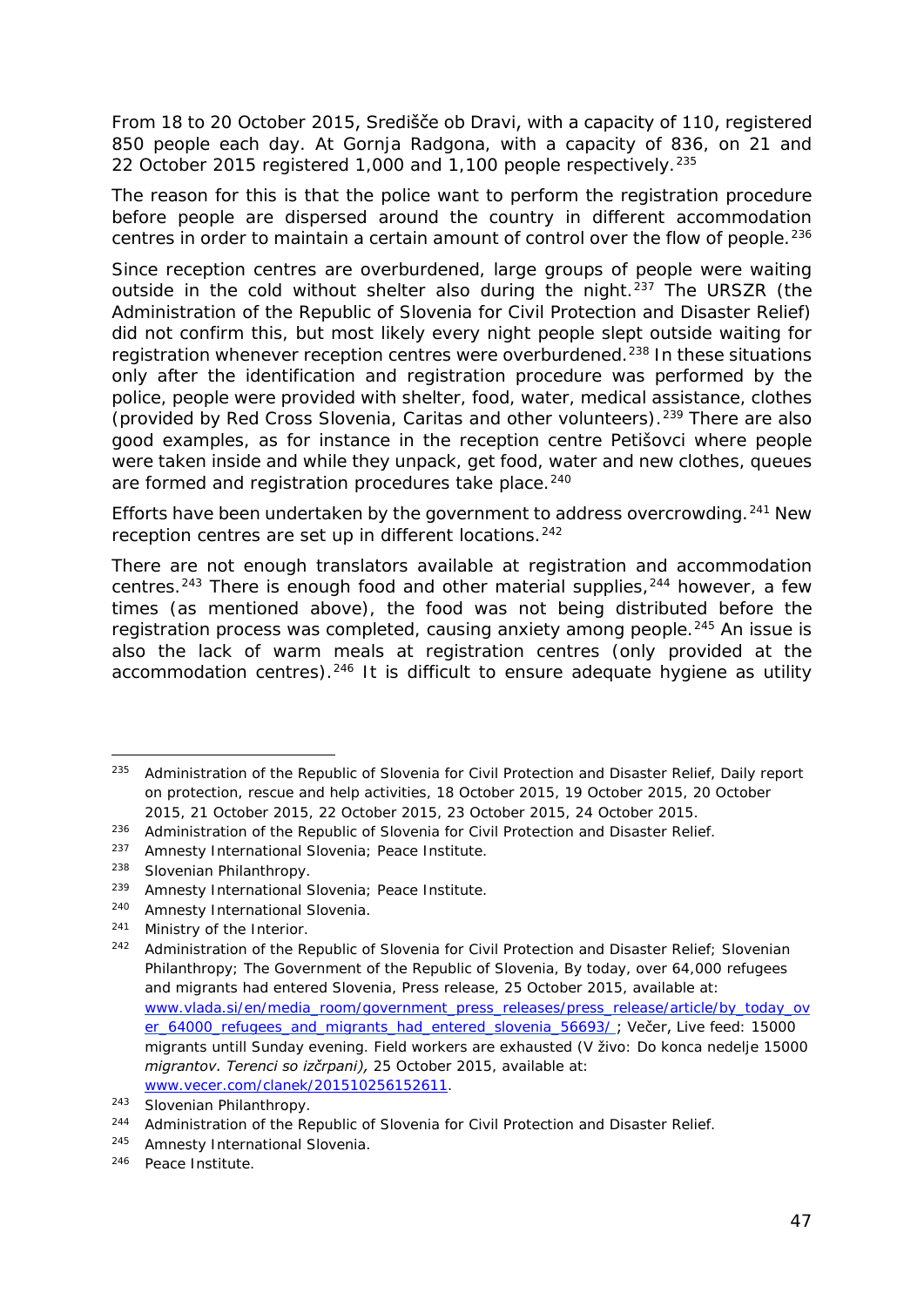<span id="page-47-3"></span>companies do not have the capacities to clean the locations as frequently as needed.[247](#page-47-0)

#### **Child protection**

Children are treated with priority, together with women and elderly people. There is a contact number of a local social worker dealing with child protection issues available at every registration and accommodation centre.<sup>[248](#page-47-1)</sup>

#### **Healthcare**

A doctor is present at all larger registration and accommodation centres. In smaller centres, medical assistance is called if needed and a phone number of a local doctor is available.<sup>[249](#page-47-2)</sup> Medical assistance is usually needed by 2.5 to 5% of the new arrivals. Mostly, help is needed because of dehydration, diarrhoea, headaches, cold, blisters etc.<sup>[250](#page-47-3)</sup> The availability of medical assistance was confirmed by Red Cross Slovenia and the Administration of the Republic of Slovenia for Civil Protection and Disaster Relief (*URSZR*). A unit for treating people in case of mass casualties has been set up at Brežice Registration centre.<sup>[251](#page-47-3)</sup>

### Social response to the situation – including rallies, voluntary work (such as humanitarian assistance, private persons hosting asylum seekers) and similar actions

#### **Rallies and incidents**

The local community of Dobova vetoed the creation of a new registration centre in their community during the reporting period.<sup>[252](#page-47-4)</sup>

A protest of 30 individuals took place in front of the Parliament on 20 October 2015. They protested against the amendment to the Defence Act that provides for the possibility of the expansion of powers of the Slovenian army (see  $below)$ .  $253$ 

<span id="page-47-0"></span><sup>247</sup> Administration of the Republic of Slovenia for Civil Protection and Disaster Relief, *Daily report on protection, rescue and help activities*, 23 October 2015. 247

<span id="page-47-1"></span><sup>248</sup> Administration of the Republic of Slovenia for Civil Protection and Disaster Relief.

<span id="page-47-2"></span><sup>&</sup>lt;sup>249</sup> Administration of the Republic of Slovenia for Civil Protection and Disaster Relief.

<sup>250</sup> The Government of the Republic of Slovenia, Health care of migrants *(Zdravstveno varstvo migrantov),* press release, 24 October 2015, available at: [www.mz.gov.si/si/medijsko\\_sredisce/novica/article/698/7077/2cf9f127fb47efdf11934d420dd](http://www.mz.gov.si/si/medijsko_sredisce/novica/article/698/7077/2cf9f127fb47efdf11934d420dd7c618/) [7c618/.](http://www.mz.gov.si/si/medijsko_sredisce/novica/article/698/7077/2cf9f127fb47efdf11934d420dd7c618/)

<sup>251</sup> Administration of the Republic of Slovenia for Civil Protection and Disaster Relief, *Daily report on protection, rescue and help activities,* 23 October 2015.

<span id="page-47-4"></span> $252$  Delo (daily newspaper), From Brežice to the country: Why is the chaos being perpetuated? (*Delo, Brežice državi- Zakaj vzdržujete kaos?),* 22 October 2015, available at: [www.delo.si/novice/slovenija/brezice-drzavi-zakaj-vzdrzujete-kaos.html.](http://www.delo.si/novice/slovenija/brezice-drzavi-zakaj-vzdrzujete-kaos.html)

<span id="page-47-5"></span><sup>253</sup> Delo, Members of the parliament approve additional powers to the Army (*Poslanci dodelili dodatna pooblastila vojski*), 21 October 2015, available at: [www.delo.si/novice/politika/poslanci-dodelili-dodatna-pooblastila-vojski.html.](http://www.delo.si/novice/politika/poslanci-dodelili-dodatna-pooblastila-vojski.html)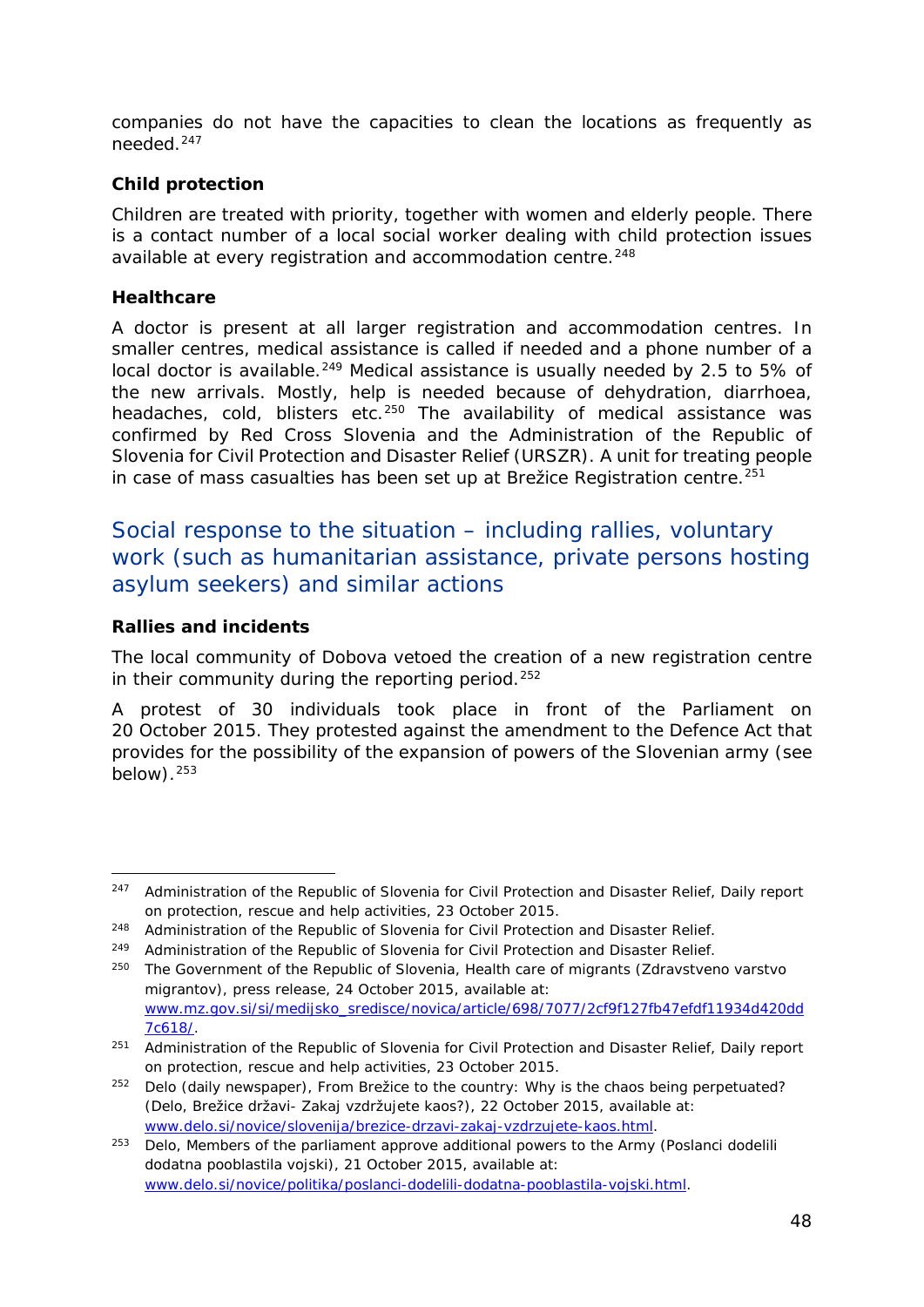#### <span id="page-48-1"></span>**NGO humanitarian activities**

There is a sufficient number of volunteers for now, but the ones who are working in the field are getting tired.[254](#page-48-0) Slovenian Philanthropy (*Slovenska filantropija*) has a list of around 1,000 people available to help.[255](#page-48-1) Caritas Slovenia (*Slovenska Karitas*) has 267 volunteers available, but only 14 staff to coordinate them (while also doing their regular job at the same time).<sup>[256](#page-48-1)</sup> Red Cross has 15 first aid teams and 150 volunteers working at one time.<sup>[257](#page-48-1)</sup> An occurring issue is that there are enough volunteers, but (often) not enough people to coordinate them on the field, leading to uncoordinated work.<sup>[258](#page-48-1)</sup> The Ministry of Labour, Family, Social Affairs and Equal Opportunities, in cooperation with the Employment Office and the Administration for Civil Protection and Disaster Relief (*URSZR*) is preparing a program for the implementation of specific public tasks (*javna dela*), which will be devoted to "aid in the management of migration flows." 200 people are planned to be employed through this scheme. Priority will be given to those volunteers already working in registration and accommodation centres who are listed as long term unemployed at the Employment Office.<sup>259</sup> The Society of Slovenian Officers (Zveza slovenskih častnikov) has started engaging their local volunteers.<sup>[260](#page-48-1)</sup>

A long list of Slovenian NGOs and humanitarian organisations issued a joint public statement on the government's response to the arrivals of asylum seekers and refugees, calling on the citizens to help in alleviating the existing situation as they can, either by volunteering or donating material or financial help.<sup>[261](#page-48-2)</sup>

#### **Voluntary initiatives**

The head of Red Cross Slovenia regularly asks volunteers to register and not to come unannounced to the registration centres.<sup>[262](#page-48-3)</sup> In the past days, some NGO staff, especially those from abroad, refused to register, which is why they were not allowed to deal with asylum seekers and persons in need of international protection.[263](#page-48-1)

[www.mddsz.gov.si/si/medijsko\\_sredisce/novica/article/1939/7766/c5fdc42c94153739fd42d90](http://www.mddsz.gov.si/si/medijsko_sredisce/novica/article/1939/7766/c5fdc42c94153739fd42d9048a9599f0/) [48a9599f0/.](http://www.mddsz.gov.si/si/medijsko_sredisce/novica/article/1939/7766/c5fdc42c94153739fd42d9048a9599f0/)

<span id="page-48-0"></span><sup>254</sup> Slovenian Philanthropy. -

<sup>255</sup> Slovenian Philanthropy.

<sup>256</sup> Caritas Slovenia.

<sup>257</sup> Delo, Volunteers- we are here to protect the dignity of those who need our help (*Prostovoljcitu smo da ščitimo dostojanstvo ljudi, ki potrebujejo pomoč*)*,* 21 October 2015, available at: [www.delo.si/novice/slovenija/prostovoljci-tu-smo-da-scitimo-dostojanstvo-ljudi-ki](http://www.delo.si/novice/slovenija/prostovoljci-tu-smo-da-scitimo-dostojanstvo-ljudi-ki-potrebujejo-pomoc.html)[potrebujejo-pomoc.html](http://www.delo.si/novice/slovenija/prostovoljci-tu-smo-da-scitimo-dostojanstvo-ljudi-ki-potrebujejo-pomoc.html)

<sup>258</sup> Slovenian Philanthropy.

<sup>259</sup> The Ministry of Labour, Family, Social Affairs and Equal Opportunities*,* A special program of public works intended to assist in the management of migration flows (*Poseben program javnih del, namenjen pomoči pri obvladovanju migracijskih tokov*), press release, 23 October 2015, available at:

<sup>260</sup> Administration of the Republic of Slovenia for Civil Protection and Disaster Relief, *Daily report on protection, rescue and help activities*, 22 October 2015.

<span id="page-48-2"></span><sup>&</sup>lt;sup>261</sup> HOC, 22 October 2015, available at: [http://humanitarni-center.si/javni-poziv-pomagajte-kjer](http://humanitarni-center.si/javni-poziv-pomagajte-kjer-lahko/)[lahko/.](http://humanitarni-center.si/javni-poziv-pomagajte-kjer-lahko/)

<span id="page-48-3"></span><sup>262</sup> Available at: [https://twitter.com/nmusar.](https://twitter.com/nmusar)

<sup>263</sup> The police, the Ministry of the Interior, *The Ministry of Interior has never limited volunteers in their contacts with migrants,* press release, 26 October 2015, available at: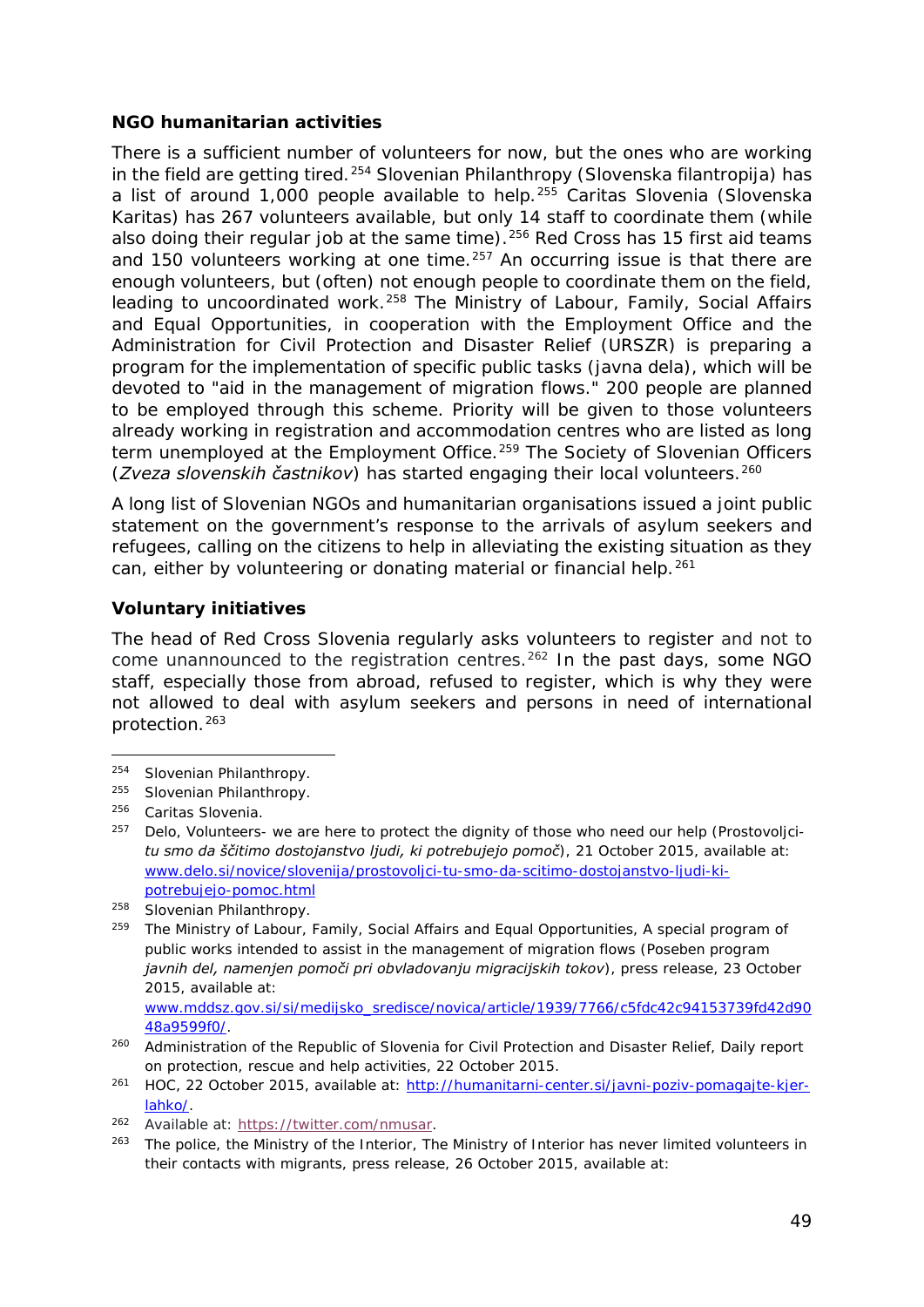<span id="page-49-2"></span>NGOs and humanitarian organisations met during their weekly meeting on 21 October 2015 and coordinated their activities in regard to: making a pamphlet that can be distributed at the registration and accommodation centres in different languages containing information relevant for refugees, creating posters for volunteers with clear instructions on the family reunification protocol, guidance for volunteers on several issues, including how to communicate with the police and the Administration of the Republic of Slovenia for Civil Protection and Disaster Relief *(URSZR*)[.264](#page-49-0)

#### **Other activities**

NGOs are discussing how to convince the government to ensure free WIFI at registration and accommodation centres.<sup>[265](#page-49-1)</sup> NGO Humanitas had the idea to use the budget they have for promotional materials of their EU projects for what is most needed to help refugees, such as blankets, matrasses, clothes, etc. instead of using it for pencils, notepads or folders. They shared this idea with everyone on their mailing list, including NGOs from other EU countries.<sup>[266](#page-49-2)</sup> Restaurant owners in the Brežice area have been donating food to people waiting outside the reception centres.[267](#page-49-2) The Peace Institute (*Mirovni Inštitut*) issued an appeal to the government, urging them, among other things, to speed up the registration procedures at the border and to find a way (if the mass arrivals of refugees continues) to acknowledge the work of volunteers as work that deserves fair pay, as well as to avoid using force in dealing with asylum seekers and refugees.<sup>[268](#page-49-2)</sup>

#### **Response to hate speech online**

The central Slovenian hotline for reporting hate speech incidents on the internet "Web eye" (*Spletno oko*) has analysed reports from the third reporting period (week 42), but not yet from the current reporting period (week 43): they received a relatively low number of reported hate speech incidents. There were 13 issues reported (the average number of reported hate speech incidents was 26 per week in 2014). The seriousness of reports was low, none were referred to the police.<sup>[269](#page-49-3)</sup>

Online social response remains high. The national radio television web portal MMC RTVSLO restricted online commenting to only one news article related to this issue per day. There were, for instance, 1,619 comments on the article of 20 October 2015. Other newspapers and online portals are following this policy of limiting online commenting. For instance, one of the central weekly journals *Mladina* changed the online posting policy due to increasing number of defamatory

j,

[www.policija.si/eng/index.php/component/content/article/13-news/1745-the-ministry-of-the](http://www.policija.si/eng/index.php/component/content/article/13-news/1745-the-ministry-of-the-interior-has-never-limited-volunteers-in-their-contacts-with-migrants)[interior-has-never-limited-volunteers-in-their-contacts-with-migrants.](http://www.policija.si/eng/index.php/component/content/article/13-news/1745-the-ministry-of-the-interior-has-never-limited-volunteers-in-their-contacts-with-migrants)

<span id="page-49-0"></span><sup>264</sup> Advocacy division at SLOGA.

<span id="page-49-1"></span><sup>265</sup> Greepeace Slovenia.

<sup>266</sup> Humanitas.

<sup>267</sup> Delo, Brežice restaurant owners are helping by cooking and with donations (*Brežiški gostinci pomagajo s kuhanjem in donacijami),* 22 October 2015, available at: [www.delo.si/novice/slovenija/breziski-gostinci-pomagajo-s-kuhanjem-in-donacijami.html.](http://www.delo.si/novice/slovenija/breziski-gostinci-pomagajo-s-kuhanjem-in-donacijami.html)

<sup>&</sup>lt;sup>268</sup> Peace Institute, statement available at: [www.mirovni-institut.si/apel-na-vlado-republike](http://www.mirovni-institut.si/apel-na-vlado-republike-slovenije/)[slovenije/.](http://www.mirovni-institut.si/apel-na-vlado-republike-slovenije/)

<span id="page-49-3"></span><sup>269</sup> "Web eye".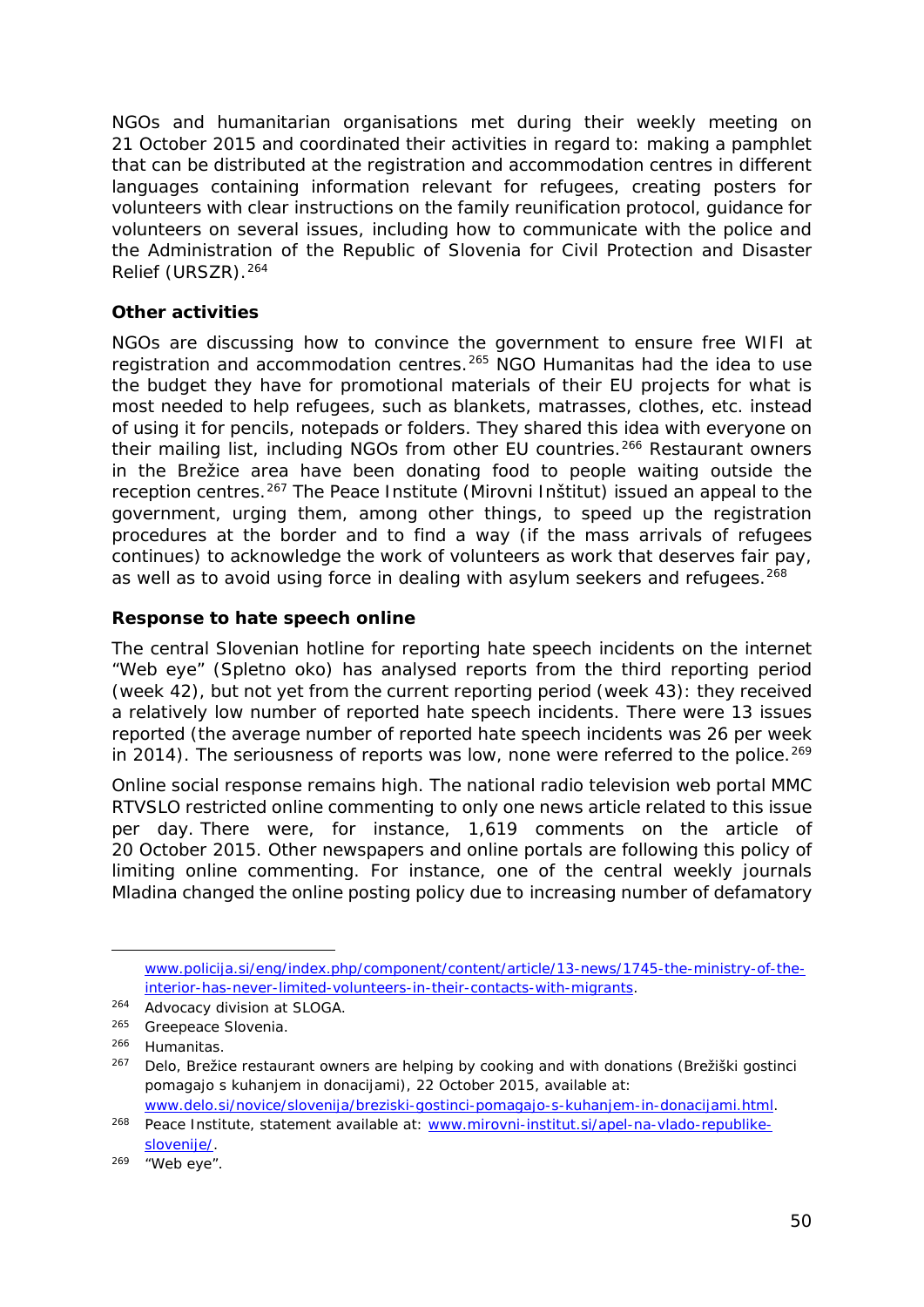<span id="page-50-4"></span>online comments. Since 19 October 2015 they allow only online posting of conventional 'readers' letters'.[270](#page-50-0)

### Legal and policy responses, including any changes to the law

#### **Deployment of the military**

On 17 October 2015, the government decided to request the army to assist the police, using the possibility offered by the existing legislation (Article 37, paragraph 4 of the Defence Act (*Zakon o obrambi*))<sup>[271](#page-50-1)</sup> to deploy military capacities for providing logistical support to the police in monitoring the border.  $272$ 

On 20 October 2015, the government announced that the number of asylum seekers that arrived during the three days before exceeded the capacities that Slovenia was prepared for.<sup>[273](#page-50-3)</sup> Subsequently the government prepared amendments to the Defence Act which were adopted with the required two third majority by the National Assembly on 21 October at 1:47am.<sup>[274](#page-50-4)</sup> The new Article 37.a stipulates that the military will be able to perform the following powers:[275](#page-50-4) give warnings, direct, temporarily restrict movement of people, participate in controlling and managing groups and masses. The military will perform these powers under conditions prescribed by police forces and will report to the police immediately after performance. The amendment states that the military may be activated in such a manner for three months (with the possibility of a three month extension) if the National Assembly, upon a proposal from the government, decides with an absolute majority (majority of all members) that this is necessary for security reasons.<sup>[276](#page-50-4)</sup>

<span id="page-50-0"></span><sup>270</sup> Mladina, Notice to readers (*Obvestilo bralkam in bralcem*), 16 October 2015, available at: [www.mladina.si/170238/obvestilo-bralkam-in-bralcem/.](http://www.mladina.si/170238/obvestilo-bralkam-in-bralcem/) -

<span id="page-50-1"></span><sup>271</sup> Defence Act (*Zakon o obrambi*), 30 December 1994, available at: [www.pisrs.si/Pis.web/pregledPredpisa?id=ZAKO532.](http://www.pisrs.si/Pis.web/pregledPredpisa?id=ZAKO532)

<span id="page-50-2"></span><sup>272</sup> The Government of the Republic of Slovenia, *Activities regarding the arrival of refugees and migrants are running smoothly and without difficulties*, press release, 17 October 2015, available in English at: [www.vlada.si/en/media\\_room/government\\_press\\_releases/press\\_release/article/activities\\_re](http://www.vlada.si/en/media_room/government_press_releases/press_release/article/activities_regarding_the_arrival_of_refugees_and_migrants_are_running_smoothly_and_without_difficult/) [garding\\_the\\_arrival\\_of\\_refugees\\_and\\_migrants\\_are\\_running\\_smoothly\\_and\\_without\\_difficult/](http://www.vlada.si/en/media_room/government_press_releases/press_release/article/activities_regarding_the_arrival_of_refugees_and_migrants_are_running_smoothly_and_without_difficult/)

<span id="page-50-3"></span><sup>.</sup>  <sup>273</sup> The Government of the Republic of Slovenia, *Government adopts urgent measures to control and limit the migration influx*, Press release, 20 October 2015, available in English at: [www.vlada.si/en/media\\_room/government\\_press\\_releases/press\\_release/article/government](http://www.vlada.si/en/media_room/government_press_releases/press_release/article/government_adopts_urgent_measures_to_control_and_limit_the_migration_influx_56590/) [\\_adopts\\_urgent\\_measures\\_to\\_control\\_and\\_limit\\_the\\_migration\\_influx\\_56590/.](http://www.vlada.si/en/media_room/government_press_releases/press_release/article/government_adopts_urgent_measures_to_control_and_limit_the_migration_influx_56590/)

<sup>274</sup> National Assembly, available at: [www.dz](http://www.dz-rs.si/wps/portal/Home/deloDZ/seje/izbranaSeja?mandat=VII&seja=22.%20Izredna&uid=14437BA4E68B08E0C1257EE4003E3A14)[rs.si/wps/portal/Home/deloDZ/seje/izbranaSeja?mandat=VII&seja=22.%20Izredna&uid=144](http://www.dz-rs.si/wps/portal/Home/deloDZ/seje/izbranaSeja?mandat=VII&seja=22.%20Izredna&uid=14437BA4E68B08E0C1257EE4003E3A14) [37BA4E68B08E0C1257EE4003E3A14.](http://www.dz-rs.si/wps/portal/Home/deloDZ/seje/izbranaSeja?mandat=VII&seja=22.%20Izredna&uid=14437BA4E68B08E0C1257EE4003E3A14)

<sup>275</sup> State Secretary at the Ministry of the Interior, *Above all, they want to continue their journey*, press statement, 21 October 2015, available in English at: www.vlada.si/en/media\_room/government\_press\_releases/press\_release/article/sefic\_above all they want to continue their journey 56618/.

<sup>&</sup>lt;sup>276</sup> The Government of the Republic of Slovenia, Proposal of the Act amending the Defence Act (*Predlog Zakona o dopolnitvi Zakona o obrambi*), 20 October 2015, available at: [http://imss.dz-rs.si/imis/d8d733528eeacb22ba03.pdf.](http://imss.dz-rs.si/imis/d8d733528eeacb22ba03.pdf)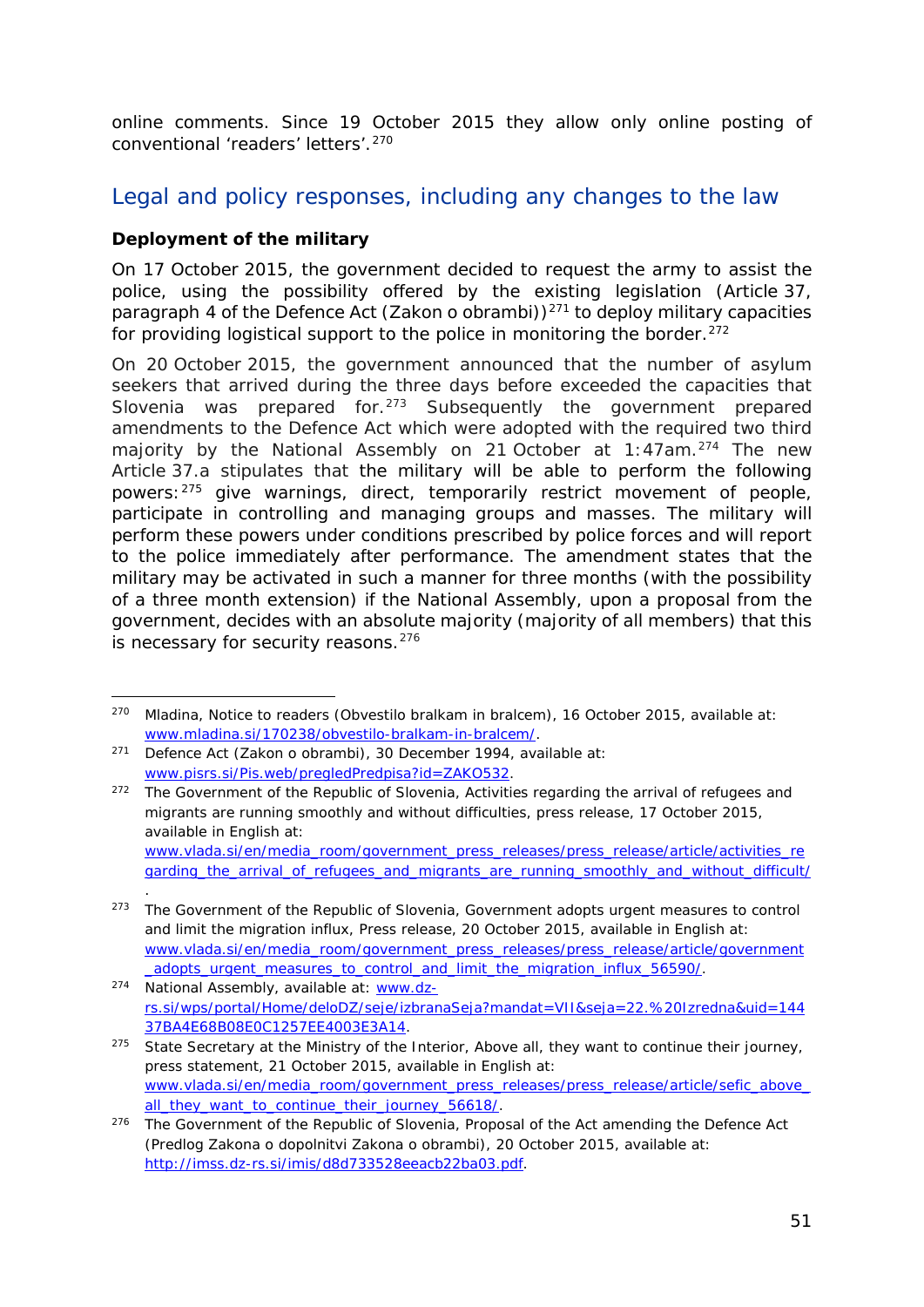#### **Government proposes changes regarding reserve police officers**

The government approved the draft Act Amending the Police Organisation and Work Act (*Zakon o spremembi in dopolnitvi Zakona o organiziranosti in delu v policiji*) and referred it to the National Assembly. The proposed amendments provide a more flexible arrangement of the work of police officers in reserve: experienced and qualified former and retired police officers up to an acceptable age limit may be recruited. The government claims amendments would result in significant savings.<sup>[277](#page-51-0)</sup>

#### **Further possible measures**

On 23 October 2015, the State Secretary of the Interior reiterated the words of Prime Minister Cerar, saying that Slovenia would have to adopt certain measures if the summit in Brussels on 25 October 2015 does not produce satisfactory results, if the bilateral agreements are not respected and if no agreement is reached with Croatia. The State Secretary explained that Slovenia is not thinking about closing off the entire border with a fence or a wall, but that fences may be erected to protect the border crossings and certain parts of the green border.<sup>[278](#page-51-1)</sup>

### Incidents affecting persons in need of international protection as well as irregular migrants

- On 20 October 2015, a group of people (mostly families with children) walked out of Vrhnika Accommodation Centre and boarded a passenger train in Ljubljana which was heading to Austria. At the border in Jesenice, Austrian border control declined their entry; according to the Slovenian police, everybody voluntarily returned to Ljubljana with a passenger train and then headed to the Šentilj border crossing.[279](#page-51-2)
- *Sotla river incident*: due to misinformation, people were oriented by the Croatian police to cross the green border to Slovenia in the night and, as a result, ended up wading across the Sotla river. There were very small children among the wet and freezing people. It is evident from a video made by a Slovenian police helicopter that the Slovenian police and

<span id="page-51-2"></span><sup>279</sup> The police, the Ministry of the Interior, *Around 115 migrants refused by Austria processed by the police in Jesenice*, Press release, 20 October 2015, available at: [www.policija.si/images/stories/DelovnaPodrocja/meja/migracije/angleska\\_besedila/20151020](http://www.policija.si/images/stories/DelovnaPodrocja/meja/migracije/angleska_besedila/20151020_Around_115_migrants_refused_by_Austria_processed_by_the_police_in_Jesenice.doc) [\\_Around\\_115\\_migrants\\_refused\\_by\\_Austria\\_processed\\_by\\_the\\_police\\_in\\_Jesenice.doc](http://www.policija.si/images/stories/DelovnaPodrocja/meja/migracije/angleska_besedila/20151020_Around_115_migrants_refused_by_Austria_processed_by_the_police_in_Jesenice.doc) ; *Migrants processed in Jesenice on their way to Ljubljana*, press release, 20 October, available at:

<span id="page-51-0"></span><sup>277</sup> The Government of the Republic of Slovenia, *Government amends legislation to improve the organisation and work of the police*, press release, 22 October 2015, available in English at: [www.vlada.si/en/media\\_room/government\\_press\\_releases/press\\_release/article/government](http://www.vlada.si/en/media_room/government_press_releases/press_release/article/government_amends_legislation_to_improve_the_organisation_and_work_of_the_police_56644/) amends legislation to improve the organisation and work of the police 56644/. j,

<span id="page-51-1"></span><sup>278</sup> State Secretary at the Ministry of the Interior, *Over 50,000 refugees and migrants arrived in Slovenia over last week*, press statement, 23 October 2015, available in English at: [www.mnz.gov.si/nc/en/media\\_room/news/article/12137/9439/.](http://www.mnz.gov.si/nc/en/media_room/news/article/12137/9439/)

[www.policija.si/images/stories/DelovnaPodrocja/meja/migracije/angleska\\_besedila/20151020](http://www.policija.si/images/stories/DelovnaPodrocja/meja/migracije/angleska_besedila/20151020_Migrants_processed_in_Jesenice_on_their-way_to_Ljubljana.doc) Migrants processed in Jesenice on their-way to Liubliana.doc.